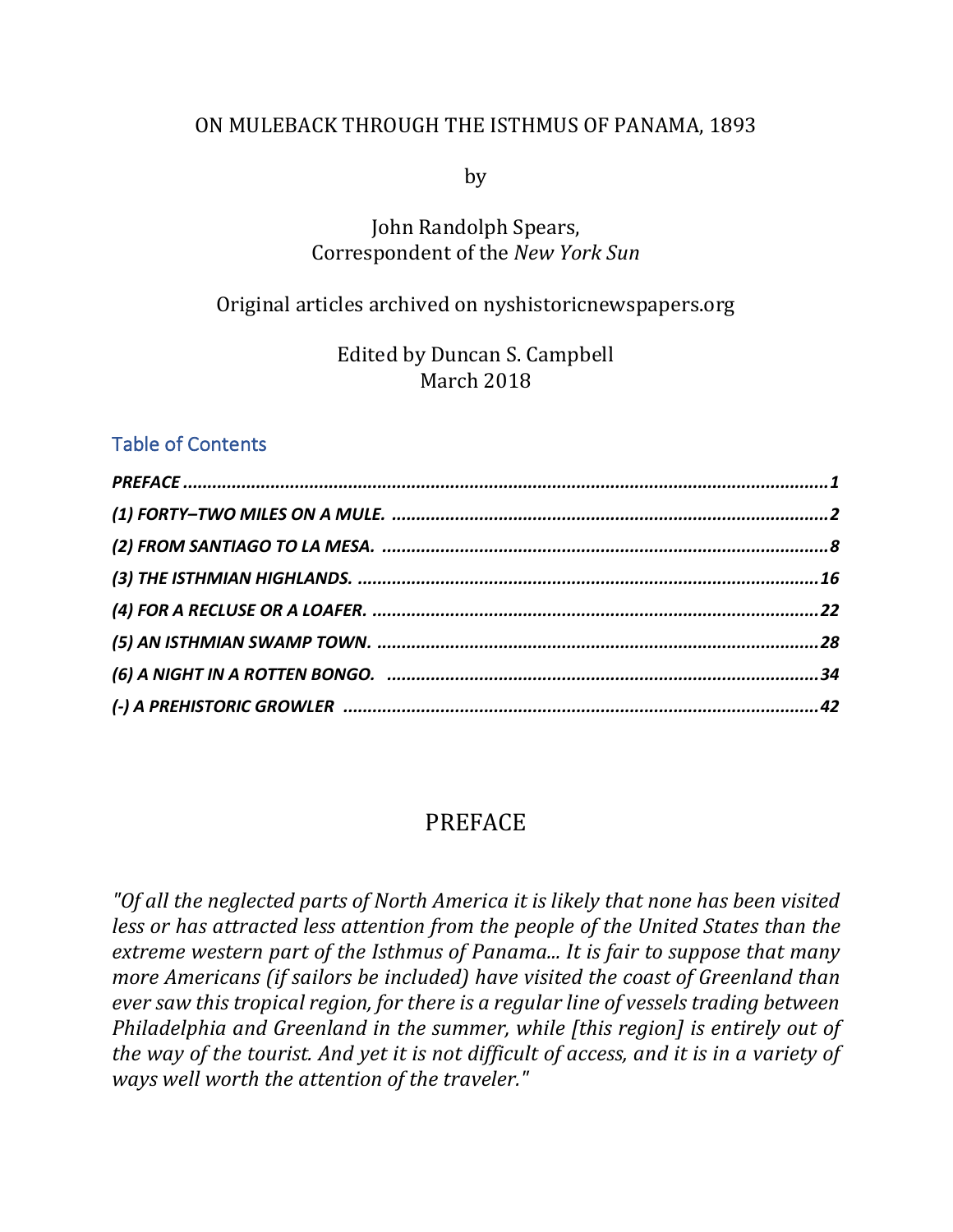## (1) FORTY-TWO MILES ON A MULE.  $1$

When One May Start on Time—A Belt of Gold May be Uncomfortable—Facts about a Colombian Ferry—Home of a Virginian—In a Crossroads Hostelry—The Children Did Not Look Alike—Possibly a Wheelman Might Like to Try This Road.

The road from Aguadulce to Santiago, the capital of the State of Veraguas in the Isthmus of Panama, is forty-two miles long. It is almost level, and in the month of February it is invariably dry. The scenery is pleasant and the air not too hot. For an expert horseman, well mounted, it is a very delightful ride; for a tenderfoot on a jiggling mule the case is different. Mine was the different case when, on the morning of Feb. 16, 1893, I started out with Señor Don Juan José Díaz, ex-Mayor of Panama, to take the ride. I had never learned to ride, and my mount was a mule that neither loped nor paced. It simply jiggled. Luckily it was a big, strong mule—luckily for it as well as myself—for otherwise we should not have covered the route.

As showing how seeming trifles make all the difference between the painful and the comfortable in a weary journey, it is worth telling that I was really worried in the day's ride only by a loose belt of gold that hung pretty well up under my arms. As the mule jiggled, this belt flopped against my ribs. One flop was nothing, and a hundred passed unnoticed, but with every step of the mule the blow was repeated, and at the end of the ten hours the blood had begun to settle under the pounded skin because of the bursting of tiny veins, and the blows became as painful as blows on a boil. It took twelve hours to cover the distance, including a stop for breakfast, but during the last two hours of the time I made my mule walk. In spite of the physical discomfort, however, it was a very interesting ride.

We started from Aguadulce—Señor Díaz, his 17-year-old son Julio, and myself—at about 4:30 in the morning. We had been called at 4 o'clock, and as soon as dressed, went to the house where we had been getting our meals and found a light but comforting breakfast of coffee, white bread, hot corn cakes (tortillas), and fried eggs. The fact that it was ready for us on time is worth noting, for the one thing of which travelers in the Spanish Main complain most is the disposition of the people to delay and idle away the time. As Ben Pears, a Pittsburgh mining engineer whom I met in Honduras said, "It takes them an hour and a half

<sup>&</sup>lt;sup>1</sup> Published January 28, 1894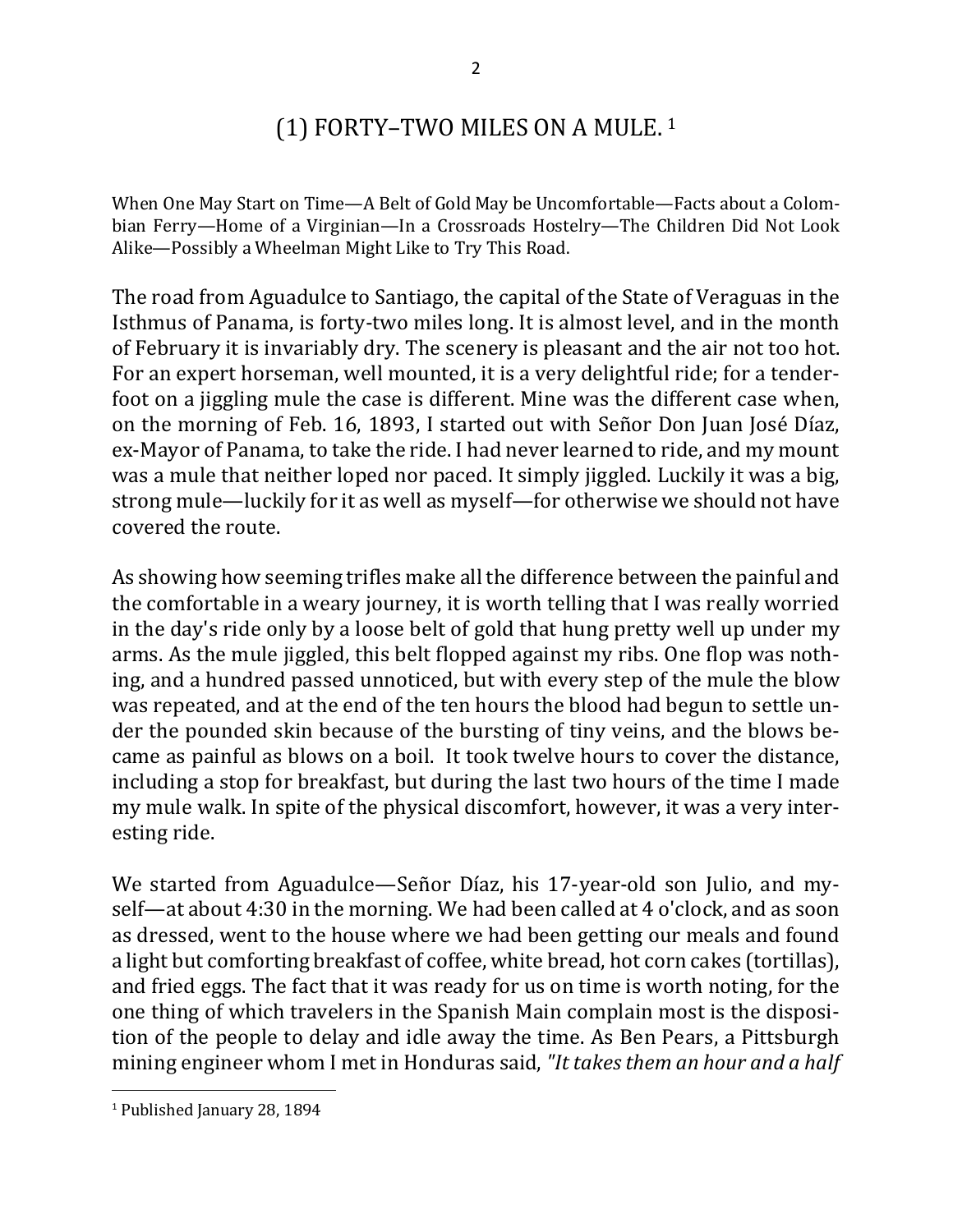*to boil water, and then it isn't any too ------ hot."* The fact was and is that the great men among them can have anything they want and get it on time. I was with Señor Díaz at Aguadulce, and he wanted to make an early start, so we got an early start. When traveling alone I was sometimes mistaken for a foreign ambassador or something of the sort, and then the way matters humped themselves was [...] to behold. At others they thought I was a gringo down on his luck, looking for a job and afraid he'd find one. At such times I had to wait a bit.

Riding out of Aguadulce or any other town on the Isthmus is like riding out of no other towns I ever saw except on the American desert. The moment I passed the last shack of the settlement I was in wilderness. In all fertile America there are gardens around suburban houses, and then come the fields of the nearby farmers. In the Isthmus there are tiny gardens about the houses, sometimes gardens where a palm tree or two and a few bananas and some tobacco and coffee trees and so on can be found—but the patches of land where the corn, the rice, and the beans grow for the feeding of the village folk lie away off in the woods. They are not even in sight of the main highways leading from town to town.

After riding nearly two leagues the sun came up, and we had an uninterrupted view of the country, a gently rolling prairie well interspersed with clumps and groves of trees that seemed to be regular little jungles. Two of these jungles passed in the first ten miles had coconut palms in them, and the Don said that they were at one time the site of homes. That is as near as we came to a home in a ride of ten miles. Two miles more and we saw off to the right a score of thatched huts—a tiny village with a sort of a garden to each hut—but not a field was in sight.

But when the Santa María River was reached, five leagues out, we found farms on its banks. One farmhouse was right at the river crossing, and its owner was also ferryman, for the river is broad and deep even in the height of the dry season. As we rode down to the water's edge the farmer rolled out of his hammock and followed us. Then we dismounted and removed the saddles and bridles from our mules, while he got a bongo or dugout ready for us. To get it ready he had to untie a rope and put a paddle in it, but he was ready by the time we had our saddles in the boat. Then, while we sat on our saddles and held on to the ends of the long ropes that did duty as halter straps, he pushed the bongo into the stream and paddled it across.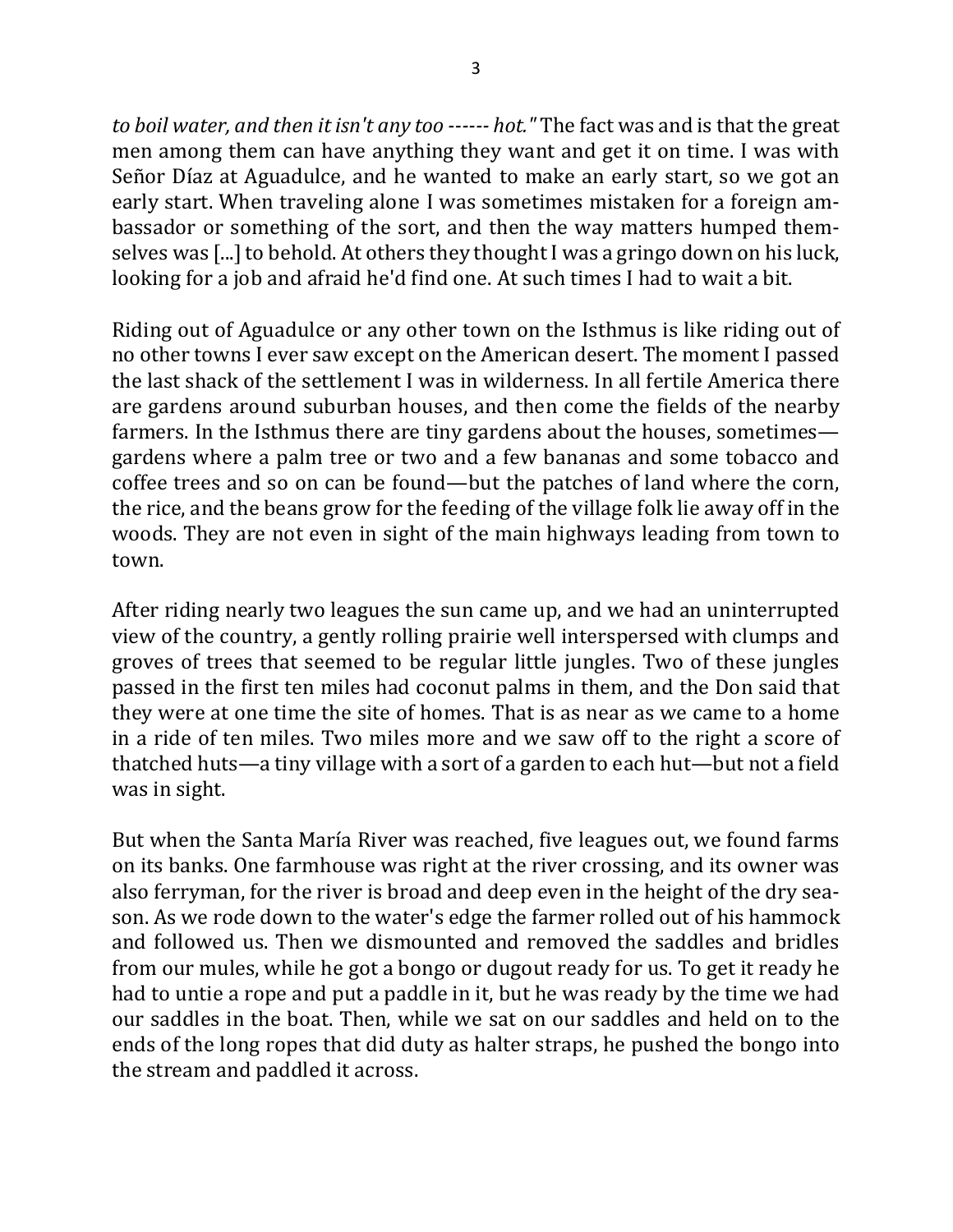We paid him 30 cents for the service—five cents for each man and five for each mule. The cattleman with a hundred steers has to pay five cents each for the privilege of swimming them across the river there, while a mule with a pack pays ten cents, and a loaded cart with its two oxen 80 cents. The ferry belongs to the Colombian Government, and it is farmed out to the ferryman, who pays \$250 rent for the privilege of doing the work and collecting the tolls. His income is from \$3 to \$5 a day—not far from \$1,400 a year gross. He has an outfit of five dugout canoes, the largest of which will carry four ox-cart loads.

To ferry a cart over, the load is first stowed in the boat; then the oxen are unyoked, and, the boat having been put end on to the bank, the cart is run out over it with a wheel on each side until the axle rests of the gunwales of the boat. In common dry weather two carts and their loads are put on a boat, the cart drivers sit on their loads, towing the oxen by ropes, and the ferryman with an assistant paddles the outfit across. In high water the current is dangerous and but one cart with its load goes over in a boat, and four men are needed at the paddles to get it over even then. There are few, if any, wilder streams in the world than those of the Isthmus of Panama in the rainy season. Many lives are lost every year in attempts to ford or ferry them. The ferryman of the Santa María has no sinecure if he does swing in a hammock, and watch his wife and girls make the crops betimes.

On the further side of the river we passed a great one-story house with a roof that rambled off over a wide veranda in front—a house that was at once more substantial and more cozy and at the same time more picturesque than anything I had seen in the Isthmus. There were palms and no end of fruit and flowering trees about it to add to the beauty of the home. As I looked at it Señor Díaz said:

*"That* was the home of Mr. Henry Dixon, one of your countrymen. He came here *from Virginia before your civil war and married a very fine lady. He was Consul* at Aguadulce at one time. He died leaving three very handsome daughters and a *comfortable little fortune. But the girls are all married now."* 

I saw the girls in Santiago and found them very interesting, as will be told.

After a while we came to a little collection of huts scattered among some natural and artificial groves and the Don drew rein. We had been over five hours on our journey.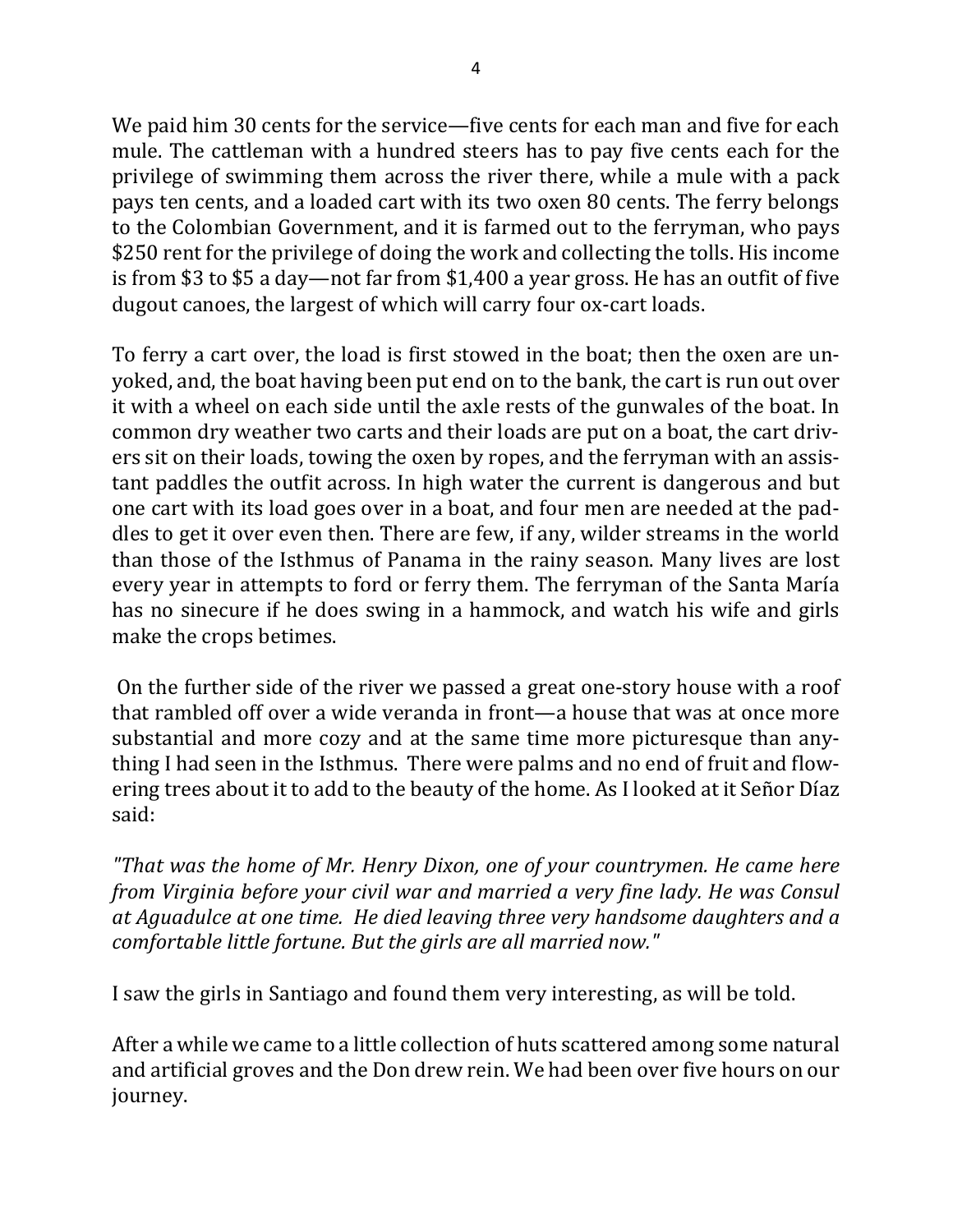*"We will eat breakfast here,"* he said.

The place was a combined cross trail store, hotel, and farmhouse. One finds places devoted to such a variety of businesses as that in the States, but this was somewhat different. The house was about 15x35 feet large, with mud walls at least 12 feet high, and a wide veranda in front. There was a red tile roof over all. It contained two rooms, both of which were floored with dry clay that was very much cracked and somewhat dusty. The hostess apologized for the dust and proceeded to get rid of it. She sprinkled it with water from a gourd. I should say from observation that sprinkling was a much easier way of getting rid of dust on a clay floor than sweeping. Moreover, clay has its advantages as a floor. It doesn't have to be mopped, and where the house walls are made of the same material there is never any need for a house cleaning time. At least they never do have a housecleaning time in them, so they say, and after seeing the houses I believe it. The wives of the interior of the Isthmus are not worn out by any such cares. And then the clay floor has its advantages for the man, too. He don't have to stop at the edge of the veranda and clean off his boots with a chip on a muddy day, for instance, and he never hears his wife say: "There you go, track*ing up my floor when I've just got through mopping."* 

Nor were the floor and walls alone interesting. The shelves back of the counter were made of cane poles, like the fish poles sold in the States at a nickel each. Little cross pieces were lashed to vertical poles, and on these other poles were placed horizontally. Vines served as lashings. There is no saw mill in the Isthmus and planks are made with an adze. The counter was a large plank made in that way. The chairs were made of sticks split from a log and then planed and matched together, the seat being a piece of raw hide and the back as straight and uncomfortable as a New England church pew.

On the fish-pole shelves were fourteen small, bright-colored bolts of calico, a quarter bolt of American sheeting (unbleached), a quarter bolt of blue overall stuff, two native straw hats, a clock that was not running and nothing else. There were some bottles on the counter and some little gourd cups. I suspect that the bottles contained what they call "toother water," which is as accurately descriptive of the drink as the American Indian term of fire water.

Against the wall leaned three cots. This combined store and barroom was a dormitory by night. There were six chairs about the room. To four of them, fighting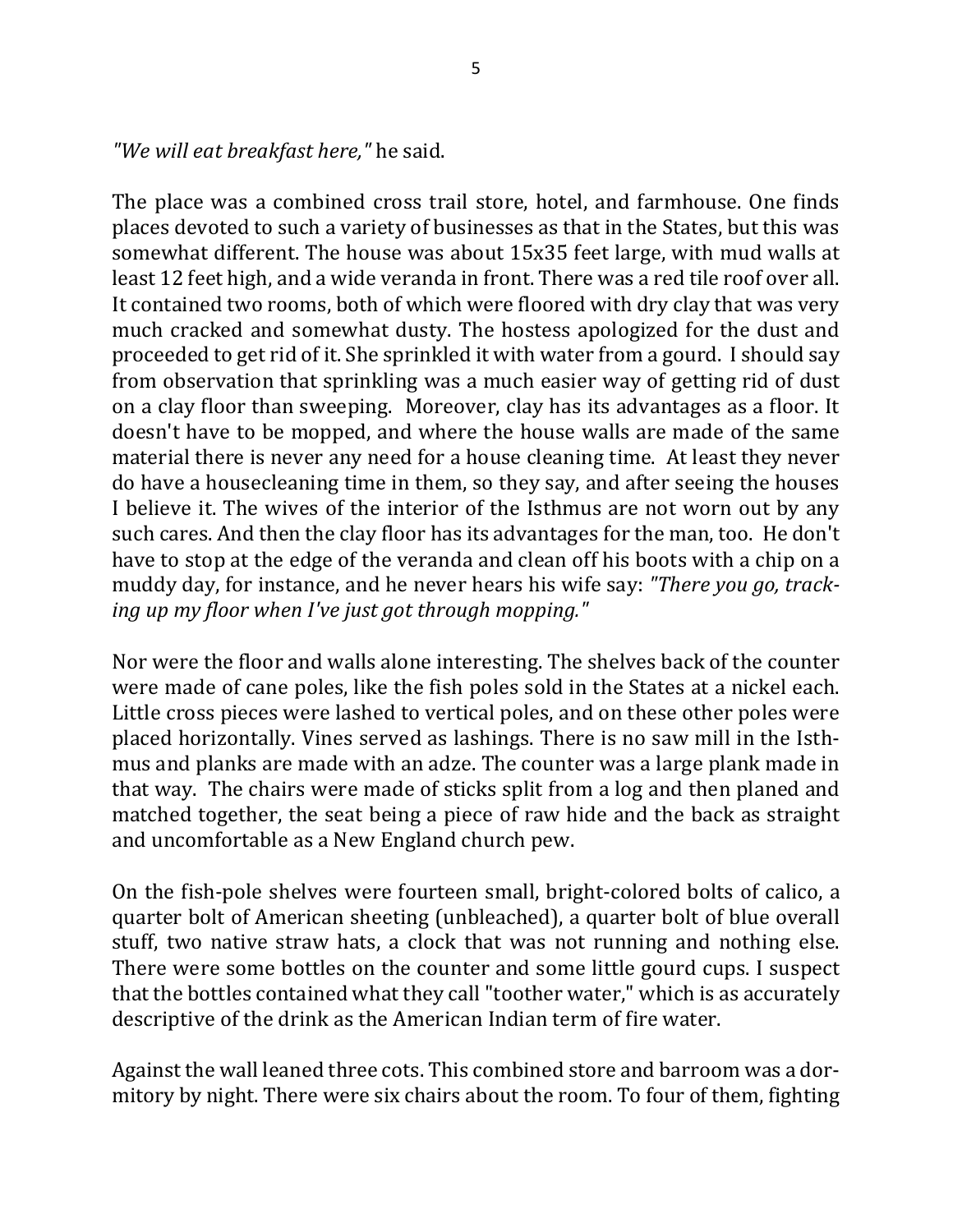cocks were tethered. The combined store, barroom, and dormitory was a chicken coop as well. The combined farmer, merchant, and hotel keeper was a man of sporting blood. These roosters at frequent intervals made the welkin ring with their crowing and strutted about and dragged one wing on the floor and did such other things as roosters might be expected to do under the circumstances. It was a very interesting scene.

After a little the landlord, a large man for a native, black eyed, black haired, and swarthy, but not unpleasant, came along. He was greatly pleased when I praised the cocks as a group and one in particular. Then the wife, a comely woman of perhaps 25, with her long black hair in two braids down her back and her brown eyes smiling a welcome, came to say that breakfast was ready.

As we went into the next room the man told her what I said about his birds. Thereat she called two little girls of about six and eight years from the veranda and told me they were her daughters. The older of the two had eyes and hair and complexion like her father —black as night and swarthy—but she was pretty and attractive, as about all the Ladino children are. I don't know whom the younger girl resembled. She had very light hair, blue eyes, and a pinky white complexion. She was very pretty too. I kissed and praised both the dark and the light one with all the extremely mush adjectives of the language that I had learned. Then I looked at the Don, who chuckled and said we must eat and hurry on.

In the course of the day I saw some signs of game. There were deerskins at the few houses we saw, and rabbits cantered from clump to clump of brush. The Don said the country was alive with deer, and that they could be found easily along the partly dry water courses. Of the variety of the game to be found there I will tell at another time, but I could not imagine greater sport than standing in a runway in that partly open country and taking shots at the deer as the dogs chased them.

They say there is never a season when the trees are not in bloom there. Dry as it was, and hot, I passed many trees covered all over with blossoms. Some trees were solid masses of flowers, without a single green leaf on them. One traveler writes of the Spanish Main as a land where the flowers are without fragrance and the women without virtue. He was a poor observer, for I never saw more fragrant blossoms than these. In places the trail was like a lane between lilac trees in bloom.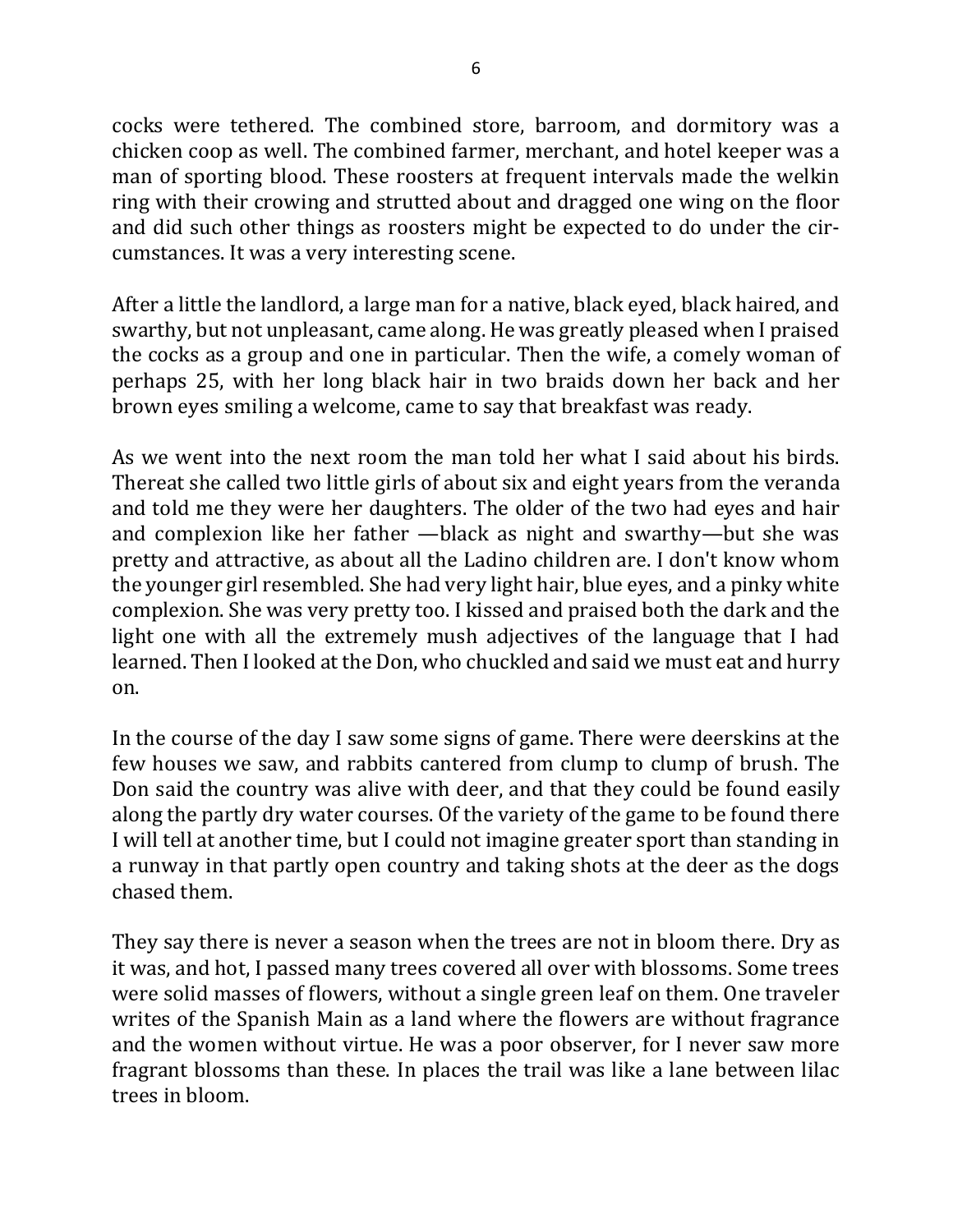Among the readers of THE SUN are many bicycle riders who would like to see an odd foreign country. I can commend them to try the Isthmus of Panama with their wheels, beginning in January. There is not by any means a turnpike roadway there; nor is the route from Panama to Santiago de Veraguas very long, but it can readily be covered with a good wheel, and there are many features of the country to commend it to a traveler. There are but few streams to ford east of Santiago. A guide will always be necessary, unless one speaks the Spanish language well, but he is easily had at a low price. There are a number—at least a dozen—little old villages to be visited, including the little ports of Parita and Los Santos. The trail west of Santiago, though easy enough for mules, would prove a terror to wheelmen. It is a smooth path from a foot to two feet wide, but the way it climbs and pitches and twists about is enough to make a man dizzy to think of it.

There are places where one sees remains of an old stone-paved cart road, the royal highway of other days. Back in the mountains where no bicycler will see it from his wheel are traces of still another and older one. This one they say was the route of those old-time people who built the huge cities that are now buried in the forests of the Spanish Main—a route that extended from Mexico to Peru, and further.

As the sun was sinking well down to the hills in the west, the Don led the way to a house on a little plaza in the edge of Santiago. A portly widow, who had a store and a bakery and a blooming family and a room to let, greeted him and me pleasantly, and then laughed at me because I was lame in dismounting from the mule. A barefooted boy took away the mule and brought my baggage. I got a supper than included five courses of soup, meats, vegetables, and sweets, and then I went to sleep quickly on a cot, in spite of the fact that a lot of rats had a straightaway race track on the fish poles that supported the tile roof immediately my head, and were holding what seemed to be a Futurity,<sup>2</sup> or some such well attended meeting there. What I learned about Santiago—"Santiago, the Holy City" they call it without intending to be sarcastic—will be told at another time.

 $2$  Futurity Stakes  $-$  Name of several horse races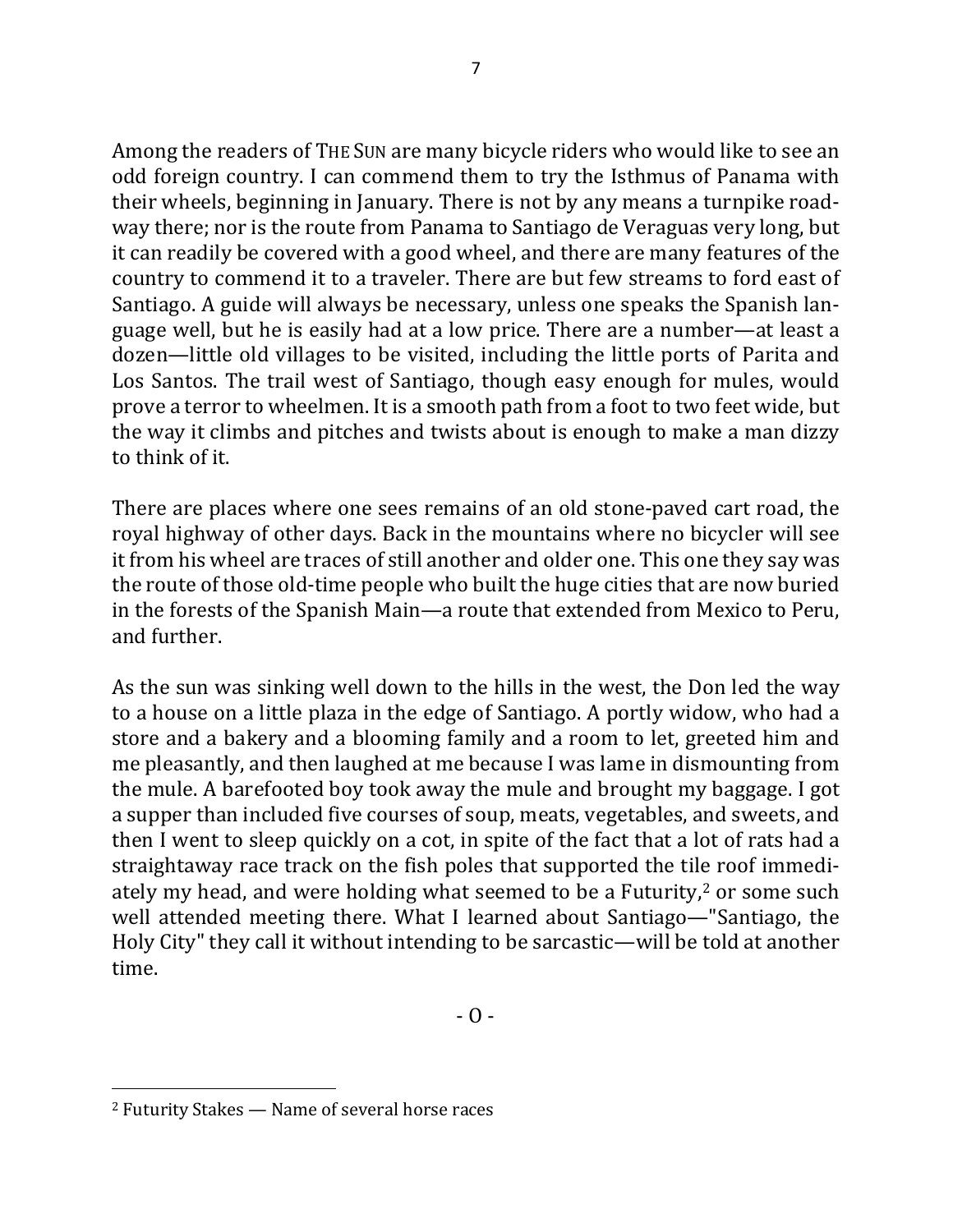## (2) FROM SANTIAGO TO LA MESA.  $3$

A Thickly Settled, Picturesque Wilderness of Brush that Produces Nothing for Export but Cattle-The Railroad Might Develop it-Some Low-grade Gold Mines.

In spite of the fact that it has been settled longer than the State of New York, there are probably fewer people in the States who have visited the interior of the Isthmus of Panama, as has been said in THE SUN, than have visited the coast of Greenland. It was with this in mind that on the morning before Washington's Birthday in 1893 I prepared to leave Santiago de Veraguas to continue on muleback westward through the Isthmus to David.

To anyone who contemplates a similar journey it may be said that no difficulty will be experienced in finding guides to show the way, but in selecting a man one needs to go carefully. I fortunately had the good ex-Mayor of Panama, Don Juan José Díaz, to look after me. Anyone not so well off should go to the Mayor, or, as he is called in Ladinoland, the Alcalde, and describe to him the intended journey. It is a part of the duty of every Alcalde to provide, guides, mules, and fittings for departing travelers—and I believe they almost invariably take a pride in doing it well, and in seeing that the traveler pays the highest possible price for the services rendered. But the Alcalde himself never takes a cent of pay, even where he lodges the stranger. The big prices must be paid to the owners of animals and the purveyors of feed. Nevertheless, the Alcalde is the man to go to, because one gets the exact service he wants.

The would-be guides who came to me invariably said they knew every inch of the road clear through to David, but when questioned as to details of what could be seen along the route no two of them agreed and not one told the truth. Moreover, only one proposed taking what was really the direct route. They were all after the double wages which a foreigner must pay in that country and were anxious to make the journey last as long as possible. They were almost as bad in their greed as guides I have seen in the Adirondacks and around the Yellowstone National Park, but not quite. No Ladino guide ever asked me how big a tip I usually gave, nor did one ever in my presence extol the generous giving of some other person whom he had served. Indeed, when they got a small coin or

<sup>&</sup>lt;sup>3</sup> Published February 25, 1894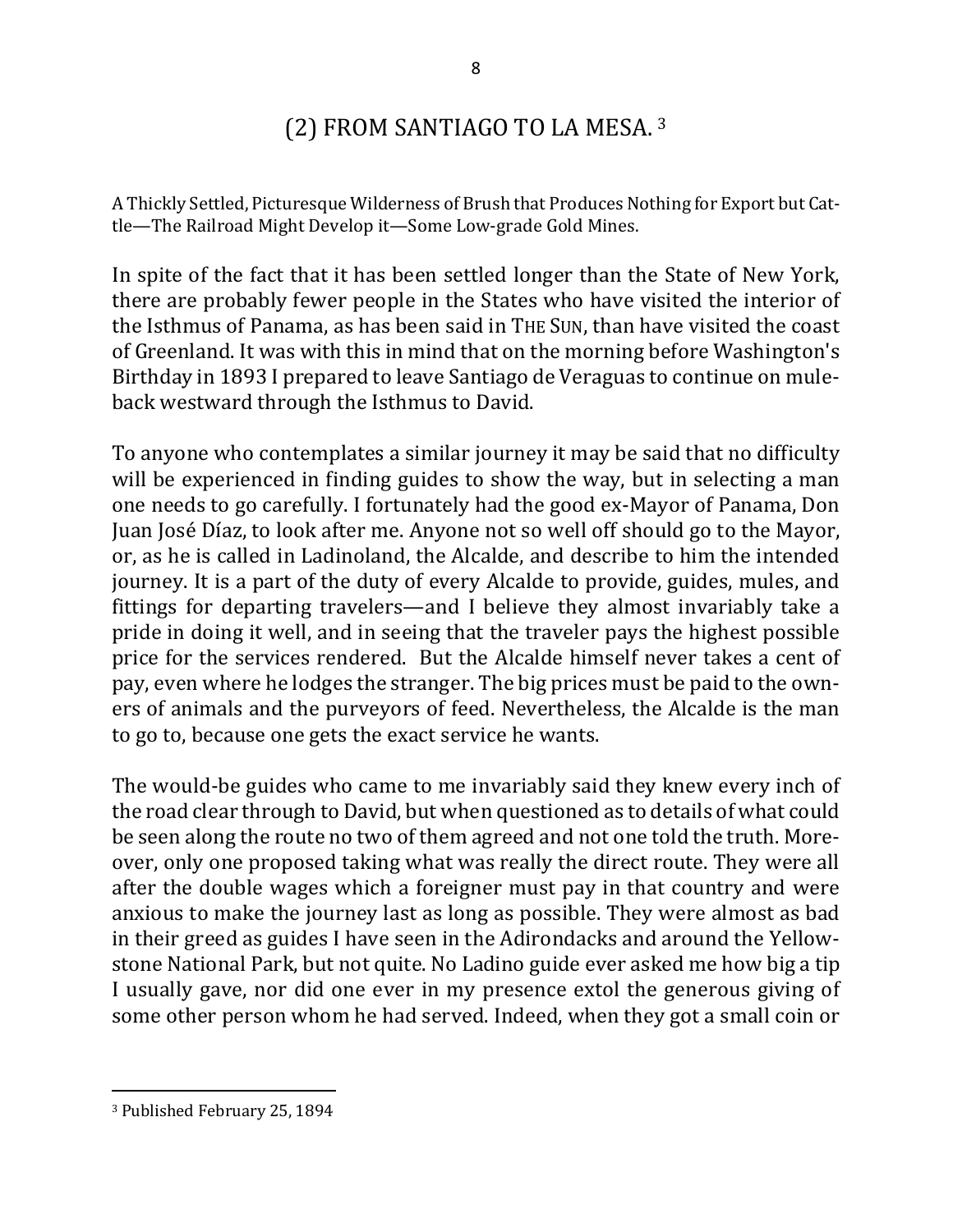a bottle of rum beyond the promised pay they acted as if astonished as well as delighted.

So far as one's personal safety is concerned when alone with these guides, I must say I do not believe a more trustworthy lot is to be found anywhere. They can be trusted to take to the woods if any danger should arise, but they would not rob anyone of anything. I did not hear of a highway robber in the Isthmus, although the rich men very often suffer from petty thieving. Under the advice of Don Juan Díaz I trusted my baggage, without reserve of anything but the little Stevens rifle, to the guide, and the effect of this trust was to make him extremely careful that nothing be either injured or lost.

As has been told, the route lies by the way of La Mesa, Las Palmas, Tole and Remedios. We left Santiago at about 9:30 in the morning. That was a bad hour for starting because it was about two hours before the usual midday meal, and the first stopping place was nearly six hours away. But one who will travel here must learn to enjoy the ways of the people if he would enjoy the journey at all. For my morning meal that day I had at 7 o'clock a cup of good coffee and a good wheat flour roll. That was good enough for an ordinary day, but I got nothing more to eat until 5 o'clock that evening, because there was no good stopping place *en route*.

The road led down a steep stone-paved bank to the creek bed and then up again on the further side. Thereafter it climbed up and pitched down over a surface as irregular as that of the ocean in a choppy sea. It was not very much of a road. There was a beaten path for a mile or two out of town over which a cart could have traveled. Then the trail divided, and each fork was like a cow path through the second-growth timber that covered about all the country. Hour after hour we rode along between two dry green walls of brush, varied here and there by an opening which some native had made about a thatched hut—an opening in which he would plant corn and beans and rice and perhaps a little sugar-cane. A swarthy face under a shock of black hair would appear in a doorway or from behind the hut wall as the sound of our mules' feet was carried in the air. Then it would disappear and reappear again quickly, while half a dozen other swarthy faces and shocks of black hair would appear round other corners and in other openings. If one wants to see a similar gathering of dark faces he should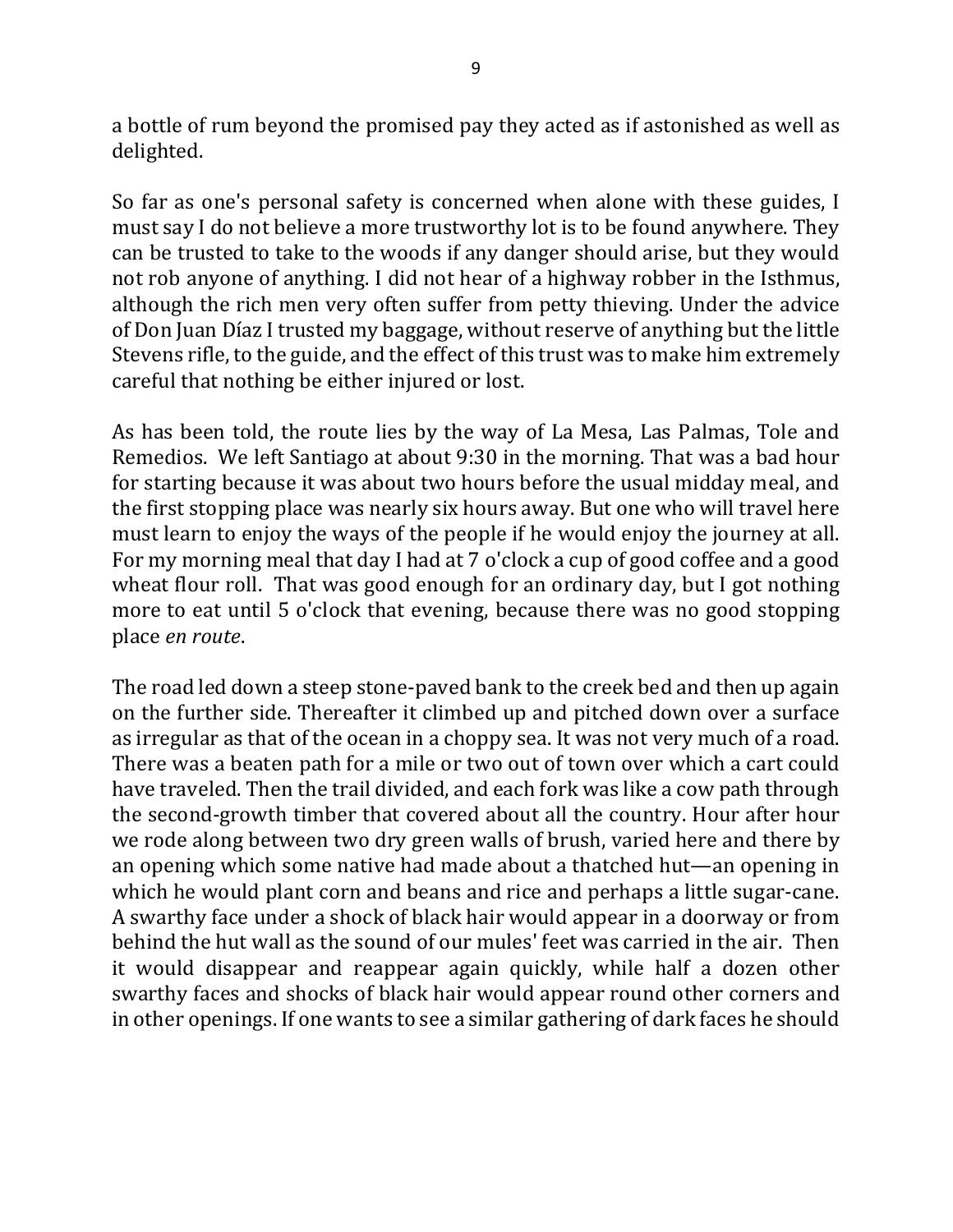go a-horse-back across the Indian Territory<sup>4</sup>, say from Baxter Springs to Tahlequah.

The faces would remain absolutely impassive for a time, but the dark eyes glistened with eager curiosity, and with fun, too. On more than one occasion some mischievous youngster would give a playmate a push and send him sprawling into full view of the stranger. A flash of glee would instantly light up every face but the sprawler, who would show a comical mixture of fear and anger until he saw the strangers laughing, when he, too, would partly smile, and the whole lot would disappear with shrieks of laughter.

In Santiago I saw naked youngsters of 5 and 6 years, but now, as we rode along, girls of apparently of 8 or 9 and boys from 12 to 15 were running about the houses without a rag on. As we passed one house a naked boy of perhaps 14 ran indoors the moment we appeared, clothed in a new straw hat, and stood up like a soldier before the door that we might admire him.

The houses were made invariably of poles, with thatched roofs, but some had their verandas covered with tiles. Most of them had the walls made of slender saplings, which were thatched with long grass or some kind of brush, but many had only one corner so filled in, the corner where the bed of the father and his wife stood. A few were not thatched even there. One could look through the walls as through a picket fence. Very inexpensive was the furniture in these houses. The bed was an ox hide, stretched across poles supported by forked sticks. Another hide, on the ground, served for the children. Three or four black earthen pots and jars stood in a corner for water. About it hung a half dozen gourd cups. Some had even fewer pots and gourds than here mentioned, but none was without a gaudy print of a saint.

In the valleys we were continually in the brush, save when passing the little huts, but on top of many hills we found a natural opening, with occasionally a great sugar-cane field owned by some rich don. We shall never be able to see the full beauties of the earth until we can look down on them from a flying machine, but the views from the hill tops of the Isthmus lack but little of the beauties which an aerial bicycle will give. Every such view as that showed that all the lowlands were thickly covered with brush and yet were more thickly inhabited than the region between Santiago and Aguadulce.

 $4$  Indian Territory  $-$  (Former name) A part of Oklahoma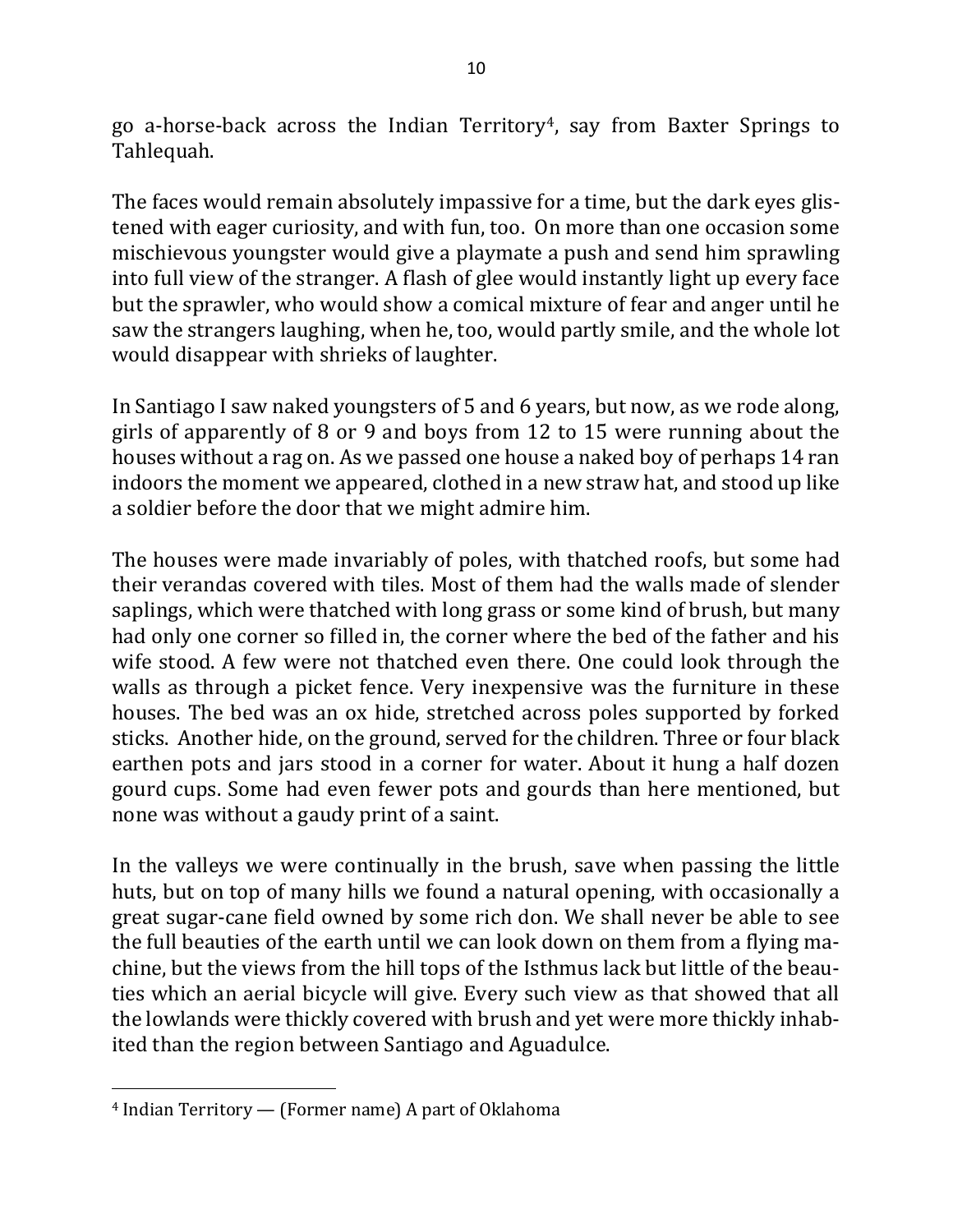On every side columns of blue smoke were seen arising from the forest and drifting away on the gentle breeze. The air was hazy with the smoke, and the hills and mountains were as beautiful as in a northern Indian summer. The natives were everywhere preparing for the coming of the rainy season by clearing land on which the brush had been growing for four or five years, in order to plant their little patches of grain. The smoke came from the burning brush heaps they made.

After riding a few miles, a great wedge-shaped ridge was seen a long way off before us, and the guide pointed to it and said that La Mesa was there. We climbed the side of the ridge by a winding woody path at about 1 o'clock in the afternoon and found that the top was an odd-looking table land, indeed. It did not average more than forty rods in width, and was over three miles long. It was as near barren on top as any part of the American desert. There were great stretches of reddish-yellow sand, with here and there patches of short, thin, gray, hair-like grass. It might well have been called a bald-headed mountain, for trees grew down the sides as hair does usually on the sides of the heads of bald men.

Another physical peculiarity of this table land was the black, porous lava that in chunks, knobs, and ridges was found along its surface, with here and there a scrubby tree rooted among the black blocks. It was a picture in miniature—or rather a reminder—of the black lava beds in the Snake River Valley of Idaho, of which THE SUN has told something.

At frequent intervals along this part of the route I saw stakes a yard long and an inch or more thick standing in the sand. The guide pointed to them and said they were put there by the American engineers surveying the route for an intercontinental railway.

Everywhere along the Isthmian route thereafter I found the people greatly interested in the railroad project. They held the idea that the road was to be built at once by American capitalists and had no doubt of its speedy completion and success. The facts I gathered bearing on it will be given at another time, but it may not be out of place to say here that, in spite of the cost and the fact that the road would have to make its traffic at the start, it would pay interest on the investment to the end and should have the immediate and continued attention of American statesmen.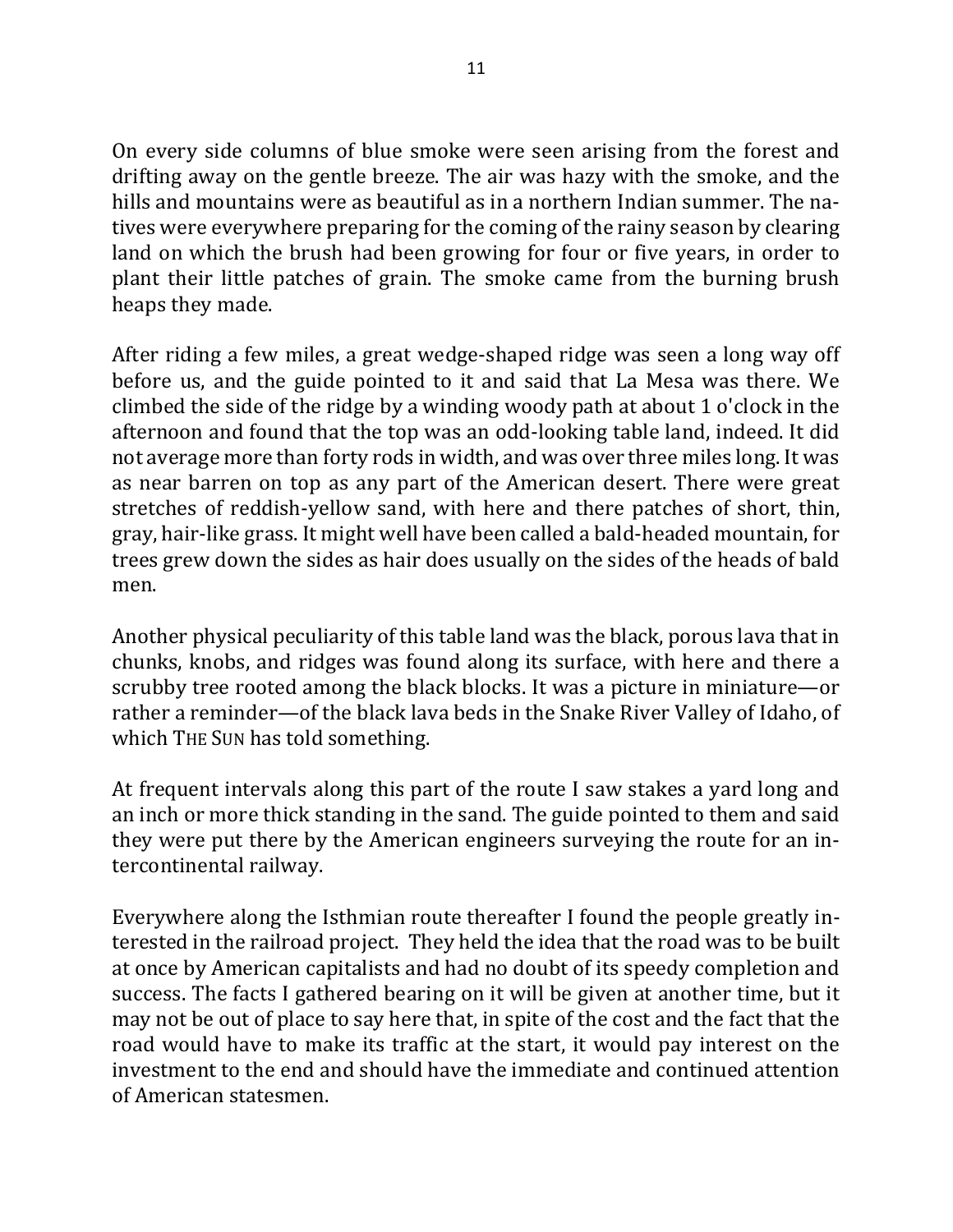It was right in the heat of the day as we rode over this little table land, and one group of native travelers was passed. They had stopped before noon in the shade of a bunch of trees on the edge of the plateau and were waiting for 3 o'clock to come before starting on. It is by stopping in the shade to avoid the torrid heat of midday that these Ladinos have among other things given travelers an idea that they were a lazy lot. But where a man "has all the time there is," as they have, stopping in the shade at midday is a comforting and sensible thing to do. After a time, we arrived at the westerly end of this plateau, and found it had a broken surface, with a little brook that divided it from what seemed to be an entirely different and somewhat higher plateau, and here was the woody fringe surrounding the settlement called La Mesa, from the table land or *mesa* on which it stood.

We rode into the plaza, for every Spanish-American town has at least one plaza, to which all travelers go, and stopped before the frame of a pretentious mansion, the home of Señor Don Sal de C. Muerado [Murado?]. It was a curious looking house. A substantial timber frame, large enough for a house say 40x30 feet in size, with a wing in the rear, had been erected. The frame was built to divide the main structure into four rooms—two large front rooms and two comfortable rear ones. It was planned to make the rooms lofty and airy. It had then been tiled over, after which the two rear rooms were enclosed and floored, as was the wing in the rear, while the frame of the front part was left naked and floorless. To all appearances this work had been done many years before, for the timber was dry and weather beaten, as were some whip-sawed boards cut to complete the structure, but left piled under the roof.

The Don, a rugged, well-built man, who looked like a New York farmer, and so not at all like a Ladino, came out to greet us, and gave me a most hearty welcome after reading the letter of introduction I had brought. Then I went out to look at the village. It was not much of a town, but was interesting because of the work of some ambitious priest, long ago. At one end of the big plaza he had begun building a church with adobe walls not less than 50 by 120 feet large. The walls had been run up almost far enough for a low-walled structure. Some of the windows had been arched over, but there the work ceased. Grass, weeds, and tiny shrubs were growing in and on the neglected walls, making a very picturesque ruin.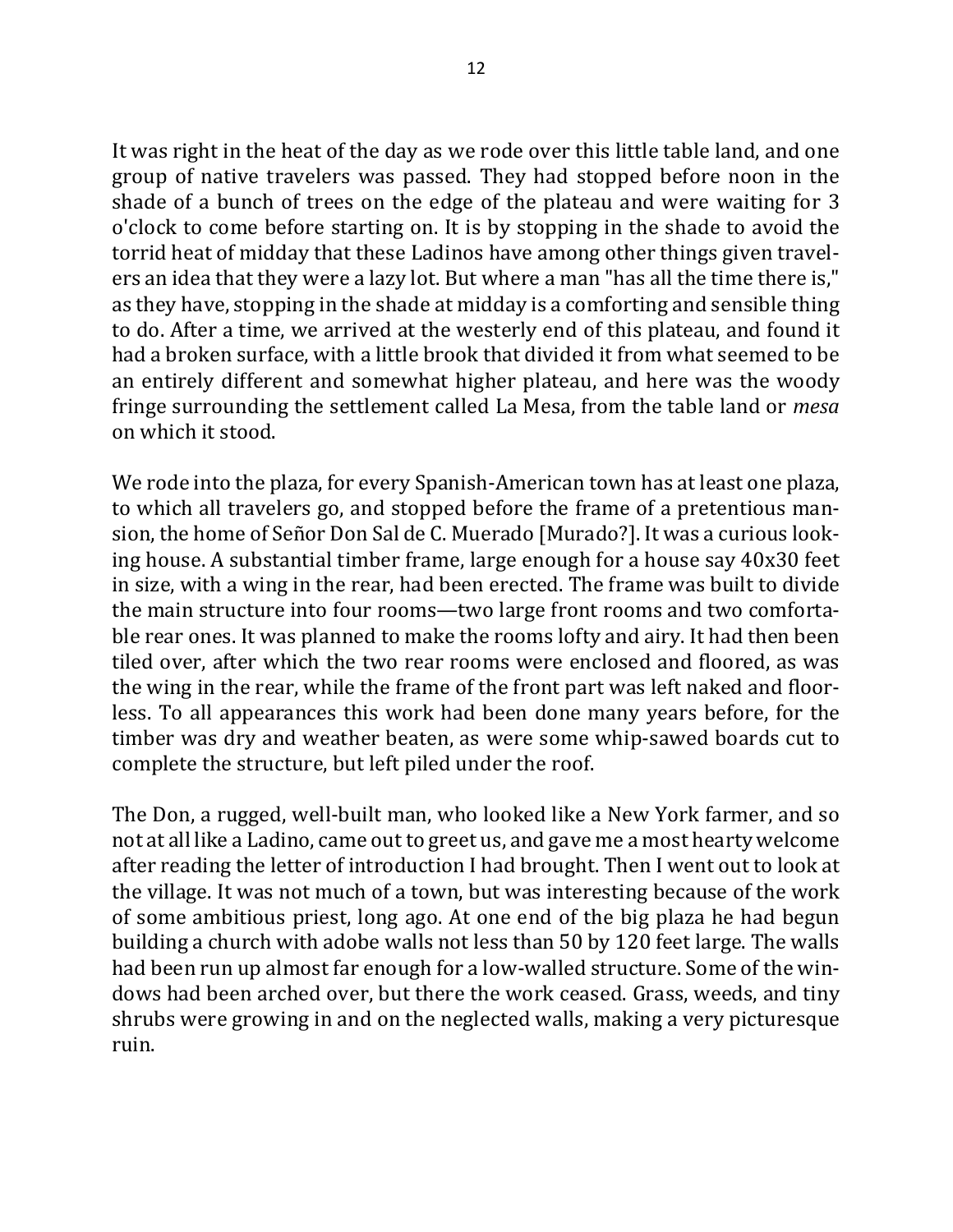The majority of the houses about the plaza were of adobe walls, whitewashed on the outside. Señor Muerado seemed to be the only gentleman living on the plaza who did not keep a store.

La Mesa was really a cowboy town of the Isthmus type. The people who lived in the adobe-walled houses were the cattle owners, and those in the thatched houses the cowboys and their families. The population was about 450, Señor Muerado said, and there were a dozen cattle owners among the sixty odd families. The range lay off to the north and west, a succession of hills and table lands that stretched to the main cordilleras on the north. It was an ideal country for the business, but the business was conducted in a fashion which American cowboys would call slow. There was no hogging of the range. There was no riding the range to rope mavericks. No one carried a revolver save the cattle owners, and they did it just as they wore shoes—because it was the fashion. There wasn't a Stetson hat on a head of long hair in the entire cowboy outfit. All of the cowboys were even so far forgetful of cowboy dignity as to cultivate little patches of corn, beans, and sugar cane. To make amends for this condition of affairs, however, there was all the rum that any set of cowboys could ask for, and ten cents paid for a big bottle.

Señor Muerado said there were any veins of gold ore in the mountains to the north, where there was a little settlement called Santa Fe, but they were all low grade, and no one could afford to work them. He was sure that if the intercontinental railroad were ever completed—something of which he had no hope these mines would all be developed. Then, too, the magnificent coffee land which lay idle would be utilized. He was not sure but Santa Fe would soon be a coffee district, anyway, for he said that everybody had a few trees and the number was rapidly increasing. The Santa Fe climate, he said, was quite different from that of the lower altitudes through which I had passed.

*"People can go about without hats,"* he said in describing it. That is, the heat of the direct rays of the sun would not produce a fever, as they will near the sea. Moreover, it rains there, as it does in favored localities in the States, in showers of a few hours' duration, once a week or so the year round, and even in the height of the rainy season storms do not last more than three days. The heat of the sun is always tempered by the breeze from the sea, that can be seen sparkling in the sun in the dry season, or is hidden by driving mists in the wet far below and away to the south. The forests were forever mantled, and the open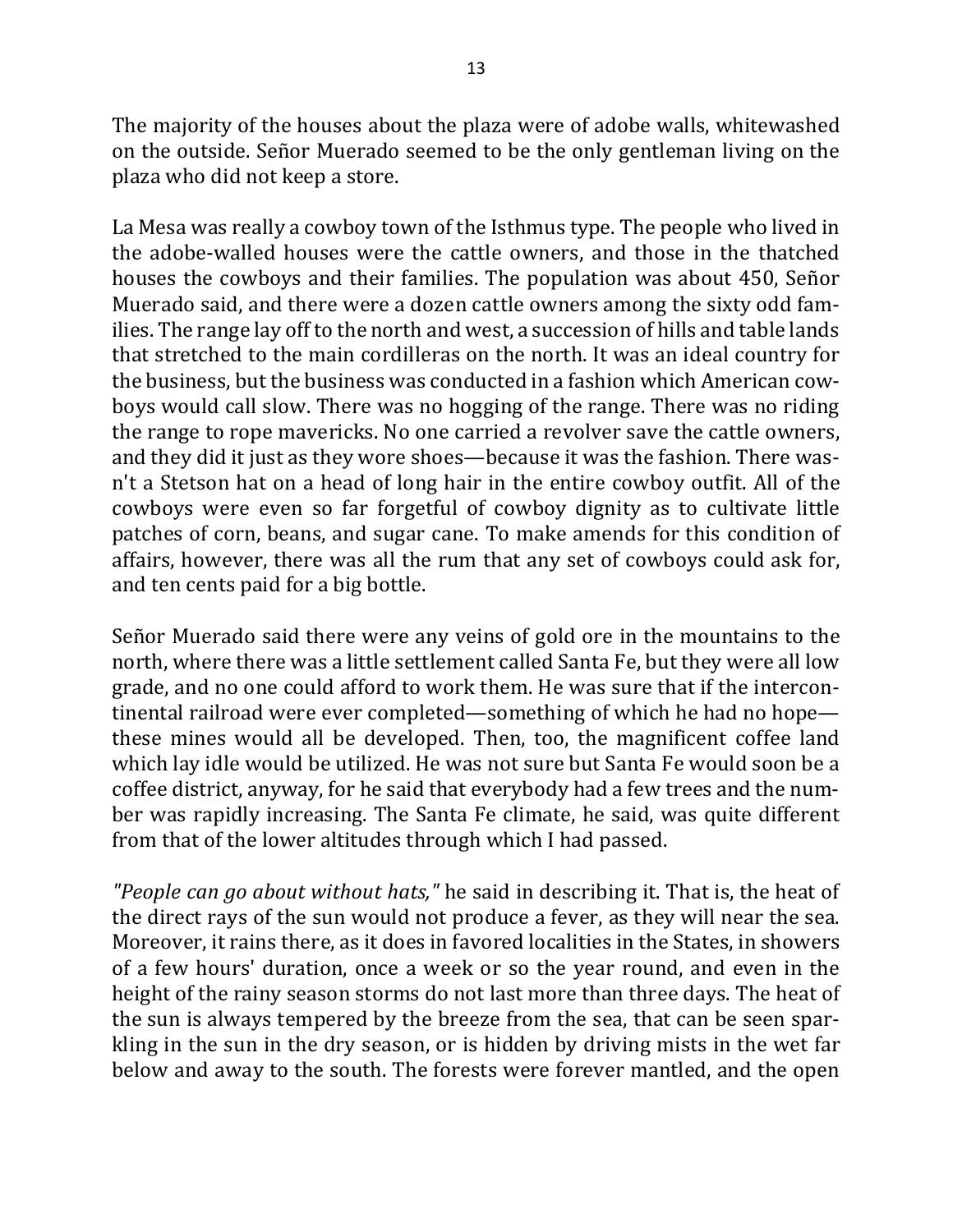lands carpeted with flowers. The grass was forever green. The breezes were perfumed with fragrant breaths of flowers and of pines and balsams.

"You must not go up there, for if you do you will never more enjoy your own home."

La Mesa's climate is almost as fine, for they have pleasant showers all along the table lands south of the Cordilleras for eight months of the year, and only in the height of the dry season is the direct heat of the sun like that on the low ground.

As I strolled about the plaza a man came with several others from a door that had "Recreation Hall" painted above it, and said:

*"Good-day."*

"Good-day. You speak English, eh? I thought no one here talked anything but Spanish," said I.

*"All right. Railroad?"*

*"I beg pardon?"*

*"All right—know railroad?"*

*"Yes."*

*"You?"*

*"Oh, do you mean if I am a railroad man?"*

*"All right. Soon make?"*

*"The intercontinental? No."*

*"Ah, mil gracias. All right."*

He turned to the others and told them in Spanish that I was one of the engineers of the intercontinental railroad, and that I said it would not be built for a year yet, just as he had told them all along. Then he turned to me once more and went over some fifteen or twenty English words that he knew, turning at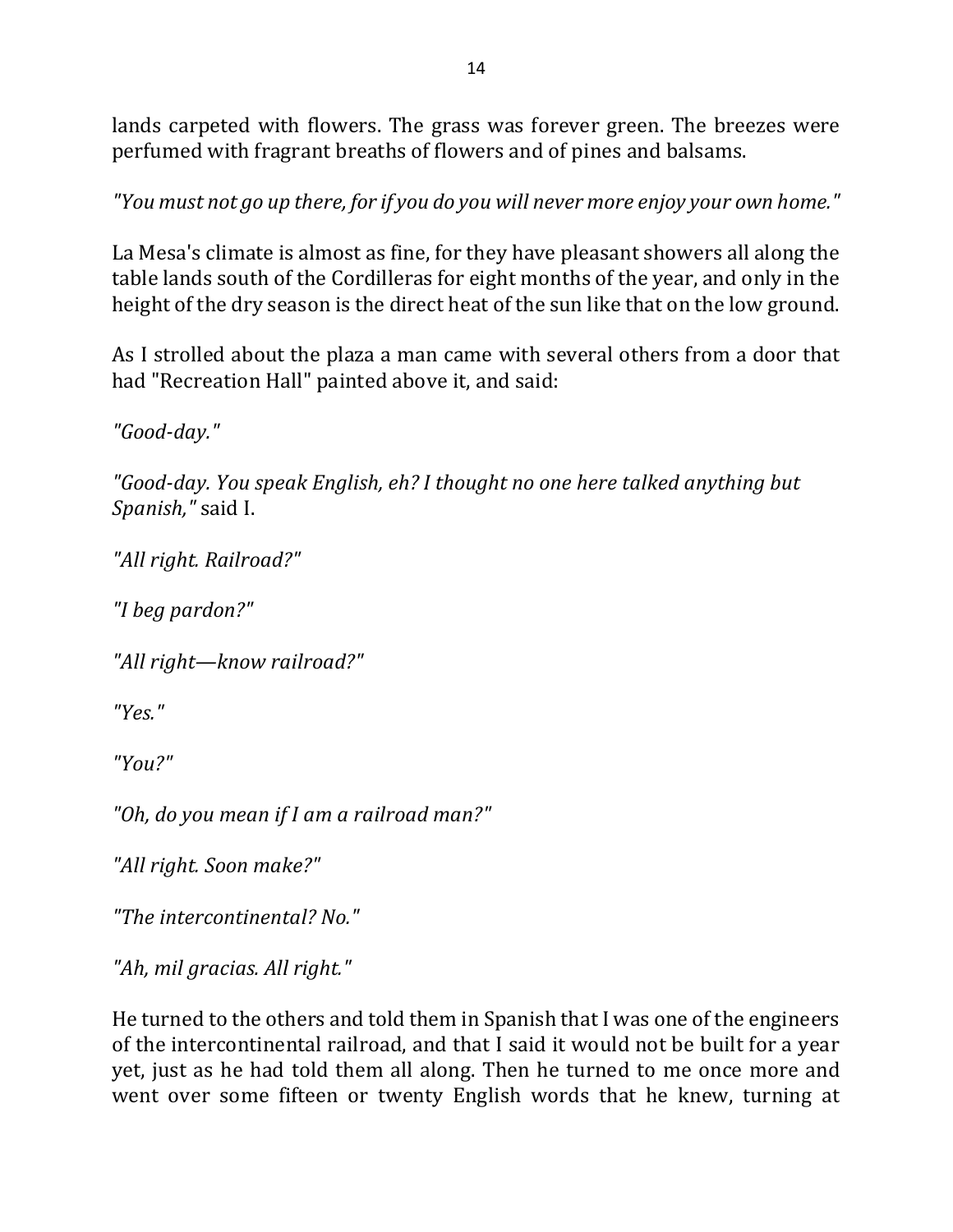intervals to relate to the others in detail things I had not said, and meantime impressing them greatly with his knowledge of English. The words "all right" were repeated with about every attempt to say anything, and he used them correctly once. I said, "Well, let's take a drink." He did not understand what I said, but I held my right hand as if it grasped a whiskey glass before my mouth. Then I tilted the little finger into the air. It is a beautiful specimen of the sign language. He instantly said "all right." So did all his friends in chorus.

Every man on the Isthmus knows the meaning of "all right." They learned it in the days of the 49ers. They all know the sign language also.

That night there was such a religious procession in the plaza as I had seen in Santiago, save that there were no soldiers in it. It tarried much longer before some of the houses than others and did not stop at all before Señor Muerada's. They told me that the procession remained before each house in proportion to the amount of money that each family gave to the priest for the occasion.

As we watched the procession and the women who brought burning candles to place on the veranda rails, Señor Muerada said:

"It is done only where they burn candles. Imagine women putting electric lights before an *image*."

 $-$  O  $-$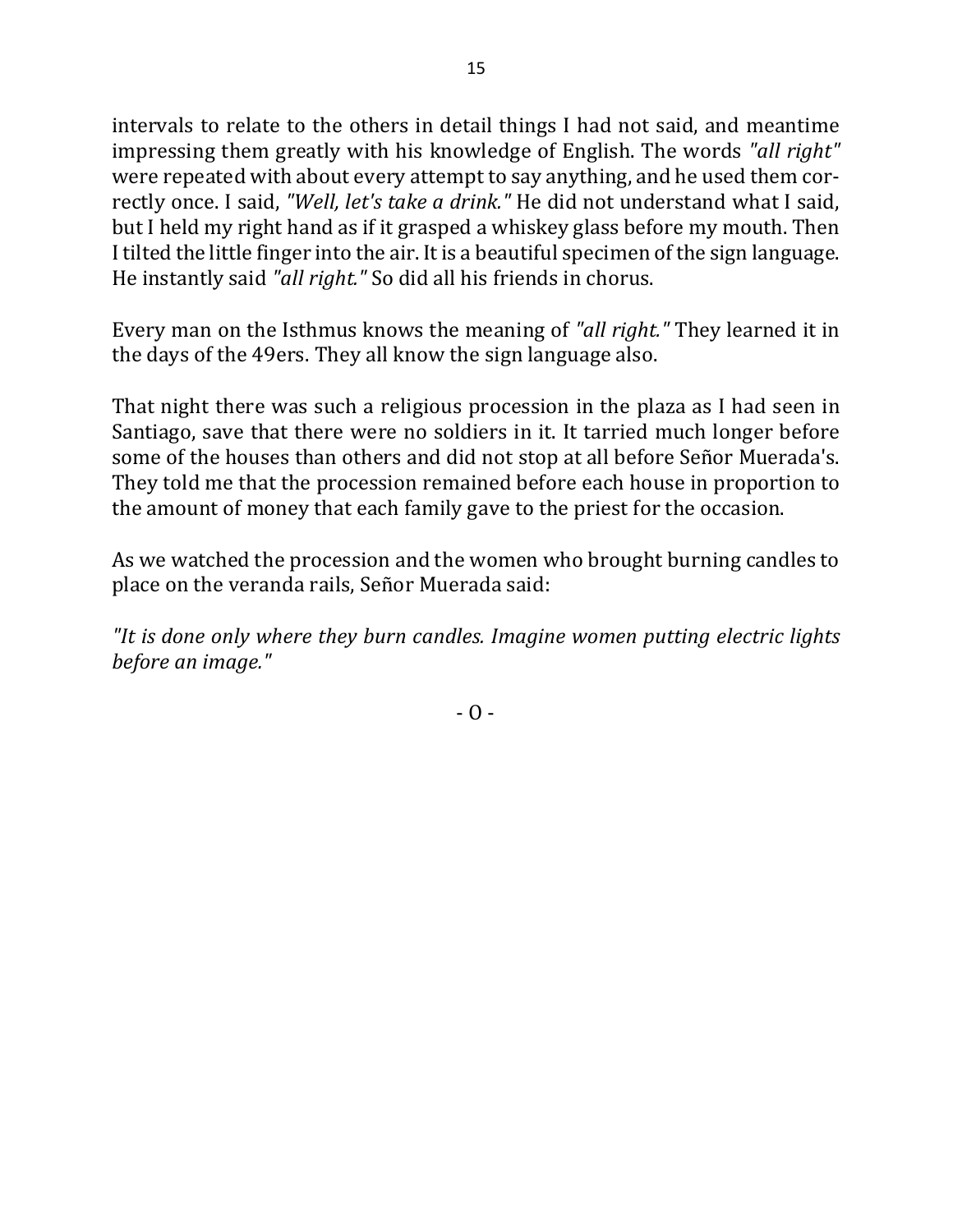# (3) THE ISTHMIAN HIGHLANDS. 5

The Bridle Path is Kept in Good Repair—They have Bridal Veil Falls but NO Lovers' Rocks in that Country-A Pair of Musicians-Isthmian Hospitality.

To illustrate the hospitality of the region, it is worth telling that on the morning after my arrival in La Mesa I found on leaving my bed that my host had prepared a hearty breakfast for me, "because the Yankees can travel more comfortably if *they have meat with their coffee,*" as he said. It was genuine hospitality, too, for no charge was made for the trouble I had made him.

I had engaged a guide with ponies the night before. He came promptly at the hour agreed upon, and by 8 o'clock I was mounted—a novelty in the experience of travelers in Spanish American countries. The route was for the most part over an open rolling region. The air was really bracing in the early hours, and not at all oppressive at midday.

The most interesting feature of the day's journey was the trail traveled. It was over a soil that is cut and slashed by the water in remarkable fashion in the rainy season. The trail at that time becomes a trough to convey a roaring flood down each hillside, and a badly worn trough it becomes in most cases before the rains are past. But once they are past, along comes a Government roadmaster, who turns out the natives and compels them to repair the trail. This they do generally by digging down the sides of the trough until they have levelled up (in cross sections) the bottom; but occasionally an entire new route for the trail is laid out and graded down instead of up. That is, they make a new ditch instead of throwing up an embankment for the animals.

Because there is not a wheeled vehicle in that part of the Isthmus, the road is made not more than two feet wide, but no better pathway for mules can be found in the world than the "royal road" in the dry season from La Mesa through Las Palmas to Tole, save only that the grade, in places, is often as steep as  $45^\circ$ and on one river bank actually steeper. The pack animals of the interior of the Isthmus have some of the powers of a squirrel.

<sup>&</sup>lt;sup>5</sup> Published March 4, 1894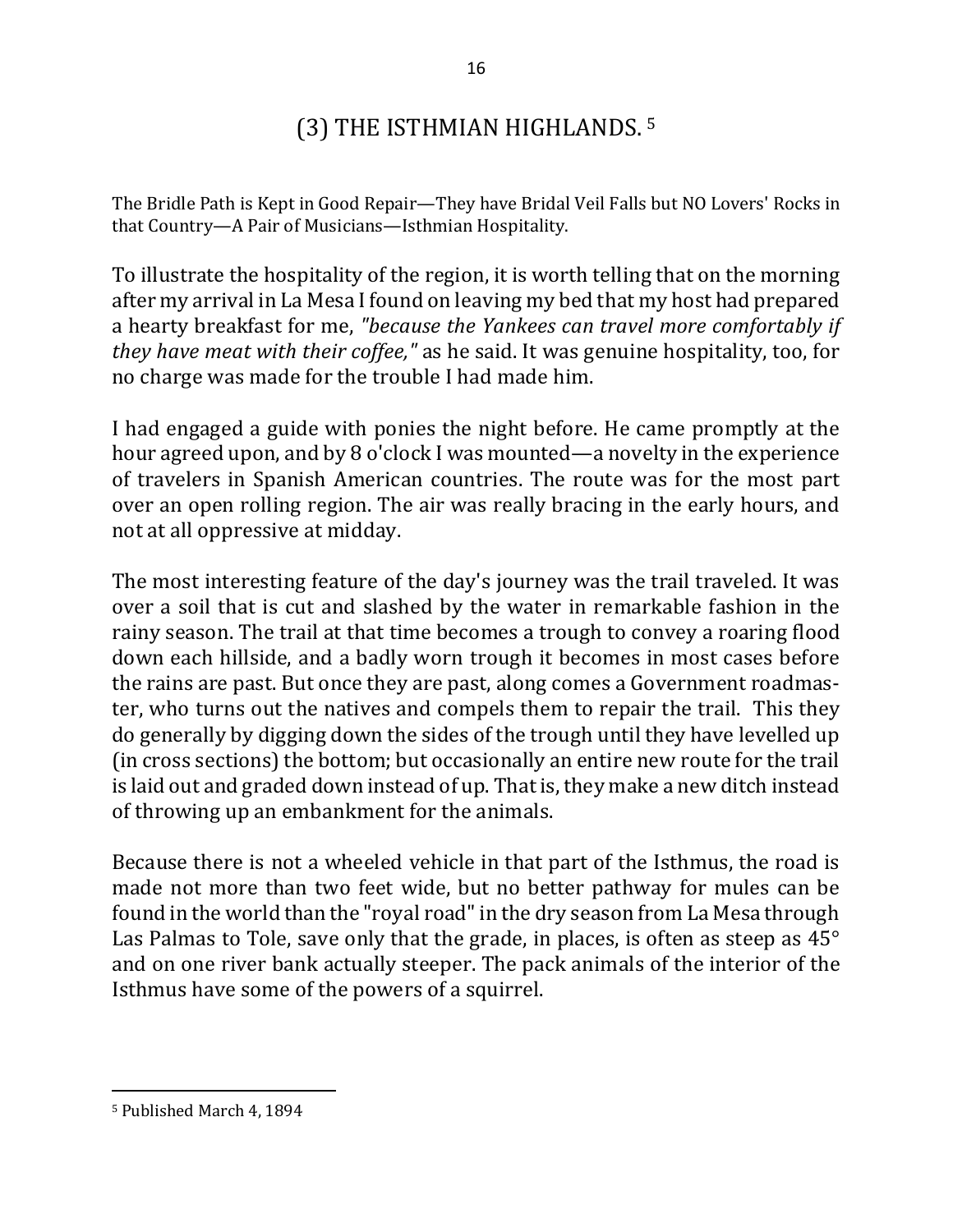To dig down the sides of the road they use a two-inch chisel on the end of a sixfoot pole. It is not so good as a pick, a Yankee would say, but it suits the workmen there, and moreover it can be used in parts of the road where there is scant room for swinging a pick. In places the annual digging has been carried on until one travels through a ditch anywhere from ten to thirty feet deep, with steep banks that seem to be ready to tumble down and bury the traveler. The trail in these places, however, is through a stiff soil that does not cut down easily—a clay that is almost a rock, and I saw old chisel marks on the walls as high up as my head. They had been made years before and were actually moss-grown, as rocks come to be.

Uncle Sam's special consular report on *Streets and Highways in Foreign Countries* makes no reference to the Isthmus of Panama, and very little to any part of Spanish America north of it, but, as will be told at another time, great sums of money have been spent in roadmaking there with interesting results.

Two little cemeteries were passed during the day. Both were collections of little crosses standing about a large one in a stretch of wild sterile pasture, dotted with little copses beside the road. Both were near the intersection of two trails, but not a house was in sight, although one could see over the region for miles.

The large cross was the mark of the cemetery as a whole, of course, while the little ones were for the graves. The crosses seemed to be made of a size in proportion to that of the grave and were from a foot to two feet high. The great crosses were in one case six and the other about fourteen feet high. Curiously enough, the arms of the great crosses carried smaller ones set on each end. All the crosses were made of saplings with the bark removed.

I watched the guide as we passed these graves, and other guides as I passed others, because I had read that the natives always said a prayer and crossed themselves devoutly when a cross appeared. Perhaps I happened on a careless lot of guides, or else times have changed. My guides showed no interest whatever in either crosses or graves.

An interesting manifestation of religious zeal is found in the placing of crosses, some of them made of monstrous timbers, on prominent hilltops within view of the trails and settlements. The peaks selected are always the loftiest of the vicinity. At las Palmas one stands on a hill at least 1,500 feet above the plaza. In no other way have the natives interfered with the natural scenery. There is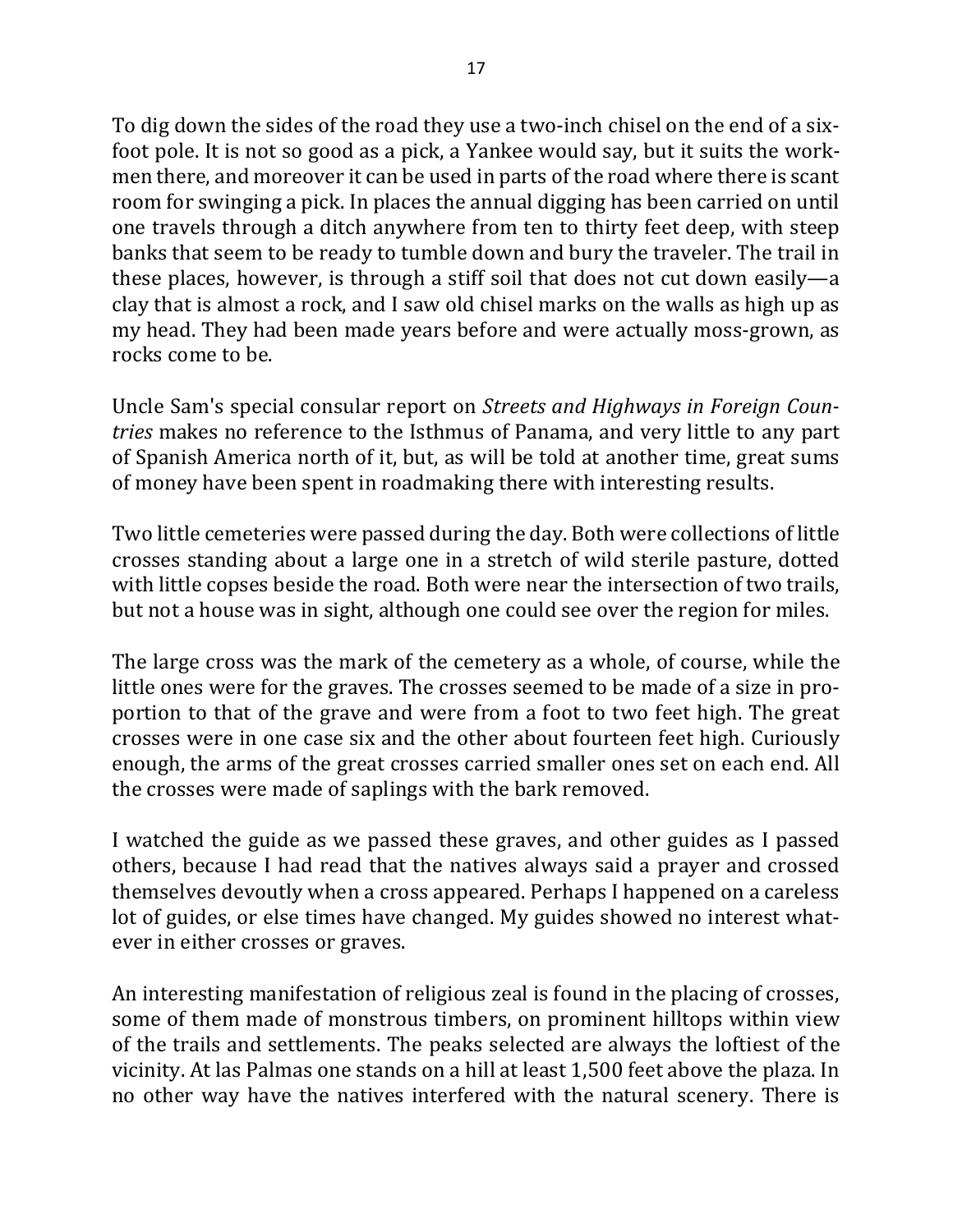neither patent medicine nor soap advertisement to be found painted along the trails.

We stopped at the plantation of one of the wealthier landowners along the route for a luncheon about noon. It had the only house with a tile roof that I saw outside of the villages. There was a shed  $30x50$  feet large behind the house, and under that were a wooden cane mill and two large vats for making the coarse brown sugar of the country. The proprietor had at least twenty acres of cane growing near the house, and much more in other fields, he said. He was dressed in a thin and molasses-stained cotton shirt and a pair of cotton trousers that he had rolled to his hips after the fashion of the men who work in the region. Though dressed like the two men who helped him, no one would have failed to recognize him as the proprietor. He had the air of one who gives orders and never receives them; besides, he rolled down his trousers when he saw the guest, while the workmen kept theirs up.

The mistress of the house was dressed, too, very much as her servants were, but the real ruler of the house, a bright young woman, the daughter of the old folks, had a dress of fine thin woolen goods, with s silk *rebozo* or scarf with tassels, which she kept shifting about from her shoulders to her head in a way that showed her natural grace and a tinge of vanity as well.

We had wheat rolls for our luncheon, and that was a very good evidence of the wealth of the family. It is expensive bringing flour from Panama. The master and I ate alone at a little table in the house, and the mistress and her daughter ate at a table out under the shed. When I had finished and left the table with the master the guide took my place while the house servants ate where the mistress had been. We had coffee with the meal, but the servants got only a thin syrup from the sugar vats to drink.

Judging from the reports found in the books, Spanish America was the last place where one might expect to find manifestations of civic pride, or that spirit which prompts the people to take a stranger to view the show places of the town. We have in St. John, New Brunswick, the falls "where the water runs both ways;" in Boston the Bunker Hill; in Chicago, the stock yards, and so on across the continent. But I found every little hamlet in the interior of the Isthmus had its show place, too. About the smallest place that I visited was Las Palmas. I stopped at the house of Señor Don Manuel de Alamos. The Don was not at home, but his oldest son, a bright lad of eighteen, did the honors of the occasion to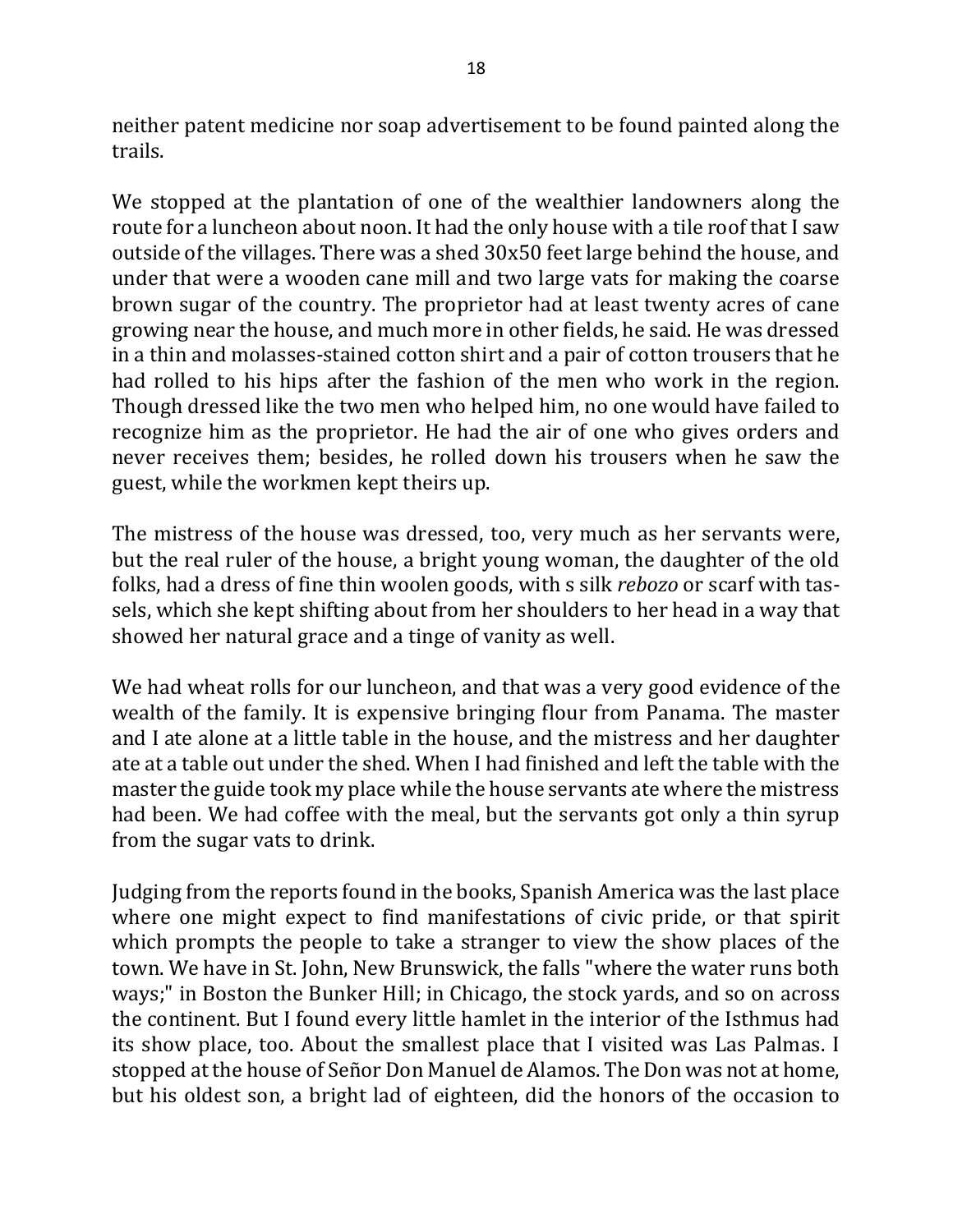perfection. Learning that I was a newspaper writer and, in the country to find matters that would interest readers of THE SUN, he immediately carried me off to see the show place of the town, a cataract seventy feet high. A lazy tadpole stream wound along through a shallow valley near the town, with scarcely enough trees or brush about it to keep the sun from licking it up clean from the rocks. Eventually, however, it seemed to run against a solid mass of green foliage that rose out of a narrow gulch, and there it disappeared. Going down into the gulch one found that on the lip of the dam the water was spread by a rounded rock, so that it fell for a few feet in the form of a half cylinder and then burst into a fleecy white mass of spray that tumbled with a gentle crash on the broken rocks below. Of course, they called it the Bridal Veil. Everybody calls every high, narrow waterfall by that name, just as every point of rocks high above a stream of water is called the Lover's Leap. However, this particular waterfall was charming to look at, and there was no Lover's Leap in the whole Isthmian region. In fact, the Isthmian girls aren't built that way. When a lover deserts one of them for some other girl, she doesn't go away and jump off a high rock to cure herself of what ails her, but she takes a good sharp knife and sticks it into the other girl in a way to end all rivalry. Then her lover comes back and they live together joyously ever after. The Ladino romances are stirring rather than pathetic.

After showing me the cataract, young Alamos turned the conversation on music. He said he was the best musician of the place and the leader of the village string band. Every settlement in that country has a string band, whose chief functions are serenading the sweethearts of its members and escorting the priest when he goes to give the holy sacrament to a dying parishioner. It sounds very odd to an American to hear a string band playing a lively march around a priest in robes on his way to a deathbed, but to the Isthmian people it is an occasion so solemn that they all fall on their knees as the priest goes by and say their prayers devoutly.

Young Alamos said he had been the leader of the Las Palmas band on many such occasions, and so I asked him to order out the band in full regalia that I might photograph them. He was delighted at the prospect, and in half an hour he called to say that he was ready on the sunny side of the house. I went out there and found him and another—a little humpbacked man, the top of whose head was just on a level with the boy's belt, and the boy was only about 5 feet 3 inches tall at that.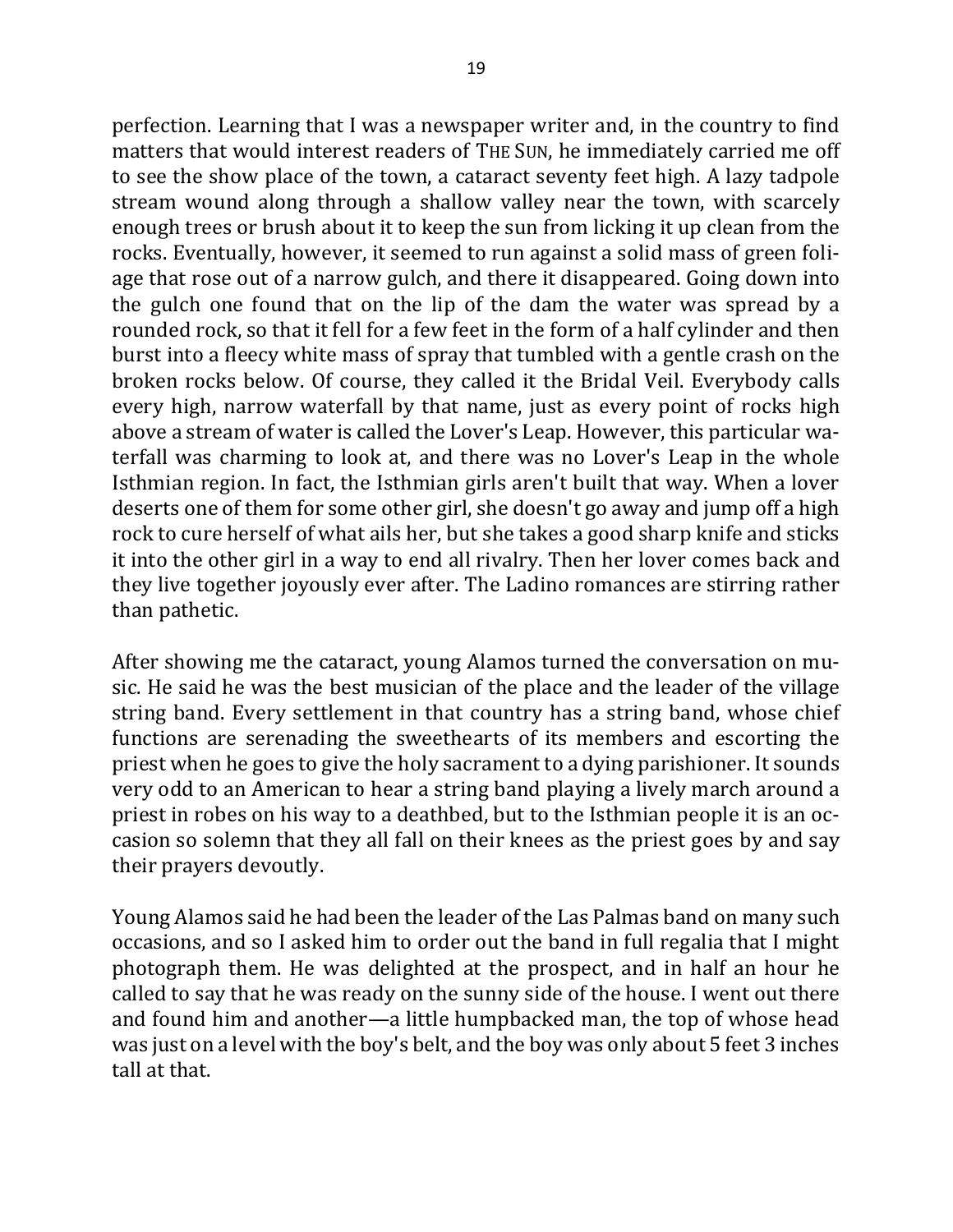They were posed as folks usually pose when the photographer says "Look pleas*ant now,*" the boy with his legs spread and hat on one side and the man with an ambitious, made-to-order smile of full width. It was a comical picture as a whole, but there was that in the thin face of the little old dwarf, in spite of his made smile, that gave one the heartache. Directly the photograph had been taken they sat down to play, the young man his violin and the dwarf his guitar. They forgot to pose then: they very soon forgot that anyone was there to listen, I think, for they played as though inspired by dreams of beauties that others could not see—a melody that was at one time as soft and sweet as the air that drifted through the trees, and at another as fierce as a blast from the naked peaks of the cordilleras that rose in the northern sky. Two more diverse human figures than this bright, rosy-cheeked boy and the withered little dwarf could scarce be found, and yet in their music they were as of one soul, and that a great one.

The young man had two sisters, 15 and 17 years of age. They had never been photographed and were delighted at my offer to take them. They were typical beauties of the shoe-wearing class, with forms unrestrained by corsets or other pinching devices. But their dresses were of the most expensive material, and they would have passed unnoticed in a Broadway crowd, unless, indeed, they were smiling, when the brightness of their faces would have attracted attention.

If one could judge by the architecture of the old church of Las Palmas, the priest who built it expected an earthquake, for he used a framework of timber well braced, which he filled in with adobes—a style of building which can be found wherever in Ladinoland earthquakes prevail. The traveler can never forget for any length of time the existence of a church in any Ladino town, for the bells are kept ringing in most remarkable fashion. Every church has at least two bells hung in a stout little shed somewhere near the main building, but between Aguadulce and David there is not one sound or uncracked bell to be found. Nor did I see a single bell with a clapper. They were all hung in rigid frames, and the torturer who would make them shiver and shriek pounded them with smooth round pebbles as big as his fist. Penance of one kind is imposed on saint and sinner in these towns. Their ears must be tortured daily.

Another religious feature of the town was a huge cross at the end of the plaza opposite the church. These plaza crosses can be found in small villages north into Mexico. They sometimes have figures of the square and compass, the allseeing eye, and other things that can be found on the charts of the Masonic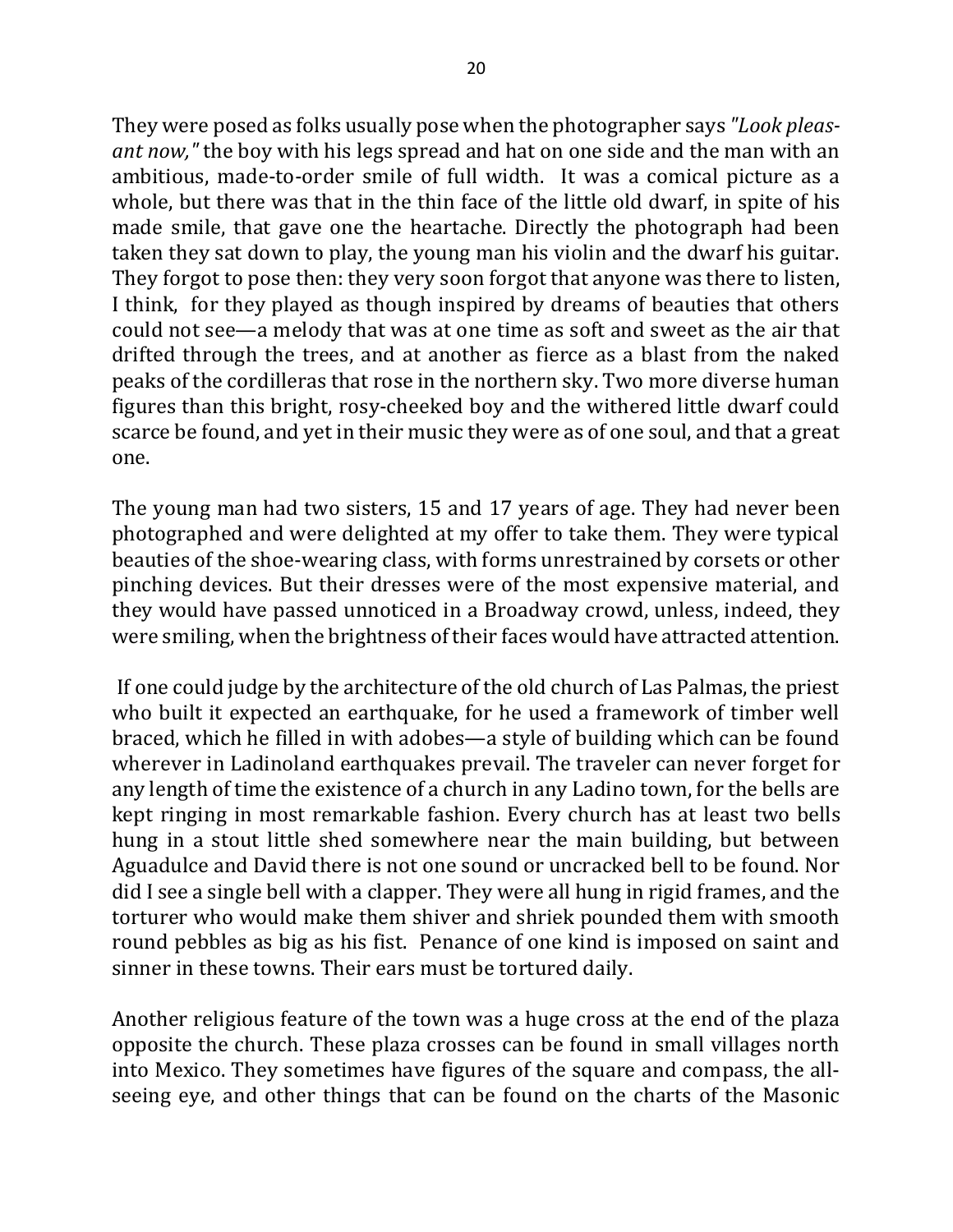order. And yet Masons who displayed their symbols in public in those countries have often been mobbed.

The young man and I dined alone that night. The stranger will not infrequently eat with his host only in traveling through Spanish America. We had wheat rolls in addition to the beans, corn cakes, soup, beef, fried rice, fried eggs, &c., that constitute the food of the wealthier Isthmians, and then we drank coffee made from berries that grew in the back yard of the house and smoked cigars, made from tobacco that grew beside the coffee bushes. The cigars are especially worth mention, because they were of the only good native tobacco I found south of Mexico.

 $- 0 -$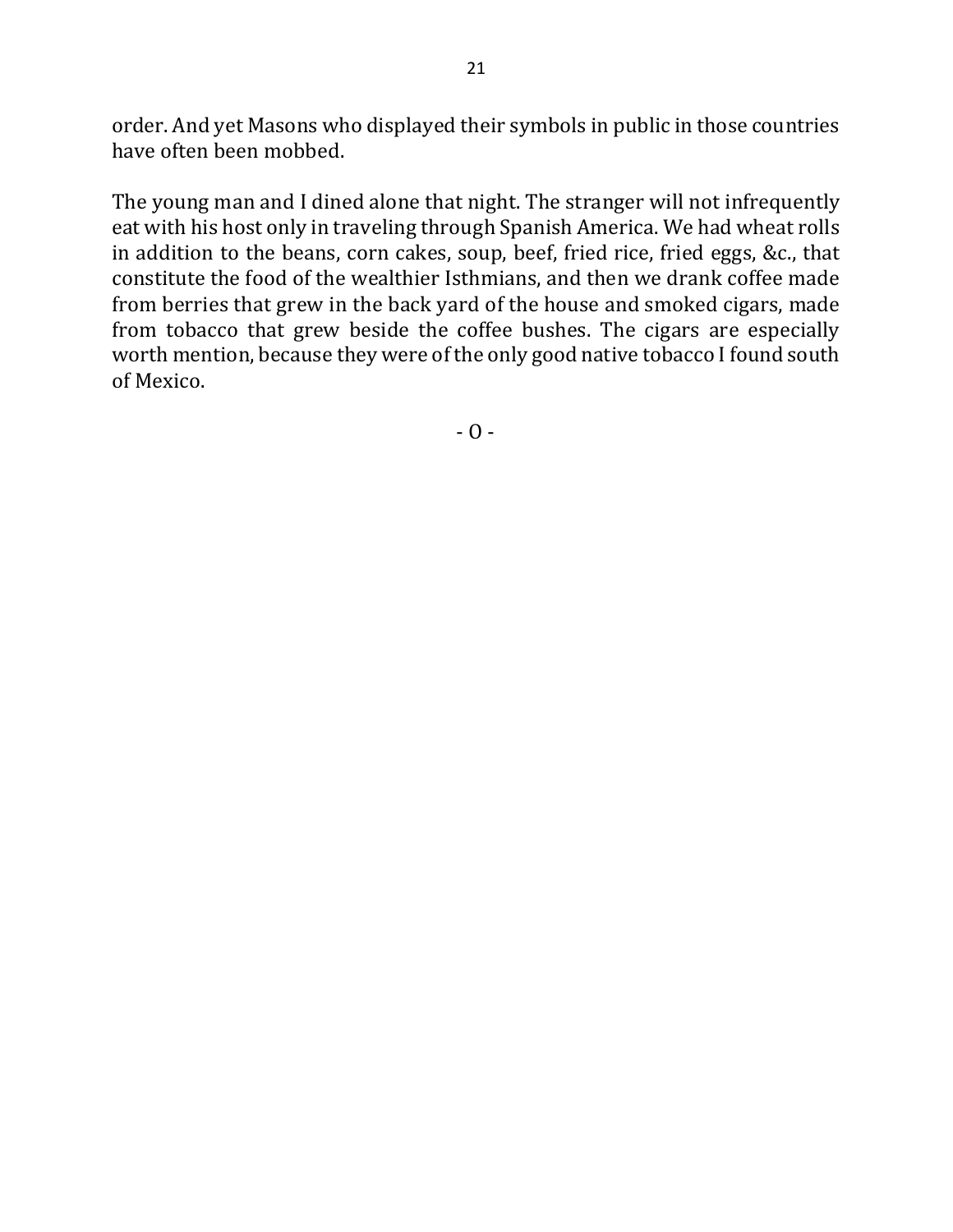## (4) FOR A RECLUSE OR A LOAFER. <sup>6</sup>

An Ideal Town Site on the Panama Isthmus Plateau—Where they make a Wayfarer Comfortable-The Greetings of Ladinos-Two Tramps who Found Life Pleasant.

If there is anyone among the readers of THE SUN who would like to find a home in a part of the world where he would be undisturbed by the rush and bang of civilization, a place where life may be passed in meditation or contemplation of beautiful scenery or some other occupation well suited to gentle natures, let him try the interior of the Isthmus of Panama—Tole, for instance. The founders of Tole selected the banks of a tiny brook that with its fringe of green trees wound its way across one of the thousand upland parks of the Isthmian plateau. It was a park on the edge of the plateau, where one could stand out on the natural lawns and look away across two or three leagues of wood-covered lowland to the shining waters of the Pacific, with a couple of green islands in the offing to add beauty to the broad expanse of the sea, and then turn inland and look over the tumbled, rounded hills, and away to the naked cordilleras. No more charming house sites can be found in the world than about Tole. Nor are they attractive solely because of natural scenery, for the town lies so that every breath from the sea must drift through the open portals of its houses. It is a tiny hamlet—only forty houses all told, and all of these, save two, are of the picturesque thatch that abounds everywhere south of Mexico. Indeed, a part of the charm of a home there would be in the character which these houses, with their overhanging palms and orange trees, would give to the scenery.

And yet the place is not perfect, even to the eye. It is at least a week's journey from Panama, however that journey be made: it is even three days away from that ancient interior capital, Santiago, but the rude hand of civilization has come to destroy the symmetry, the fitness of each part of the lovely picture to the rest. A priest has erected a new church, using unplaned, whip-sawed plank placed vertically for the walls, and roofing it with zinc-plated corrugate iron. It is 30x60 feet large and about 12 feet high to the eaves. To the eye it is an exact counterpart of the first livery stable built in Creede, Col., and a very good imitation of a dance house in Cripple Creek. Imagine the effect of the white glare of that iron roof where the restful color of the dark red tiles might have been had. Imagine one trying to hold religious services in the quivering hot atmosphere

<sup>&</sup>lt;sup>6</sup> Published March 15, 1894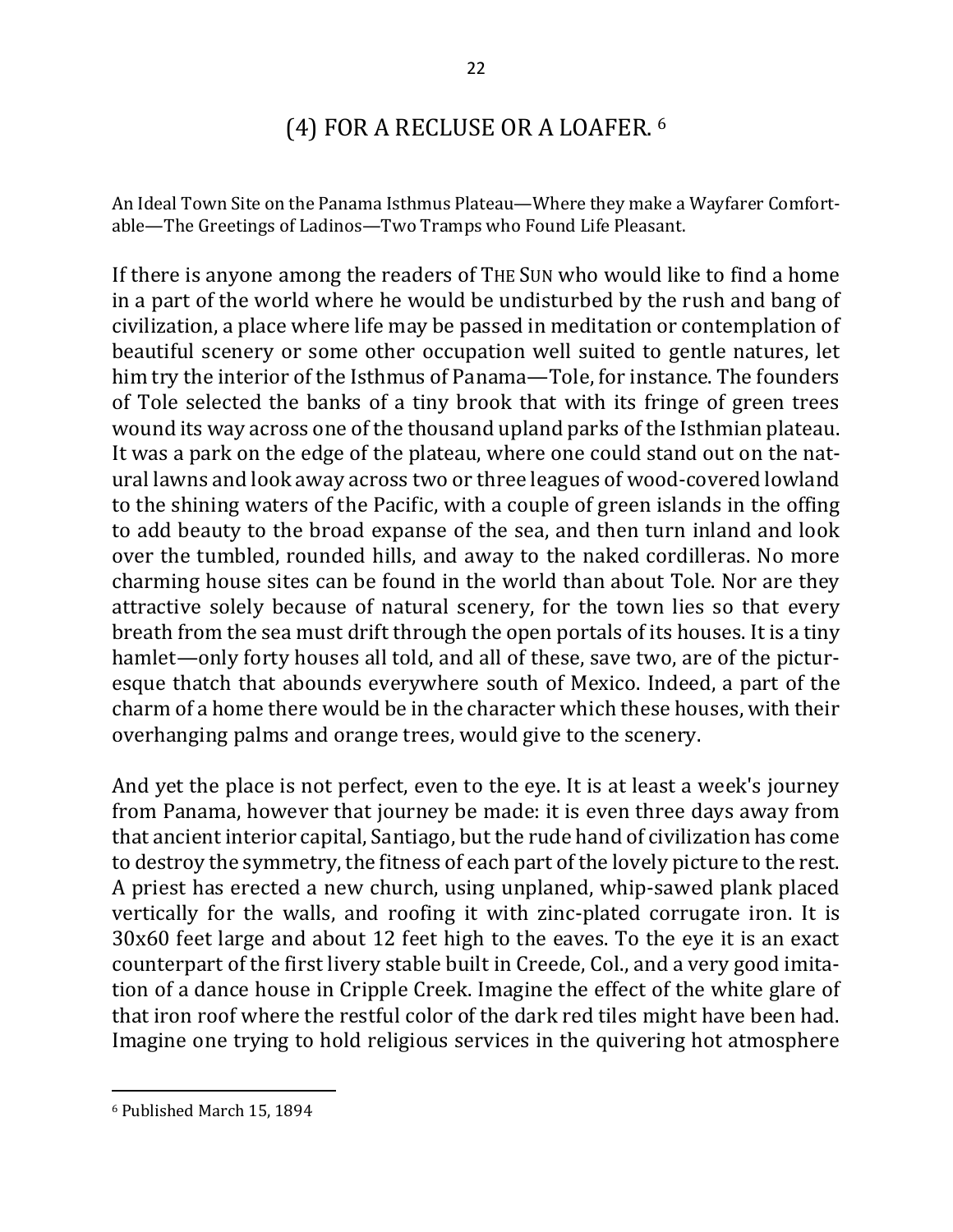within those thin, unbattened board walls where the thick, cool walls of adobe might have been had for less money. However, the roof will not last over five years, and then the tiles, which cost more at first, but are cheaper in the long run, will be substituted. Meantime a would-be recluse can find plenty of house sites on the hills from which the church could not be seen on account of the trees.

I left Las Palmas bound for Tole at  $1\frac{1}{2}$  in the afternoon. The road was eight leagues long. It crossed a divide three leagues or so out from Las Palmas—a north and south range that runs away down to the mountains on the thick peninsula that forms the west side of the bay of Panama. From the crest of this divide one had the finest view of the interior plateau of the Isthmus to be found anywhere, but the picture spread out before the eye was only one of a thousand almost as beautiful to be seen in the journey.

Not a house or a field was to be seen, but dozens of columns of blue smoke rising from among the hills showed that homes were scattered everywhere over it. Curiously enough these columns of smoke showed where farmers were clearing the timber from the land to make ready for planting their crops, although tens of thousands of acres of prairie land were within sight. The prairie land is never cultivated there, but is allowed to lie untouched for pasture for the cattle.

In the course of the journey we forded three large branches of the Tabasara River. The trails down the banks of these streams are the steepest I ever saw, even steeper than that over the Trail Creek Pass of the Teton range into Jackson's Hole, Wyoming, where they hitch big trees to the wagons downhill to keep them from over-running the horses. The way the mules hustled up the zigzag paths would have pleased even the most pessimistic Rocky Mountain prospector. But I cannot speak well of the mule fittings. My crupper broke twice and the cinch three times. But I didn't fall very far. The trail, as has been explained in THE SUN, is always made as a ditch in the hillside, and I commonly had to hold my knees pretty well up toward my chin to keep the ditch walls from tearing my shoes. So, when the cinch or crupper gave way, I put my feet on the ground and stood up. Then I called the guide to make repairs. People bound on an overland journey anywhere among the Ladinos are advised to carry their own saddles. The banks of the trail ditch are not always conveniently located for receiving the tumbling rider.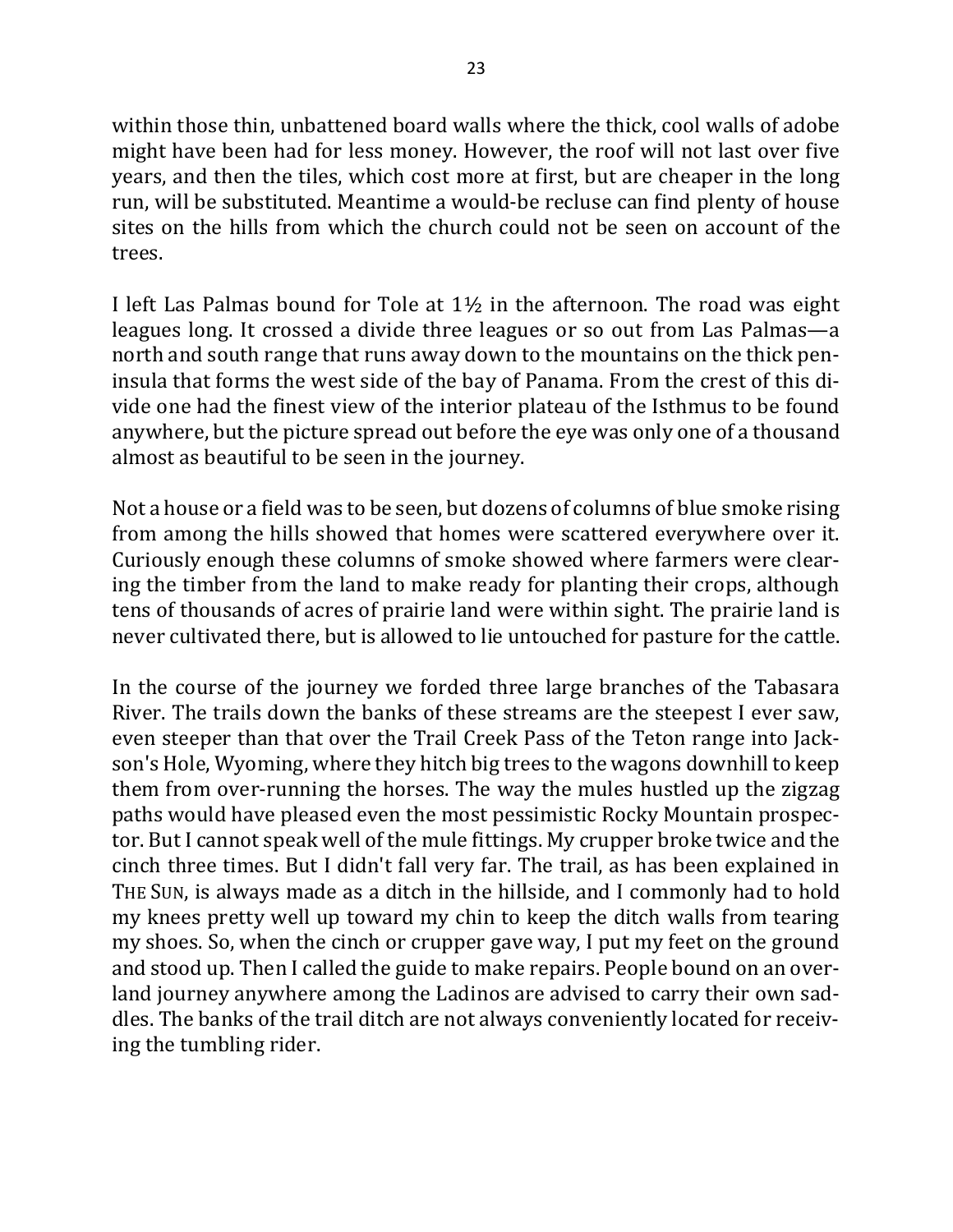The rivers of the Isthmus are remarkably beautiful and interesting streams especially interesting. More than half a dozen of them show a color of gold to every panful of gravel. And then they are full of fish, and game of all sorts comes down to the pools to drink during the dry season. At any but the driest season the rivers have a fashion of filling up at the most unexpected moments. The traveler enters the gently rippling ford and stops to let his mule drink. While he gazes at the deep, white water pools above or whistles at the chattering monkeys that make faces at him from the big-branched trees hard by, a roar as of a prairie tornado comes around the next bend above, and a wall of water, maybe higher than his head, comes frothing and tearing down upon him. The mules in terror dance and plunge, or fly away downstream in a mad, vain effort to escape. The flood rushes after and in a minute has buried rider and animal out of sight forever. Dozens of people are drowned in these rivers every year, they say, although everybody there knows the dangers of the fords well. The floods that kill come from sudden squalls on the mountain sides back among the main cordilleras, and the grade of the water channels is so steep that mighty torrents quickly rise and as quickly disappear. The fords of some, even at the best season, make a tenderfoot quake for his baggage if he has any perishable property, for the current is swift and the bottom a mass of round boulders over which the animals labor and slide, as if constantly at the point of failing.

When the sun went down we were still ten miles from Tole and had one river to ford. The guide wanted to camp for the night by the river, until I asked him if he was afraid to go on. That settled it. He led the animals over the stream that was almost deep enough to make them swim, with reckless speed, and thereafter trotted along with an air that showed he was greatly hurt by any thought of his being afraid of anything. Then we had a journey of more than three hours by night. One reads of the briefness of tropical twilights, but in the dry season they are just about as long as a New York twilight on a pleasant day in October. Such a ride in the gathering gloom will be found worth all the trouble of the long journey that precedes it. Imagine the delight of passing up and down through different strata or layers of perfumes from the flowering shrubs and trees that border the trail, odors that are heavy and strong and faint and delicate by turns, but always delightful. And then, as night comes on, new forms of bird and insect life and the animals that have made no sign of their presence by day begin to stir about. Screams and squeaks mingle with the songs of sweet-voiced birds, while the brush rustles beside the trail, and there is crash after crash in the boughs above. The thoughts of panthers and jaguars come in spite of philosophy, and one shivers lest the deadly tree snake may be just falling from some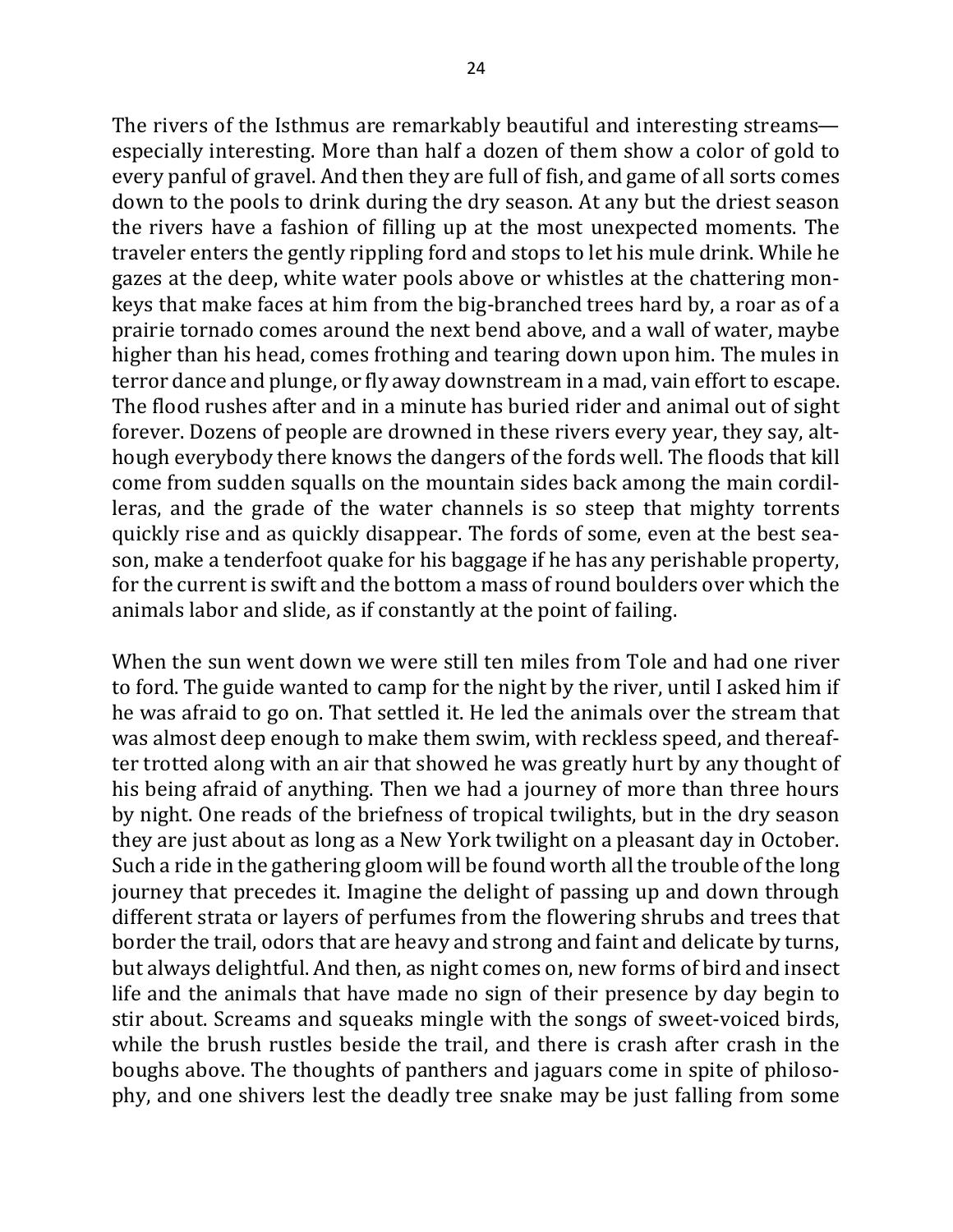branch above. One may know very well that the shrieks of seeming distress from the depths of the woods are really the love notes of a bird no larger than his thumb; that the rustle in the brush is made by a rabbit or a harmless iguana; that the flaming eyes he thinks he sees are only the lamps of a species of firefly, but there will be a thrill in his nerves while the journey lasts that will make him congratulate himself a thousand times over having made the trip—that is, he will do so after it is over. While it is making, he thinks what a fool the man with "the wandering foot" makes of himself.

We reached Tole at 10 o'clock. Everybody but the dogs had gone to bed. The dogs were not accustomed to the appearance of a Gringo at any hour, and they now made the welkin ring. But I must say for the Ladino dogs that they are the best-mannered in the world. Not one ever tried to bite me, although I encountered dozens of them under all sorts of circumstances likely to provoke dog nature to wrath, and they rarely even barked or acted displeased in any way.

We stopped at the house of Señor Don Sebastián Rosa. After rapping on the door, we heard a stir within, and directly a sturdy, full-bearded man came to the door to see what was wanted. If he was vexed at being disturbed at such an hour or astonished to find a newspaper man from New York there, he did not show it in any way whatever. He acted exactly like a man who expected an old friend to arrive and was right glad he had at last come. In short, he extended a welcome that was simple and unostentatious, but perfectly hearty. The way he made the servants hustle would have done credit to an old-fashioned Virginia planter, and in half an hour I was swinging asleep in a huge hammock hanging where the air was coolest and most refreshing.

As I learned next day, Señor Rosa was one of the most enterprising and successful farmers of the Isthmus. He was just loading a schooner down at the mouth of the river, some four leagues away, with produce—chiefly corn, beans, and rice. He sent away a dozen ox loads of stuff at 4 o'clock in the morning. It was the only time or place at which I saw oxen used as pack animals.

The oxen were large, well-kept beasts. Each had a ring in its nose, and each had been broken to carry a pack without protest. The pack saddle was made of rawhide with a grass mat below and a wooden sawbuck<sup>7</sup> on top. To this wooden frame was attached on each side a panier about the size of a sugar or flour

 $\frac{7}{7}$  Sawbuck — With X-shaped ends (by analogy to a saw-horse)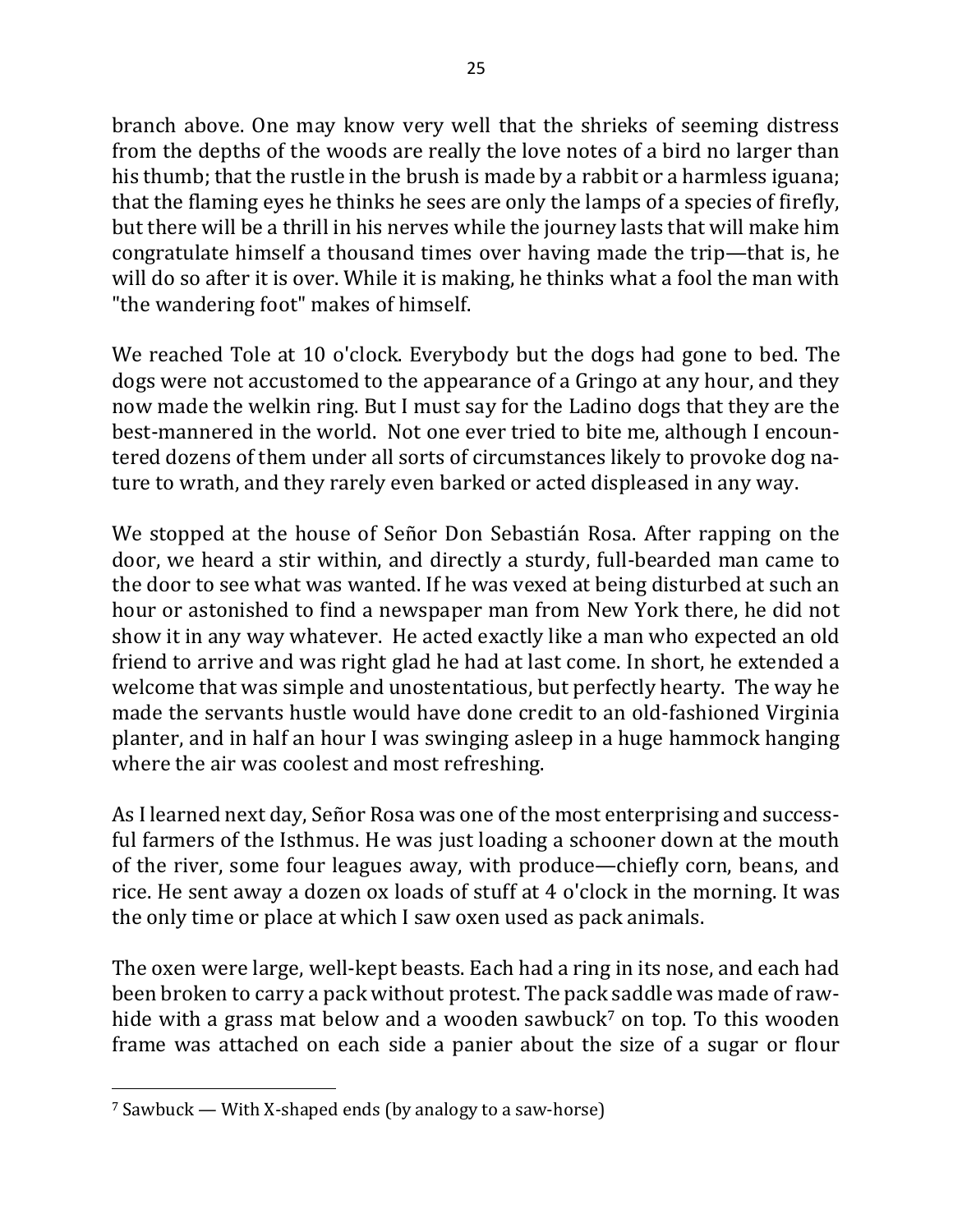barrel made of stiff ox hide. Each would hold at least three bushels of grain, and the load of each ox was therefore more than 300 pounds on the average.

When loaded the animals were made up into a string, one behind the other, with a rope from each nose ring to the saddle of the next beast in front. A peon on a pony led the procession and another mounted came on behind.

The Don told me to make myself at home until night, when he would return, and then he rode away on a gray stallion after the oxen.

The Don lived in a two-story house built of white-sawed lumber, with a neat two-story veranda in front. The veranda had a railing on both floors, and that was something I saw nowhere else in the Isthmus. The household consisted of the *señora*, a charming little daughter of about twelve years, and a dozen servants all told. At the head of the servants was a housekeeper of half Indian blood, who had her teeth filed to a point after the manner of an Isthmian tribe, so I was told. Her mouth would have been pleasant but for this effort to follow the behests of Isthmian mountain society, but I fancy if one were to live in a village where all the people had filed teeth he would soon cease to notice the deformity. At least, I soon ceased to think of the pointed teeth of the housekeeper, although she was a smiling widow who had her mouth open all the time.

The Ladino way of expressing delight or pleasure on meeting an intimate friend or relative is peculiar. It was well illustrated when Señor Rosa returned that night and greeted his little daughter. She was plainly his idol, and she was a remarkably affectionate child, but instead of taking her on his knee and kissing her, he put his arm around her waist and gently pressed her shoulder while she put one arm around him and patted his shoulder just once with her chubby little hand. This form of embracing is universal in the Spanish Main. The only enthusiastically affectionate greeting that I saw in all the journey was when Gen. J. M. Aguero of Tegucigalpa, Honduras, met Mr. M. I. Aguilera of Mamaroneck, Westchester county, N. Y., at a little hotel in Amapala on an island in the Gulf of Fonseca. They were old friends and had not met in a long time. When they saw each other, they paused for a moment motionless and then threw their arms around each other and kissed repeatedly.

Don Sebastián Rosa's formal embrace of his sweet little daughter, whom he loved as his life, and the kissing of two bearded men who were simply good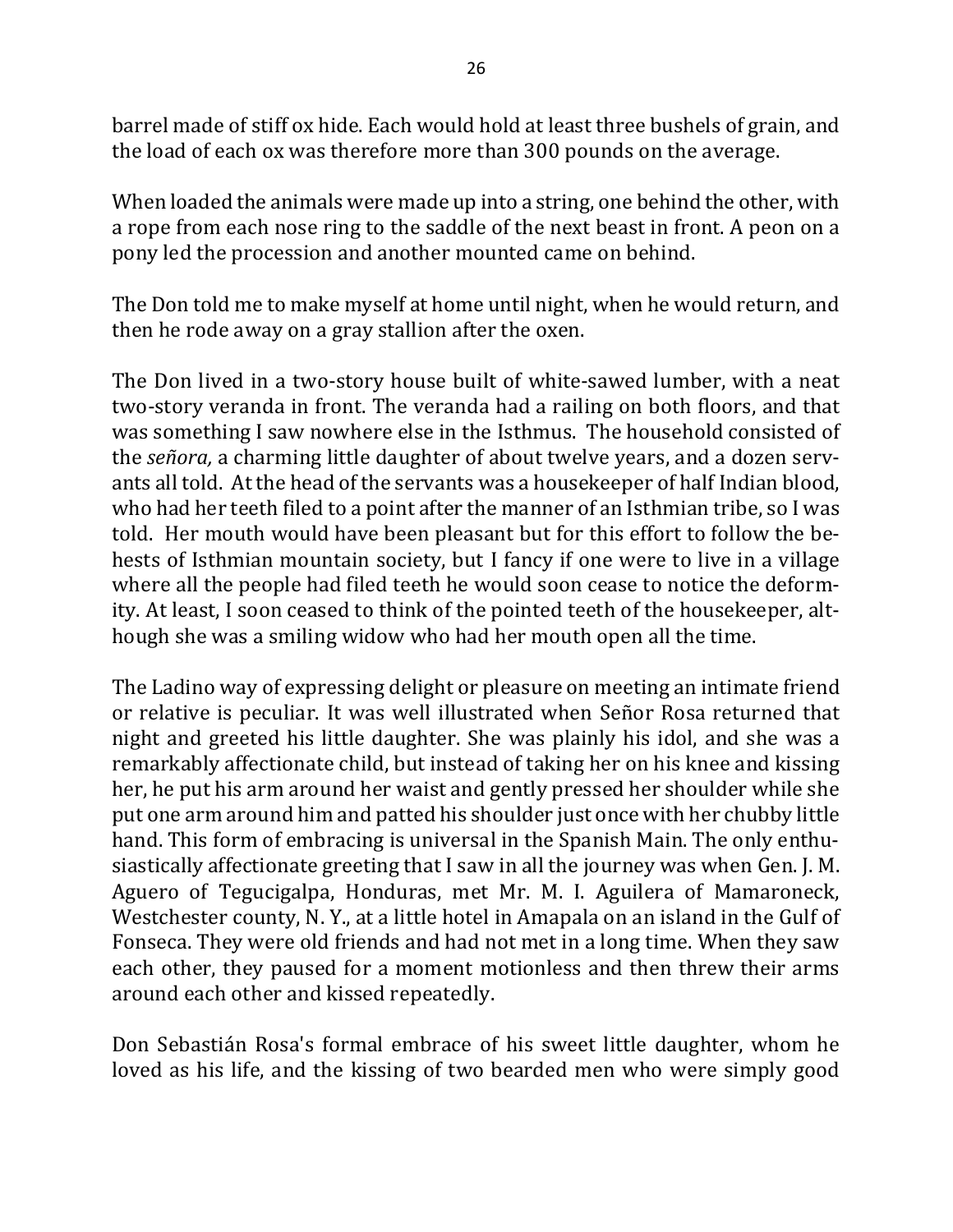friends, are contrasting pictures that illustrate the customs of a mighty interesting people.

Although there are no tramps—peripatetic beggars—on the Isthmus, I met two Jamaica negroes at Tole that were but one remove from it. Like nearly all others of their race, these had come over to the Isthmus when the canal was digging and had survived the fevers of the Chagres district to finally wander away to the West. They had lived a vagabond life for several years and were as sleek and happy as any tramp I ever saw. One had been employed, however, for three months as hostler by Señor Rosa to care for the gray stallion already mentioned. It was a sort of work just suited to the darkey, for he liked horses and he had but the one to look after. He received \$4 a month and food for his services, and from the looks of the horse I think he just about earned his wages. It was fairly well cared for. The other fellow said he "*travelled on his shape.*" He was a glibtongued rascal who had begged his living for months and was counted one of the gayest beaus in the village. He became very confidential, after I gave him  $10$ cents in return for answering a lot of questions, and urged me to stay in Tole until I had mastered the Spanish language. He assured me that either the Don or any other citizen would keep me as long as I wished to stay, if I would but flatter them a little every day, and that once I could speak Spanish fluently I could travel up and down the land living like a sybarite and at no expense.

"Yah-h—you c'u'd have de pick of de bes' der is. Look at me," he said.

No one need doubt what he said. The Isthmus is a paradise for a suave loafer.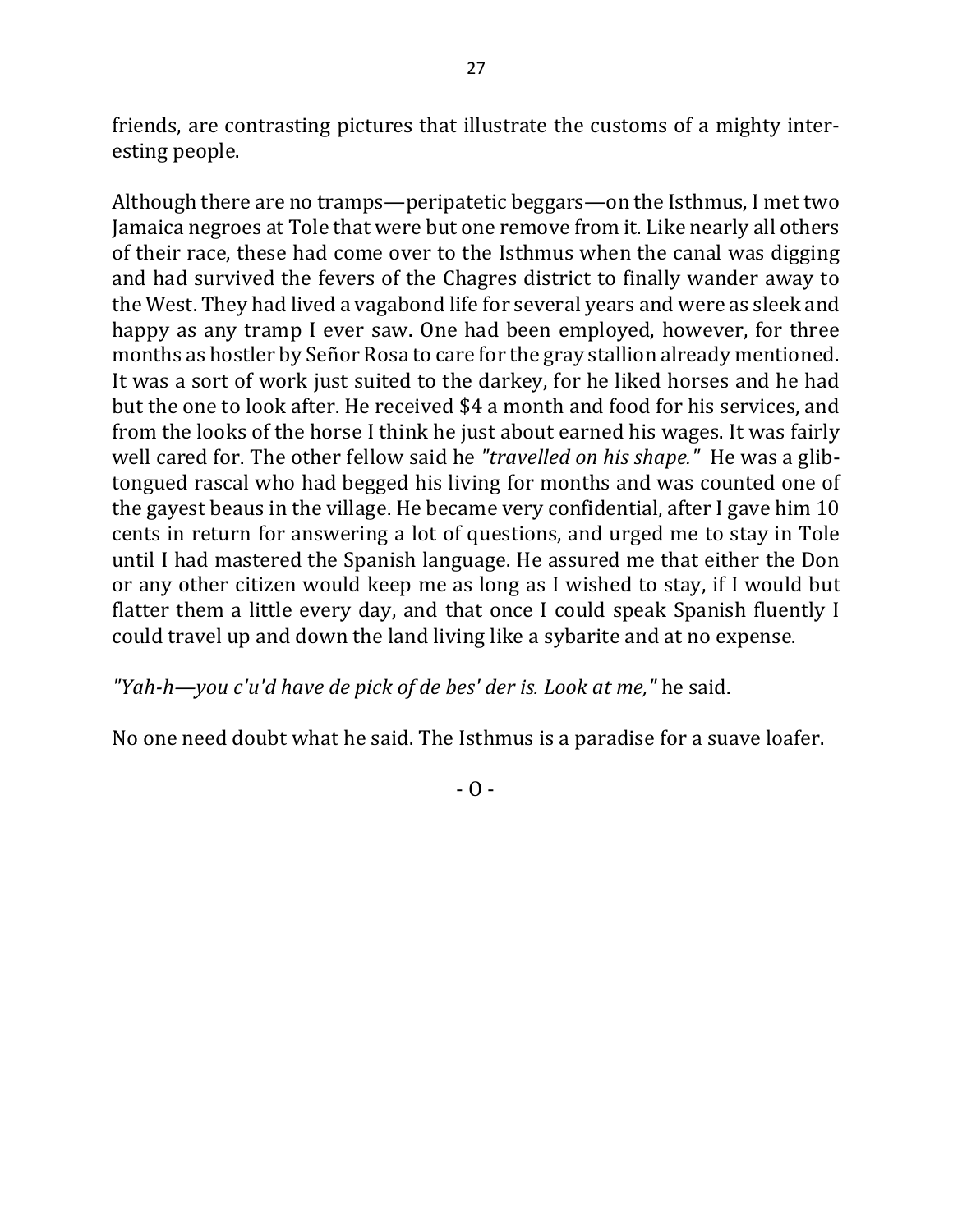# (5) AN ISTHMIAN SWAMP TOWN. 8

A Chiriquí Indian and his Outfit—Pearl Hunters—The Table of a Wealthy Isthmian—Cowboy Characteristics—One Priest's idea of a Scandal—Impossible to Organize a Labor Union—Ipecac and Quinine.

The great number of skins of deer, panthers, and jaguars that can be seen in the stores of the interior of the Isthmus of Panama has been mentioned in THE SUN, together with the fact that these animals were usually killed by the natives, using little pot metal guns that sell there for \$3 or thereabouts in silver. On the way from Tole to Remedios I saw a Chiriquian Indian hunter who was armed with a bow and arrow meant for murderous business. The bow was only three and a half feet long, but it was at once strong and flexible. I could not learn what kind of wood it was made of, but it was strung with sinew and backed by sinews that had been chewed to the consistency of glue and then placed along the back of the bow. It was a greasy black weapon to look at. The single arrow carried was the chief feature of the man's outfit. It was  $4\frac{1}{2}$  feet long, absolutely straight, was tipped at the finger end with two stiff red feathers, and at the point was armed with a four-inch blade of steel that was polished to a beautiful razor edge on both sides.

My admiration for the weapon pleased its owner, but he would not sell it. He said he killed the tiger, as they call the jaguar sometimes, and plenty of deer. He said he could shoot that arrow clear through a deer easily, and then showed me that its shaft was bloody and the feathers new. The old ones had been torn off in passing through an animal.

Nor would the man allow me to take a photograph of him, and that was too bad, because his dress consisted solely of a low-necked shirt and a Masonic-like apron. He was sitting on a rock when I stopped to talk to him, a smooth, warm, comfortable rock, too, but the moment he understood what my camera was for he jumped up greatly excited. So, I put away the camera to please him. One like to humor a man who carries arrows with four-inch steel blades on the points.

<sup>&</sup>lt;sup>8</sup> Published April 8, 1894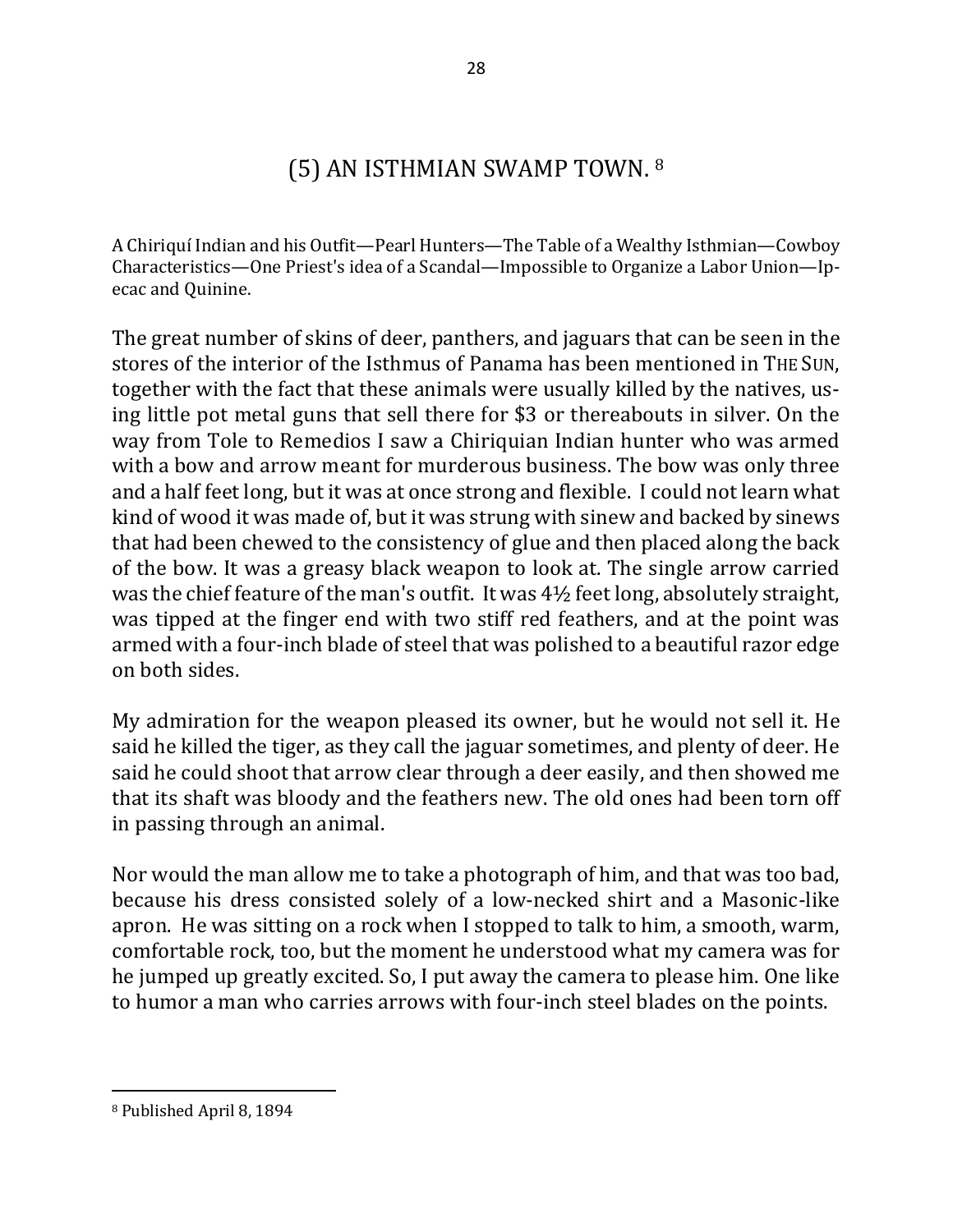At another place in the trail while crossing a small sluggish stream (we had come down from the plateau to the lowlands) a young buck Indian and his squaw were seen wading the stream. I asked the man what he was looking for, and he put his hands together somewhat in the shape of a clamshell.

### "Good," said I; "what do you do with them?"

His mouth opened very wide and he gave his right hand a quick jerk, as if throwing into the opening, whereat the squaw and my guide and, in fact, all hands smiled appreciatively.

### *"Do you find any pearls in them?"* said I.

The buck frowned heavily and shook his head, while the guide licked up his mule. A half mile further on the guide turned and said:

"He was looking for pearls, but they say always that they find none. The river *pearls are worth not much."*

Remedios is known as a seaport of the Isthmus because schooners come to a landing, four miles away, and there is a cart road from the landing to the town. It has 800 inhabitants. The trail from Tole runs almost continuously downhill through the broken lands that border the great plateau. Numerous streams were crossed, and the further we travelled the hotter the air became. When at last the low, alluvial plain on which Remedios stands was reached, men and beasts were in a profuse perspiration, while the mules kicked up a dust from the rich, black soil, which gave a depth of color to the hands and face, where the moisture did not run it off, that was comical to see on the guide. I was thinking of this as we rode into town, and saw a rollicking young girl call a whole family from a shack to come and look at us. A dozen people, old and young, gathered about a door and gazed at us earnestly.

*"Did they never see any one covered with dust, before?"* said I.

*"You do not know the manner of the people,"* replied the guide. *"It is not the* dust, but the size of the gentleman. They have never seen one so tall."

That was a new idea to me, but it is a fact that a man who is more than six feet tall and weighs 200 pounds is regarded as a giant by the feather weights of the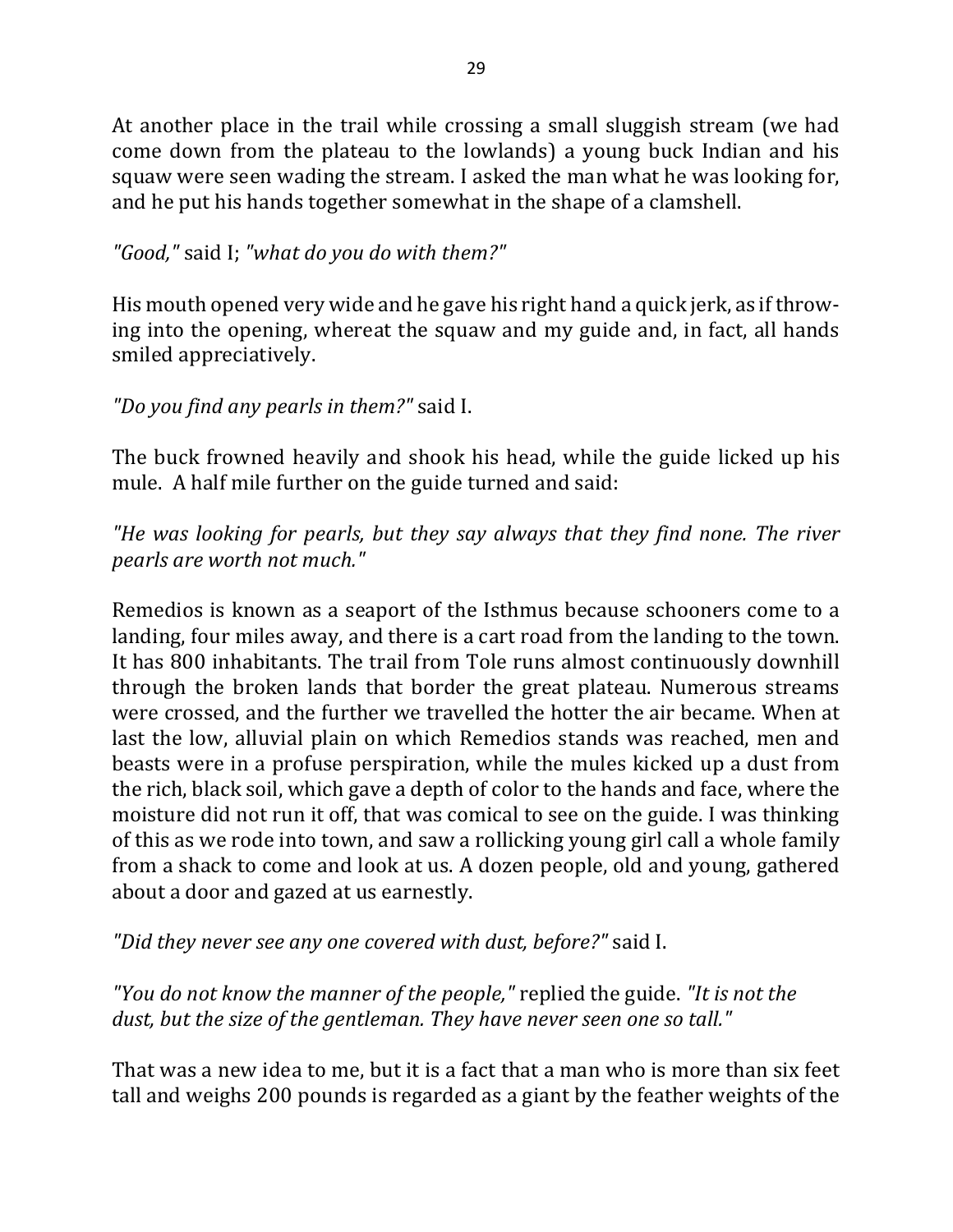Isthmus. Besides, the sight of any kind of foreigner there was a novelty, as was shown when people asked me to say something in my own language that they might hear it spoken.

We stopped at the combined home and store of Señor Don Celestino Aristole, the wealthiest merchant of the place. The Don was asleep in his hammock (it was at  $2:30$  o'clock), and so the guide and I sat in the store on two boxes full of flasks of powder until 4 o'clock, when he came in. He welcomed us after the manner of the country and took me to a guest chamber—the first I had seen since leaving Santiago—where a servant brought towels and water for a bath, and a mug of boiling water for a shave. By the time I had made my toilet the Don came to say dinner was ready, and the table was found spread on a back veranda facing a garden full of tropical plants and flowers. There was real china on the table, and real silver beside the china. The waiter brought macaroni soup, and after that stewed chicken, a salad of the alligator pear, a roast of venison and a roast of fresh pork, a native plum sauce and a variety of fruits, a pudding, and a cup of black coffee. Meantime we had a bottle of excellent claret. The vegetables included fried rice, beans, fried plantains and succotash, and there was good white bread, of course. The bill of fare is worth giving because it was the best found between Panama and San José de Costa Rica. In fact, no hotel in either city served anything better.

It was Saturday, Feb. 25, when I reached Remedios, and when the Don said he would have difficulty in getting a guide for me on Sunday, and wouldn't I give him extremely much pleasure by remaining with him over Sunday and partaking of his *"homely fare*," I said with enthusiasm that I would. It reminded me of the days when Commodore Gerry,<sup>9</sup> as skipper of the flagship in the international yacht races of some years ago, invited the reporters to "partake of the *plain and simple fare of the Electra*," and then led the way to a spread of boned turkey and champagne frappé.

The cowboys began coming down from the interior very early on Sunday morning. They were as liberally supplied with ten-cent pieces as the cowboys at Fort Dodge used to be with double eagles, and they were almost as reckless in squandering them, too, as the Kansas boys were with the gold. Every store in town was open, and every store sold rum—sold plenty of it. But there was only one

<sup>&</sup>lt;sup>9</sup> Eldridge Thomas Gerry (1837-1927)— Commodore of the New York Yacht Club, 1886-1892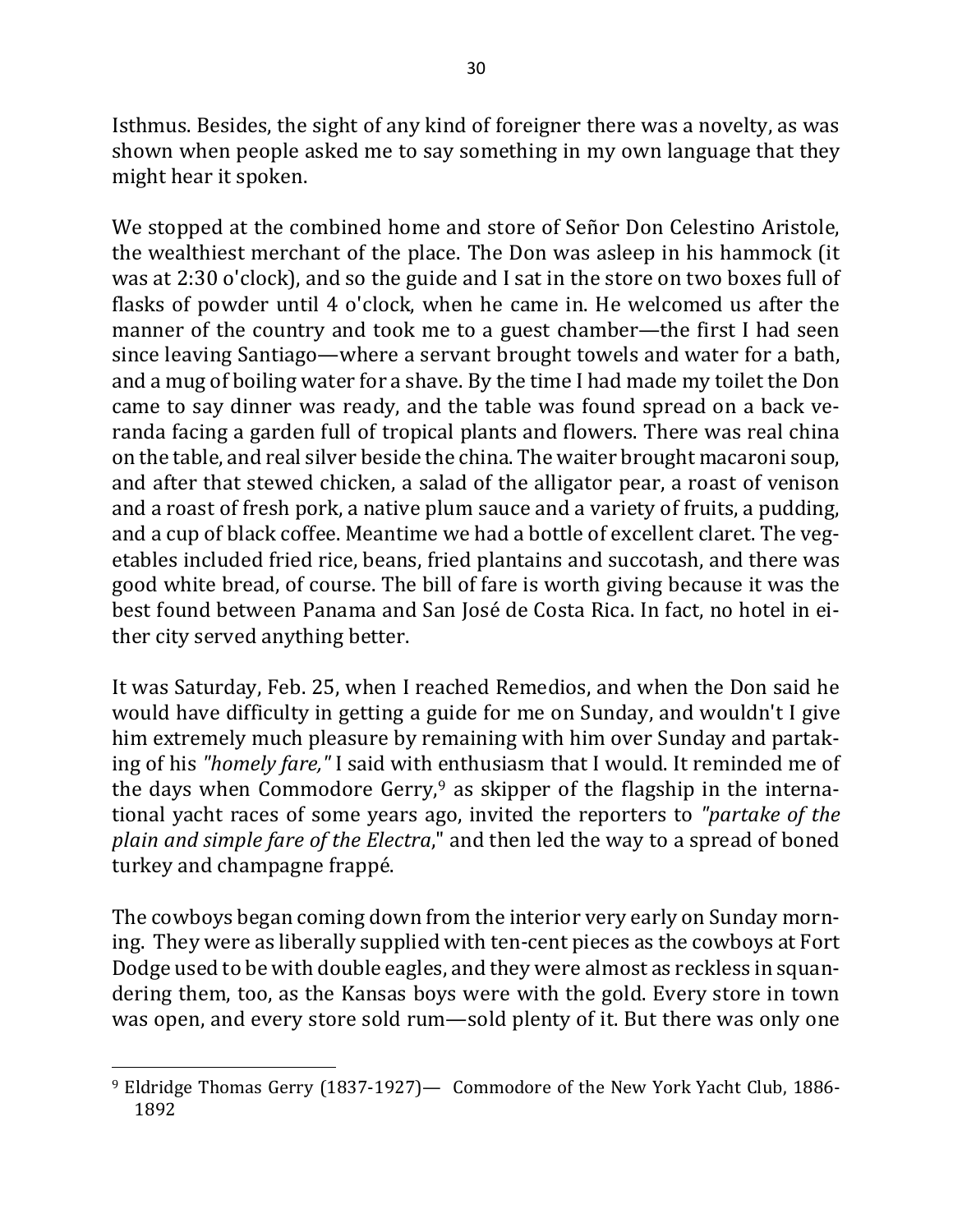little fight, of which THE SUN has told, wherein a cowboy got his head split open with the Isthmian substitute for a quirt,<sup>10</sup> and only a half-hour or so of racing horses up and down the plaza. It was all interesting, because characteristic of the country, but in no way exciting, for no one had a gun. In general, the effect of the rum was to incline the crowd to love-making. The conduct of the boys was decorous while in the stores, but on the street, they guyed, as it seemed to me, every girl that was dressed in holiday attire unmercifully, crying out:

### "Ah, my life! my sweetheart! see the most beautiful! Ah! I love thee extremely *much!"*

The girl, to the casual observer, did not seem to hear a word that was said or to know that a soul was in sight, but, if looked at closely, one saw the big, dark eyes roll to one side when passing some jolly fellow, and there would be just the faintest crinkle of the eyelids before passing out of crinkling range. And if one watched the jolly fellow at whom the eyes were crinkled he was seen to slip around the nearest corner within a short time, and he did not return again soon.

It happened that the cowboy who got his head split open in the fight, while afterward crossing the plaza, almost stumbled against the parish priest. For a moment he gazed with drooping jaw and then fell on his knees, and with clasped hands and upturned, blood-covered face burst into tears and implored forgiveness. He was ordered to go and wash himself, and he started to obey, but very quickly forgot the injunction and turned back to curse the one who had hit him.

The priest was on his way to call on me at the time, and I was carried off to his home, a little mud-walled, thatch-roofed house on the plaza opposite the church. It had a dirt floor. It was divided into three rooms, and a notched log served in place of a stairway to reach an attic. We had a bottle of sweet wine and, while drinking it, the priest showed me an ounce bottle of pearls which his parishioners had picked up on the beach, he said, and had given to him. Most of them were seed pearls, but one, a quarter of an inch in diameter, was of exquisite beauty and valuable.

Another character of the Isthmus was a man who had been a sailor in a San Francisco coasting schooner for nearly a year and had accumulated a

 $10$  Quirt — Forked type of whip used as a horse whip or cattle goad.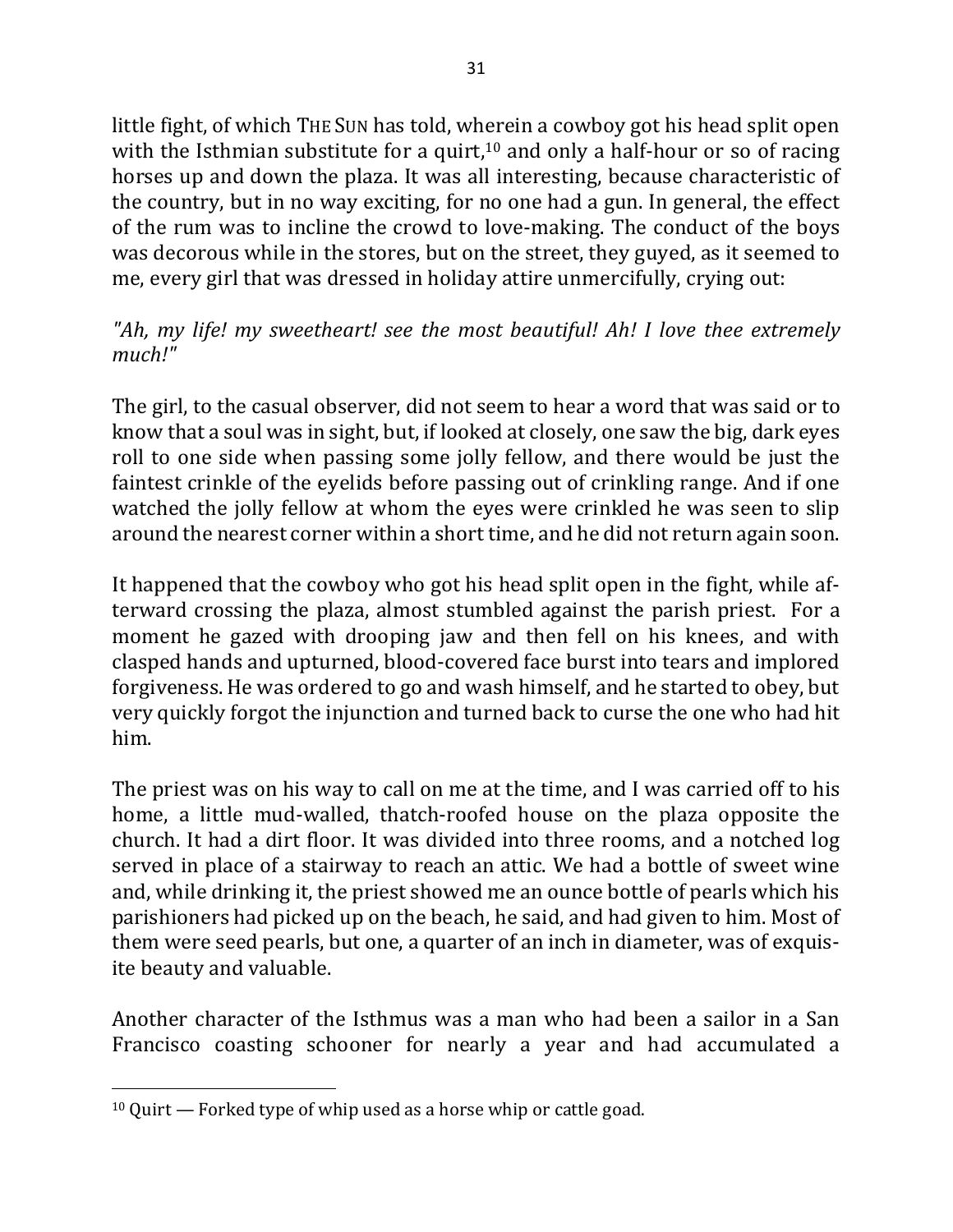knowledge of longshore and forecastle English that was funny to hear, but not quite of a nature to print. His continuous use of American profanity was characteristic of the Ladinos who have gained a smattering of English as he had gained his. It shows, I think not so much a natural depravity in the Ladino as a deficiency in the English language, or perhaps an [...] longing for something more expressive than the one vile little word with which they relieve their feelings. It may be admitted that profanity is a needless sin, and still one can sympathize with the poor fellows who are blindly groping about for more vigorous expletives. This chap was from David and had come to Remedios to work as a mason in building an adobe house. He said he got \$1.20 a day for his services, which he thought was very low for a first-class man.

"Ah, in San Francisco, where they find a union, wages is \$5 by day. The union *makes the wages good, no?"* said he.

"It certainly does sometimes. Why don't you make a union of masons down here *and bring up prices?"*

He looked astonished, and then said:

*"How can I? I am the only mason."*

 $\overline{a}$ 

All the stores of Remedios are lighted at night by kerosene lamps. Don Celestino's store had one of the huge lamps such as are used in the gambling halls of the Rocky Mountain mine camps. It was very pleasant to find a good light after having lived in a candle country for some days, but the traveler of taste would rather endure the candles, I think, than suffer from the unavoidable views of the oil cans on the streets. The oil all comes from Williamsburgh in ten-gallon cans, but just how a ten-gallon tin can ruins the scenery of an Isthmian town will be told at another time.

When I asked about the resources of the country about Remedios the people with one accord said, *"Ipecac and quinine bark."* The ipecac<sup>11</sup> vine grows in the forest there as blackberry bushes and moss grow on barren, abandoned New York fields. It is perennial, and it attains unusual size and covers vast areas of land. Any merchant will take a contract to deliver a quintal or a ton or ten tons of it at any time within reason. They allege that the most luxuriant emetic fields

<sup>&</sup>lt;sup>11</sup> Ipecac — A plant whose extract is used as an expectorant, and to cause vomiting.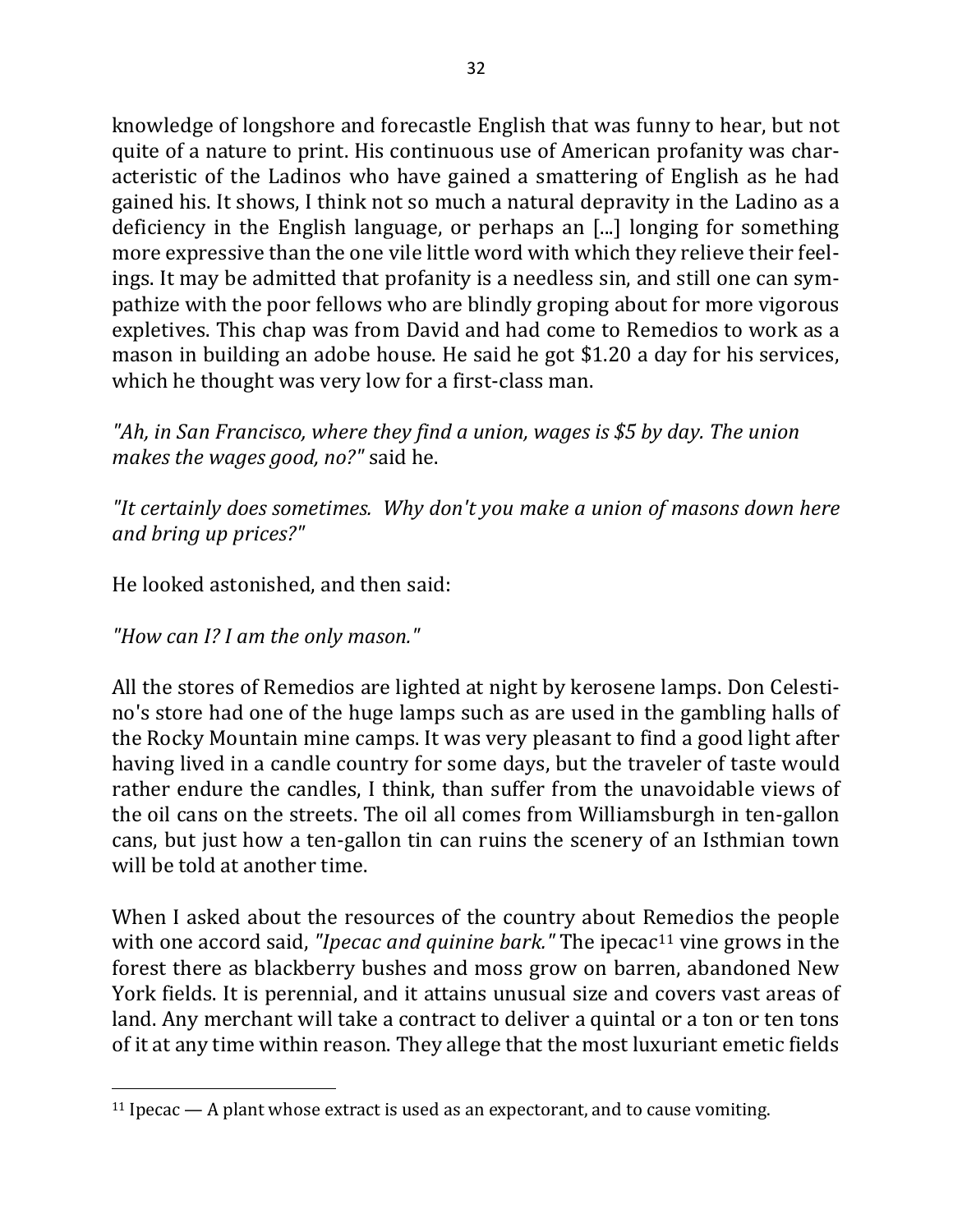of Brazil are as naught to the region of Remedios. If anyone wants to flood the New York market with it let him apply at Remedios.

But on no other account would I advise any one to go to the place—unless it were to enjoy the admirable hospitality of Don Celestino. The town lies by the swamps. A heavy fog hangs over it every morning, even in the driest season. There is no drainage. There is rarely a breeze for ventilation. The sweltering people do not know the meaning of sanitation. In spite of the flocks of buzzards that swoop down to clean the streets of offal—that serve the butchers, for instance, by cleaning the hides of slaughtered cattle, as well as by clearing up refuse of all kinds—malarial fevers must attack an unacclimated person quickly even if the natives do seem to thrive. In spite of the pleasure I found in the society of easily made friends there I was right glad when a guide and his mules came to say he was ready to take the road to Horconcitos, where the mule ride through the Isthmus was to end and a new mode of traveling to be tried. Remedios, however, was the only town I visited west of Panama where I felt the slightest concern about the sanitary conditions. I found that the common American notion that the Spanish Main is an unhealthful region was not well founded.

 $-$  O  $-$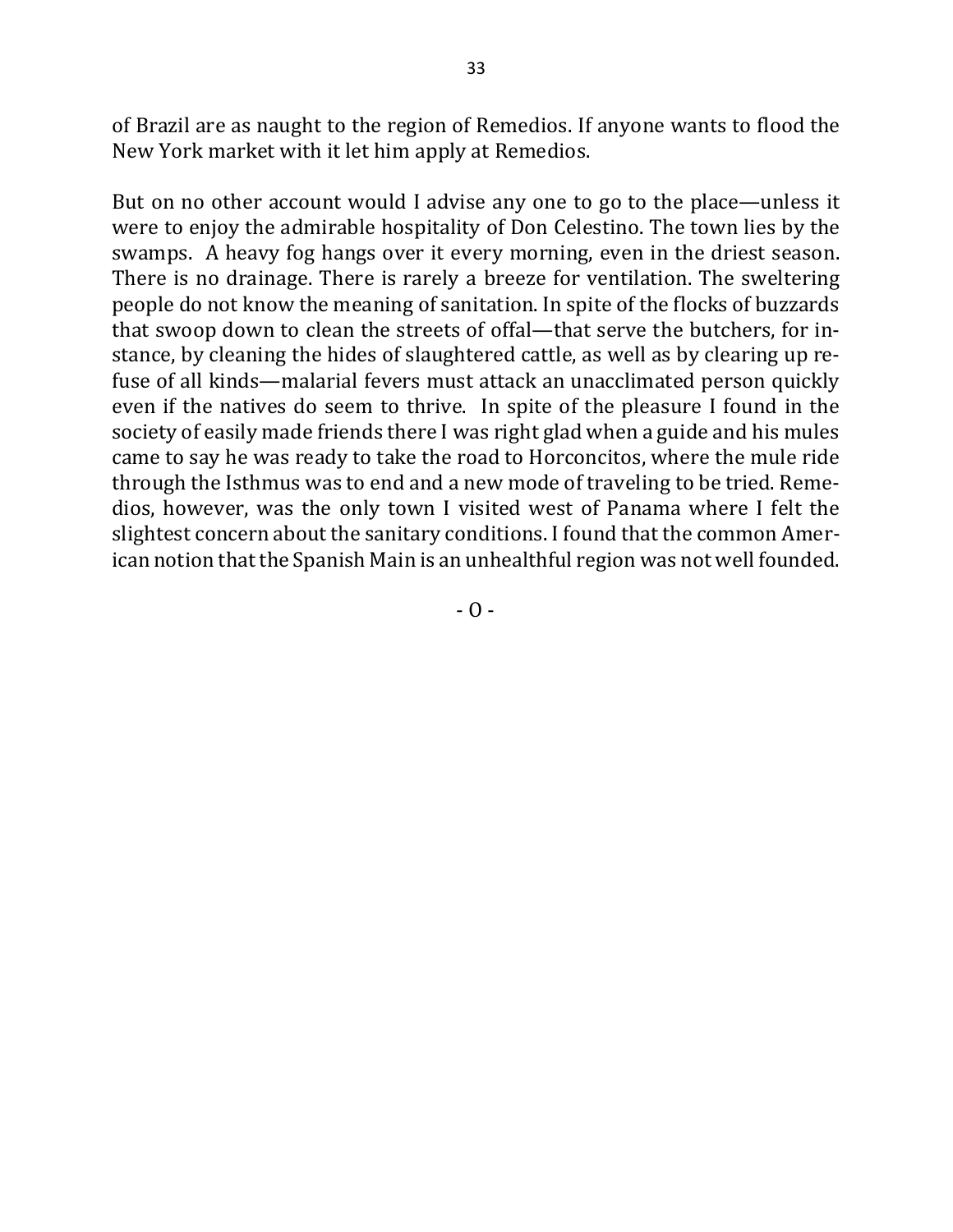## (6) A NIGHT IN A ROTTEN BONGO. 12 13

Jaguars and Wildcats Mounted in Indian Fashion—Escaping the Penalty for Crime—Horconcitos Looks like a Lot of Haystacks-Not a First-Class Bed.

Muleback travelers who have written and printed their experiences invariably complain of the varying estimates of distances they receive from the natives along their routes. In this respect I had very little trouble in the journey through the Isthmus of Panama. I cannot say positively that the men of intelligence never made a mistake in estimating the length of a day's journey, but if they did so it was in regard to the road from Remedios, a town that appears on all maps of the Isthmus, to Horconcitos, that does not appear even on the coast charts issued by the Americans or the British, although it is a port from which considerable produce is shipped, as THE SUN has told. They said in Remedios that it was eight leagues to Horconcitos, but we were just twelve hours in making the journey on strong, quick-stepping mules that for many miles at a stretch kept up a swinging pace that was at least good for four miles an hour on a trail as good as the one we were on. Indeed, we had but three miles of poor road in the whole day, and that was over a small mountain covered with broken rock.

The direct route from Remedios west—the old cattle trail—runs by the way of San Felix and San Lorenzo. It is said to be almost a good cart road for most of the distance, but I went by the way of Horconcitos because the latter stands on a stretch of water very much like the Albemarle Sound and is navigated by dugouts only.

The route taken was interesting in every respect, even though lacking in the magnificent scenery of the uplands. It wound through a region of detached hills and mountains but was comparatively free from grades. The guide said it would be found live with Indians and snakes. Not a snake did we see, but a plenty of what would be called in the States blanket Indians live in that region. Not that they wear blankets, as some United States Indians do-the weather is too warm for wool—but they live much as the Six Nations of New York used to do—on the uncultivated products of the wilderness, with a little corn and beans, which the squaws raise.

<sup>&</sup>lt;sup>12</sup> Published April 22, 1894

 $13$  Bongo  $-$  Small punt or dugout canoe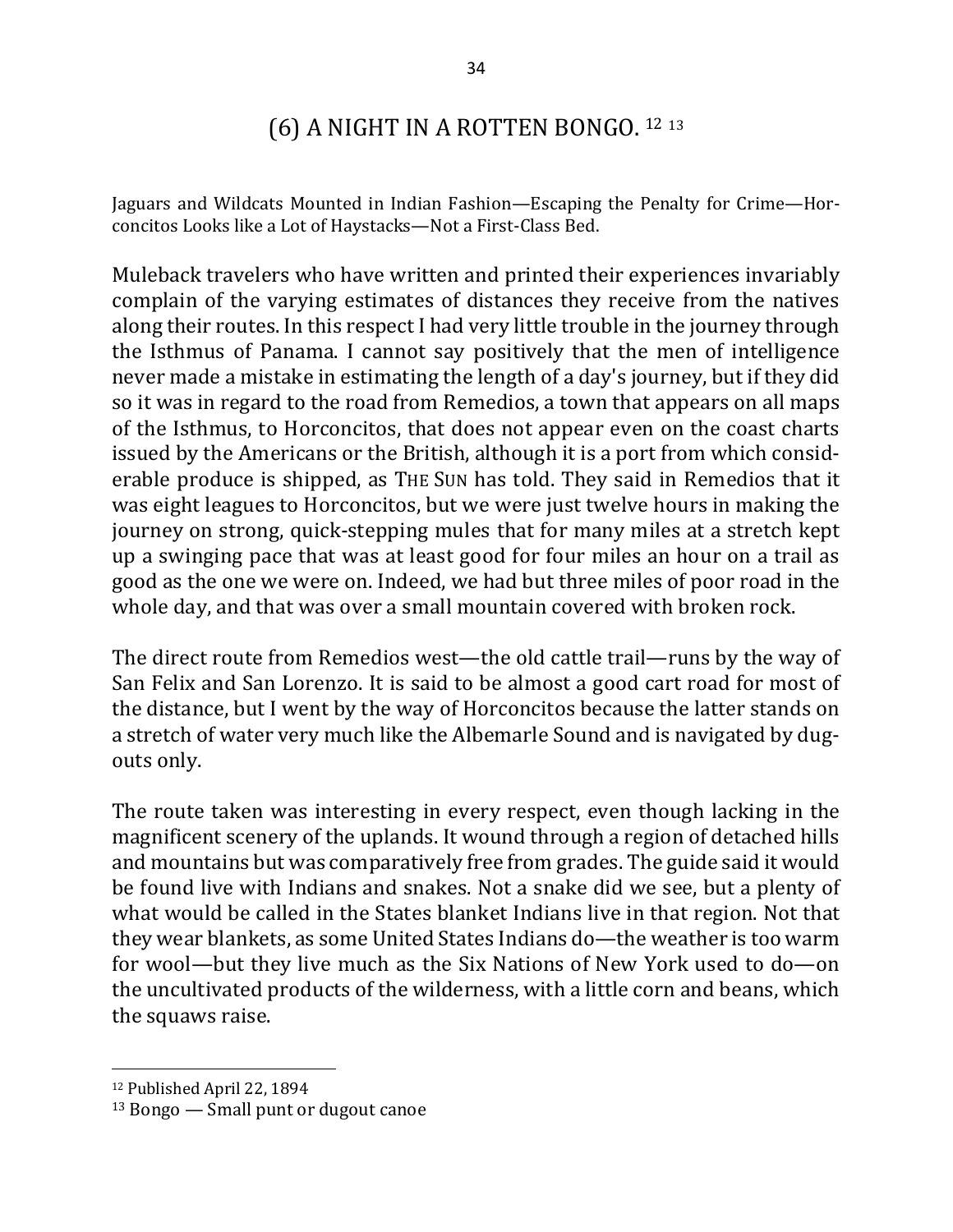We stopped to talk to one group that we found camped on the bank of a creek. The men all wore shirts of blue or white cotton. They had little bunches of pink or red cotton [...] sewed on one breast or the other, for the same reason that gentlemen in New York put bright-colored flowers on their lapels. Some of the men wore cotton trousers, too, but some had aprons only. The women all wore cotton dresses on the model of a night gown.

Among the household goods were the skin of a jaguar and the skin of a tiger cat, mounted or set up taxidermist fashion. Nothing but the skin had been preserved, and there was no attempt to substitute artificial for the natural eyes. The beasts were posed as if climbing up a tree, and when I asked what they were used for they said "in the festival." Then a big buck picked up the jaguar by a strap fastened under its forelegs and suspended it on his back, with its head partly concealed in his long hair. The limbs were so well posed, and there was such a vicious curve in its back, it was so surprisingly like a live beast that had alighted on his back from a tree and was burying its teeth in his neck that I shivered involuntarily. Thereat, the whole crowd laughed.

The guide said that these Indians gather by the hundred at their festivals in the villages along the coast and there, form in line, with their vicious-looking beasts on their backs, and with reed flutes and ox-horn bugles in their hands, and then go marching about the plaza making such screaming noises as never were heard before. I got one Indian to blow his ox horn, a long Texas-steer-like affair. The sound was precisely like that made by a Congo war trumpet that I once heard used by an African traveler in Chickering Hall.<sup>14</sup>

Half way to Horconcitos we came out of the woods and entered a lowland prairie region. These prairies had all been fenced in for pastures, Yankee barbed wire being as abundant there as in Missouri. The grass grew luxuriantly, and the cattle seen in some of the fields were fit to make a stockman's eyes snap. Nothing finer ever came from the Arkansas Valley. We rode for miles through this region without seeing a house. When I asked why that was so, the guide said the people all lived together in villages. He was surprised to learn that people elsewhere in the world preferred to live in houses scattered up and down the highways.

 $\overline{a}$  $14$  Chickering Hall  $-$  Concert hall in Boston, Mass.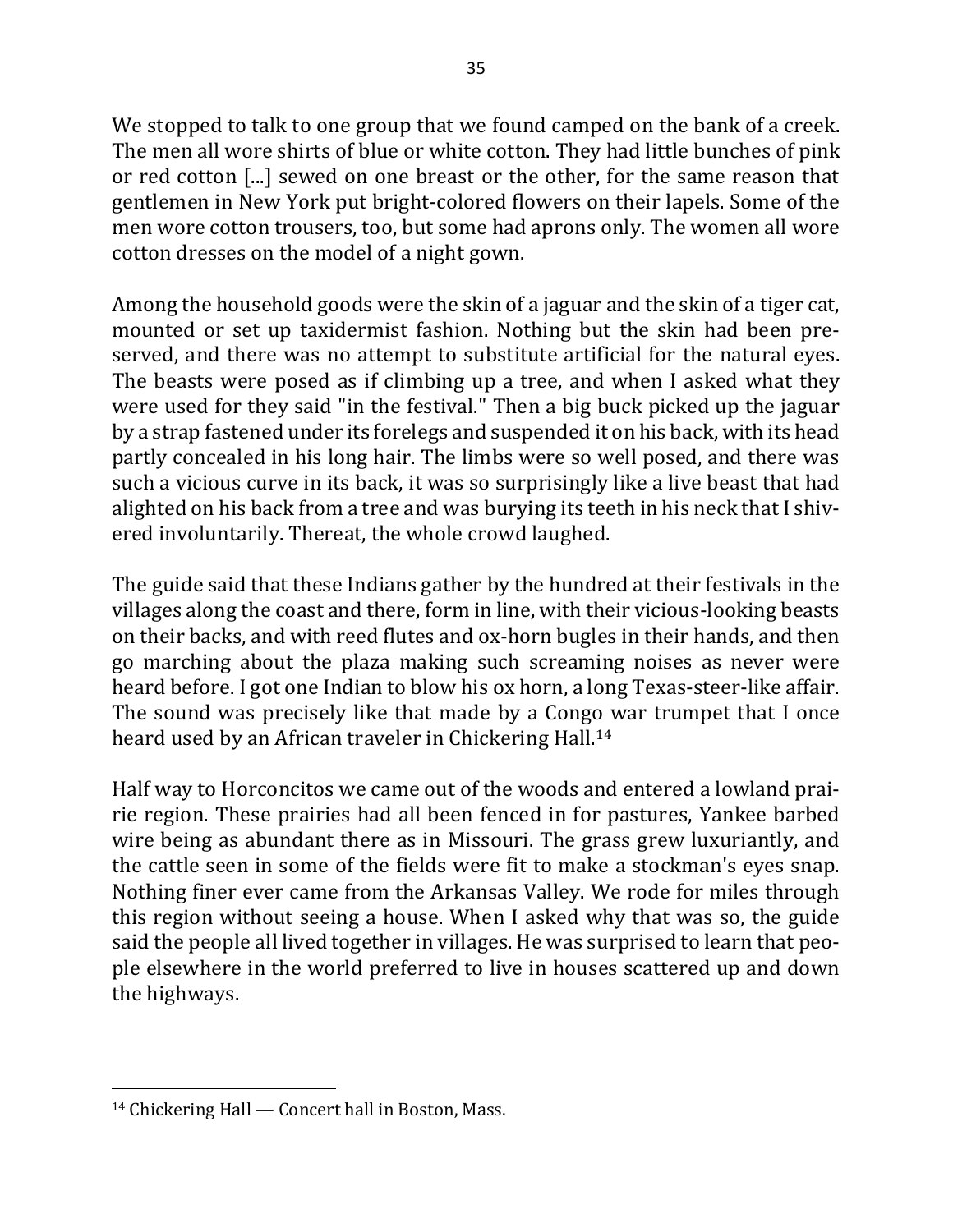I did not see a single graveyard along this day's trail, but one lone cross stood on the edge of the wide prairie, on the further side of which was a village. The guide said it was erected over the blood of a man who had been hashed up with machetes. He had had trouble with three men whom he employed, and they had gone on strike in the most effectual way known to the Isthmus.

*"Were they hanged?"* said I.

"For God, no." he replied.

*"To prison?"*

*"Jesus! To Costa Rica."*

We were approaching the border line. There is no extradition of criminals between the so-called republics of the Spanish Main, and once over the line, the worst character is safe and sure of a welcome from those gone before him.

Although Horconcitos has over 1,000 inhabitants, according to its merchants, there was very little of the appearance of a town about it. There was wide street rather than a regular plaza, and this street forked at both ends. The plan of the town might be called an attenuated A. Near the center the walls of a huge church in the form of a cross 150 feet long, had been carried up five feet from the ground and then abandoned, and the nearest place of worship was in a suburban settlement about three miles back. There were a few stores with adobe walls, but the rest of the town was like a mile-long collection of hay stacks; that is, it was built of poles and grass. It stood on a small flat prairie surrounded by dense brush. There was an opening through the brush at one end of the town that led down a slight declivity to an arm of the sea, such as can be found in the swamps along the Great South Bay of Long Island—a tidal ditch that was full and twenty feet deep at high tide and empty at low. But instead of the small grass and tiny brush to be found along the tidal ditches of the Great South Bay there was remarkable tangle of trees—trees that were all roots and branches. There was not a tree trunk to be distinguished, nor could one be sure that any stem he looked at was either root or branch until he followed it for some distance with his eye, for every root rose high in stem fashion from the mud to join some other root in forming a branch which in turn divided at once into other branches, and from these branches the roots reached down to the mud again. In fact, the banks of this ditch presented the nearest approach to a natural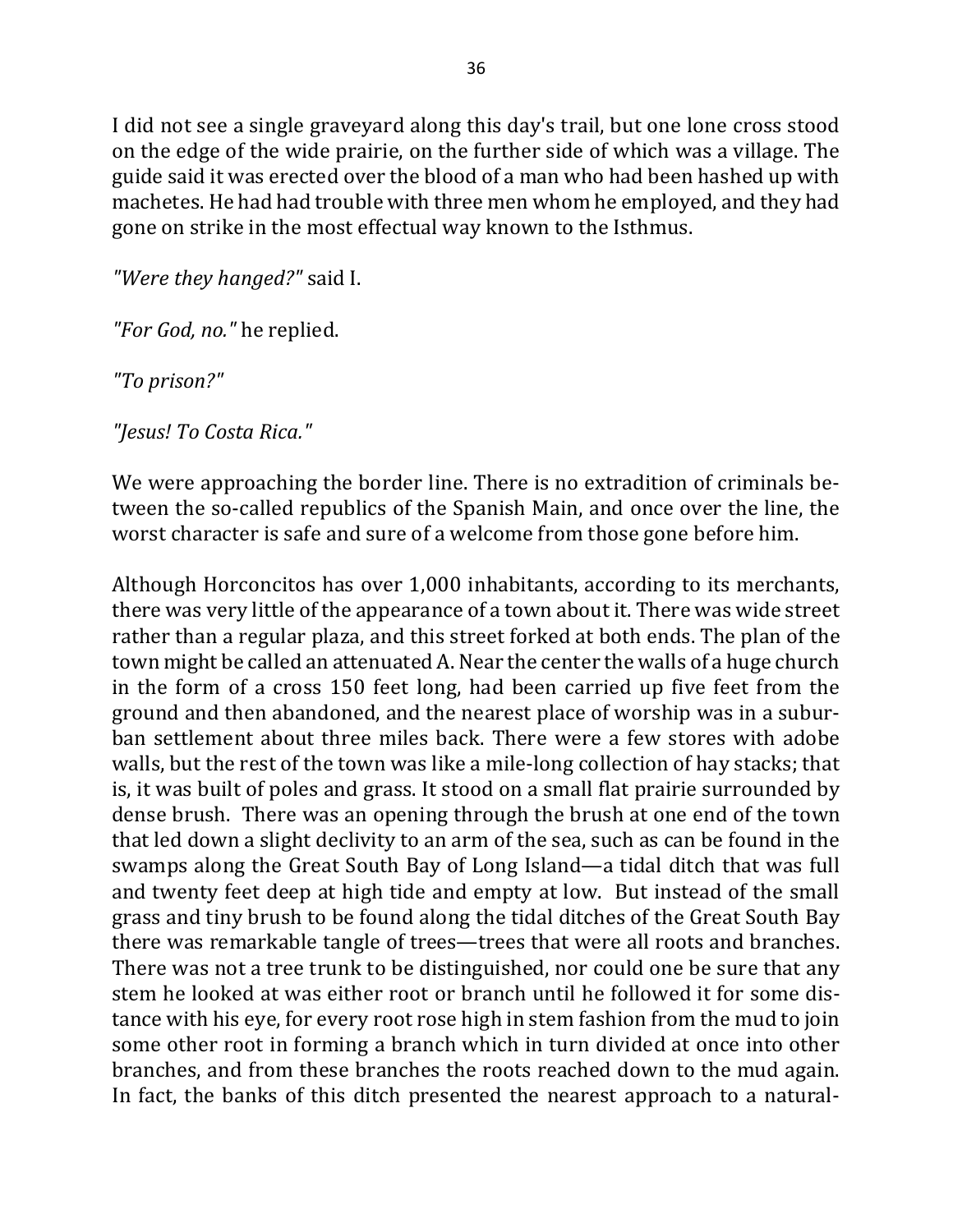growth net I have ever seen, but the same trees grow in all the swamps of the Pacific coast of Central America.

At Horconcitos I stopped with Señor Don Emilio Olave, whose house was built of adobes, neatly whitewashed, and whose roof was a very good thatch. Of the town and country around, he said that ague<sup>15</sup> prevailed the year through, but in December when the season changed from wet to dry, everybody became affected. The month of September was the height of the rainy season, and for four weeks the rain fell incessantly day and night. The months of July and August were only a little better. The picture that he drew of the inhabitants of the place huddled together in their grass-covered huts besides smoky fires of wet wood, over which they shivered with the chills of disease while the rain fell remorselessly without, was one of utter wretchedness. But everything was pleasant and cheerful about the place in March. (I was there in March,) and the town was growing. A man was building a new shack at the end of the street toward the landing. 

On the day after my arrival in town I was obliged to wait until 4 o'clock before starting on the journey to David. It was flood tide at 4:30. A grizzled old man, who looked like a story-book pirate and carried a four-foot paddle with a pearshaped blade came after me and we soon reached the landing on the tidal ditch, where a number of bongos or dugout canoes lay. The boatman drew one that was 12 feet long, 16 inches wide, 12 inches deep, and had the model of a saw log chopped from a tree, to the back. It was half full of water, but he bailed it out and then built up a pile of sticks fit for stove wood in the center and thereon placed my baggage. Then he cut five more lengths of stove wood from a crooked pole and put them on the bottom in the bow.

*"Seat yourself there,"* said he to me.

*"Good,"* said I. *"But cut two more to put across on top, so I can sit upon them*  part of the time."

He shook his head, humped his shoulders, and spread the palms of his hands upward.

*"Why not?"* said I.

 $15$  Ague — Feverish disease, such as malaria.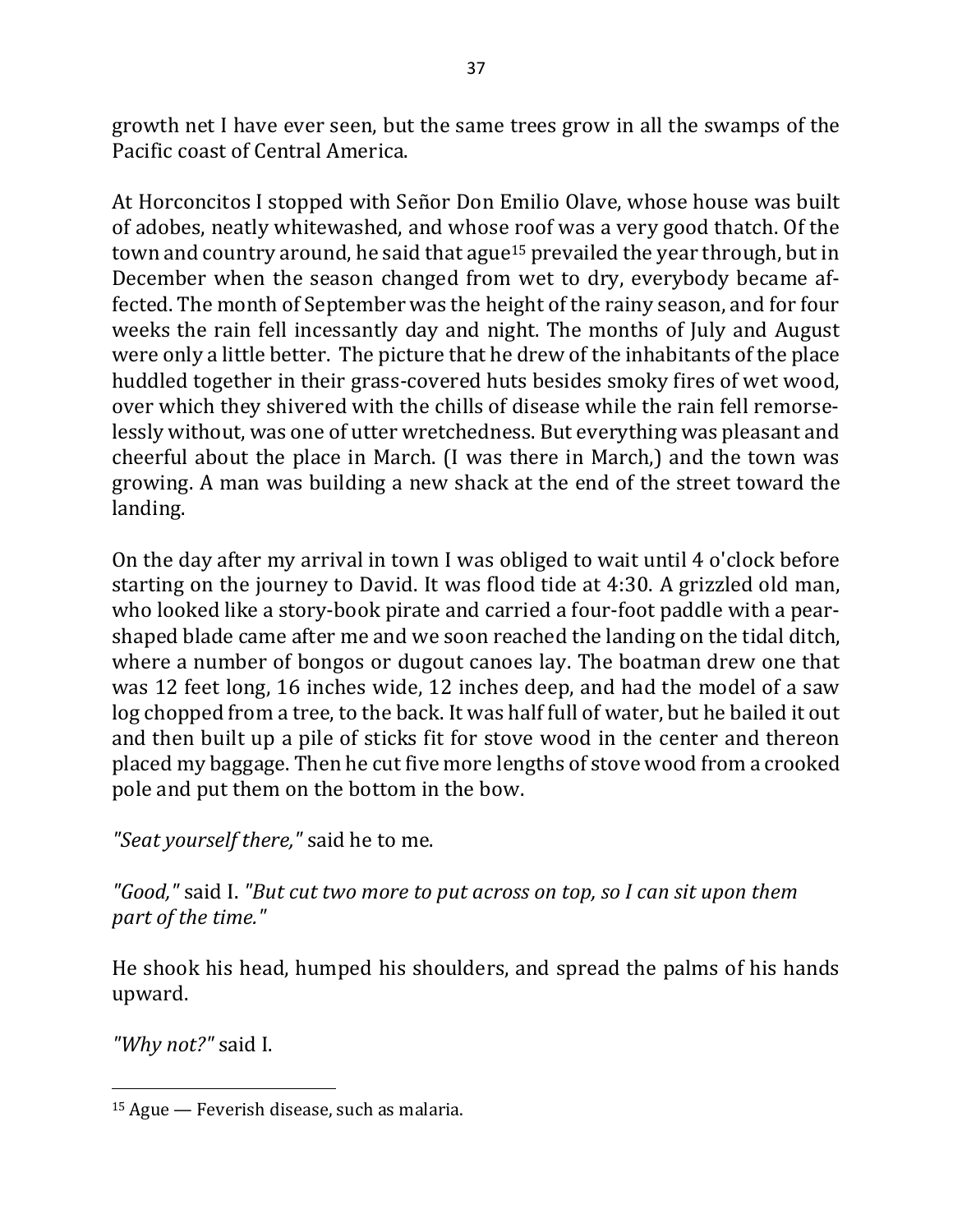He put the point of his machete against the side of the boat near the top and pushed gently. The blade slid through the wood as it might have done through soft cheese.

"It is too rotten to bear my weight up there, eh?"

*"Why not?"*

*"But it will carry us to David?"*

*"To be sure."*

I got in and sat down partly crossed-legged on the five crooked round sticks. The pirate took off his shirt and placed it on the poop deck of the canoe, so to speak, gave the boat a shove, stepped lightly in, sat down on his shirt, and began to swing his paddle and drive the boat through the glass-smooth water.

In a minute, a turn in the channel hid the landing from view, and we were gliding along between the net-like walls of the gray-green brush. There was a continual snapping on both sides as of the breaking of twigs. One would have thought some animals were fleeing from the canoe but for the fact that the water had overflowed both banks to n unmeasured depth, and no animals, and but here and there a heron, could be seen anywhere. A few minutes later we saw a rocky promontory protruding through the swamp, and on this was a very fair imitation of the cattle-shipping platform to be found at any plains railway station in the States, save that it was made of poles and the chute led down instead of up. It was to this chute that cattle schooners came to get fat steers for the Costa Rican market. Another was found further on, and then the ditch opened out into what looked like a lake.

We had now been about ten minutes afloat and the boatman ceased paddling. I looked around and found him about to begin bailing out the canoe. The water was two inches deep at least in the deepest part of the canoe, which was abaft the baggage. It seemed to me to be a tolerably good leakage for ten minutes, and I said so.

*"Wait till we reach the wide water,"* said he.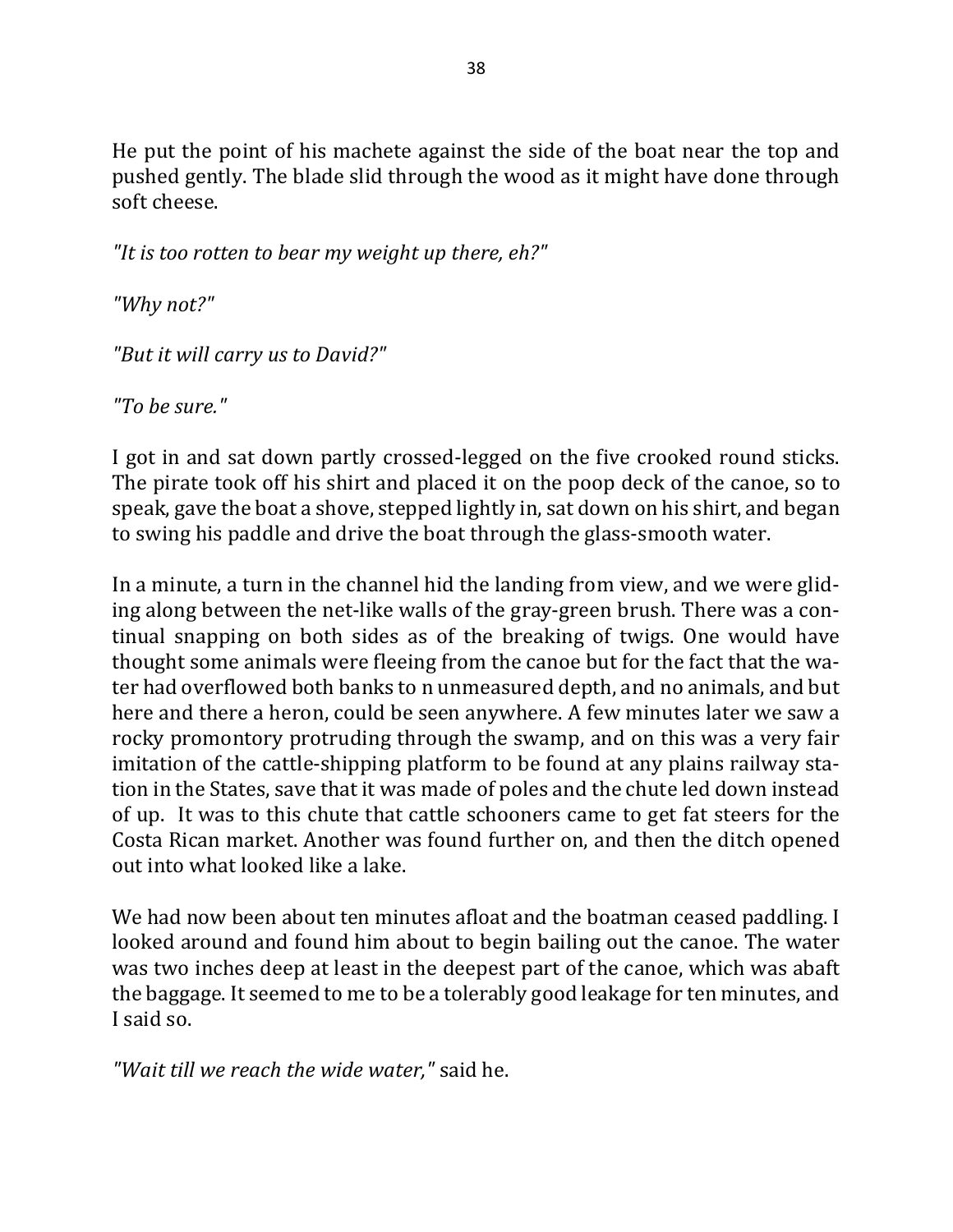I waited, although I would just then have much preferred going ashore and walking the rest of the distance.

The wide water was reached an hour later through a strait that led into a sound that was more like the Albemarle than any I have seen—a shallow trench, with low sand dunes toward the sea and banks of vegetation shoreward.

A lump of a swell was coming in from the ocean, bearing a rippling breeze on its back, and the canoe began to roll and jump in a way that would have been pleasing in a craft approved as a cruiser by the American Canoe Club; but where one sits on five crooked round sticks on the bottom of a leaky dugout the case is different. Moreover, the water was seeping into the boat more rapidly now, and the pitching made it slush around until it swamped the sticks on which I sat. That is to say, I took a sitz bath<sup>16</sup> at every plunge.

I turned to the man with the paddle and told him I did not need any sitz bath, and he stopped paddling to bail out, but the canoe immediately broached to<sup>17</sup>, and we narrowly escaped taking a bath of another kind.

Then he passed the gourd scoop to me and invited me to work my passage, which I felt obliged to do. The water was not deep—he showed me that he could reach bottom with his paddle—and there was no immediate danger of drowning if we did swamp. Bu the walking was bad and the trail under water to the shore indistinct. I bailed till we got out of the seaway. By that time the sun was sinking out of sight in a gorgeous red haze, and yet the point of land toward which we were heading was at least five miles away. I said:

*"When will we reach our landing?"*

"After ten hours."

 $\overline{a}$ 

*"What? You told me it was a passage of but two (*dos*) hours from Horconcitos."*

*"No señor, I said twelve (*doce*) hours."*

 $16$  Sitz bath  $-$  Bath in which the bather sits, being immersed only sufficiently to cover buttocks and hips.

 $17$  Broach — (of a boat) Veer or pitch dangerously, presenting a side to the wind and sea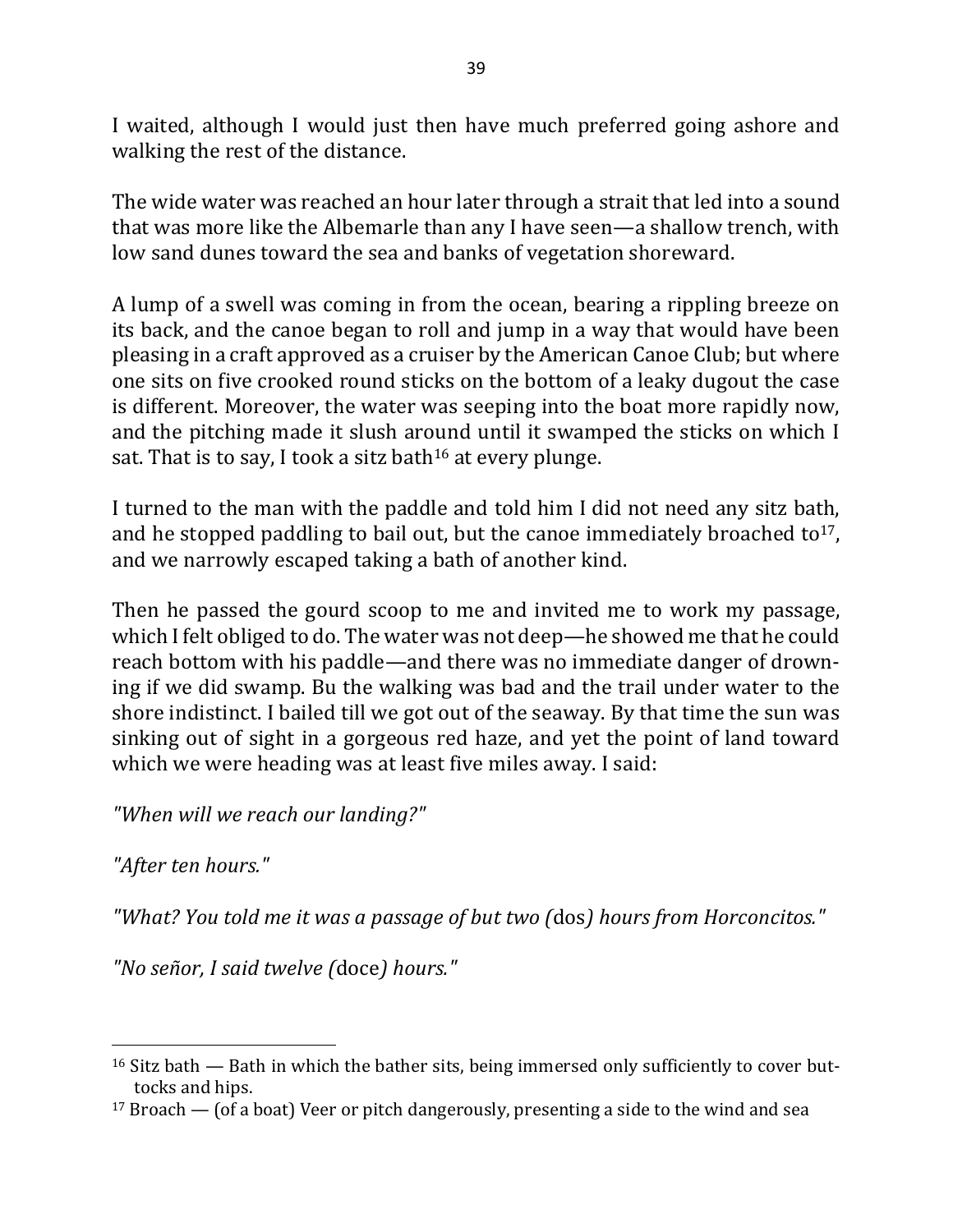That was true. I had misunderstood the Spanish word and had practically the whole night ahead of me. I have seen men catch short naps in the saddle. I have seen them sleep well in a lumber wagon on a corduroy road in the swamps of the Maumee,<sup>18</sup> but for hard luck in lodgings I have never seen the equal of those five crooked, wet, round sticks in the bottom of the leaky dugout. Besides, having supposed we would arrive in two hours, I had brought nothing to eat.

If I can ever afford it I'll go back there and make that voyage over again in a flatbottomed cruiser, well supplied with cushions. The trip had the elements of a delightful night as well as the elements of complete misery. The salt air drifted in from the sea in a way to at once sooth and refresh. Fish of many sizes leaped and played about the boat. As the night fell lights twinkled on the far-away shore and the sound of human voices came out to us marvelously clear and distinct. Then, when the night wore in and these voices were hushed, the screams of night birds and possibly of wild animals, were heard. And through all that time there was constantly before me the picture of that naked-chested, darkskinned boatman sitting on the stern of the boat, wielding the paddle with tireless stroke. We read with admiration of the *coureur des bois<sup>19</sup>* who could drive his birch bark canoe from the peep of dawn to the setting of the sun over the streams of Canada. The *coureur* was a mighty man with the paddle. But here was this Ladino, of the race whom all travelers call unutterably lazy, driving without rest a water-soaked log during more than eleven weary hours in the torrid zone.

By 2 o'clock in the morning we were paddling up a river that was bordered by rich pastures, where many fine cattle were feeding and lolling about. We saw no sign of human habitation, however, until at about 3:30 o'clock, when a house appeared on the left bank, and then some timbers for another house were passed. Here a man was seen asleep on the ground with slight covering, and the canoe was brought to the bank under the roots of a big tree, up which we climbed to land.

A walk of four miles, I now learned, was still before me.

 $18$  Maumee — River in northwest Ohio, flowing into Lake Erie.

<sup>&</sup>lt;sup>19</sup> *Coureur des bois* — Early (17th-century) French-Canadian trader who traveled the north woods, often by canoe, trapping and trading beaver skins with the native peoples.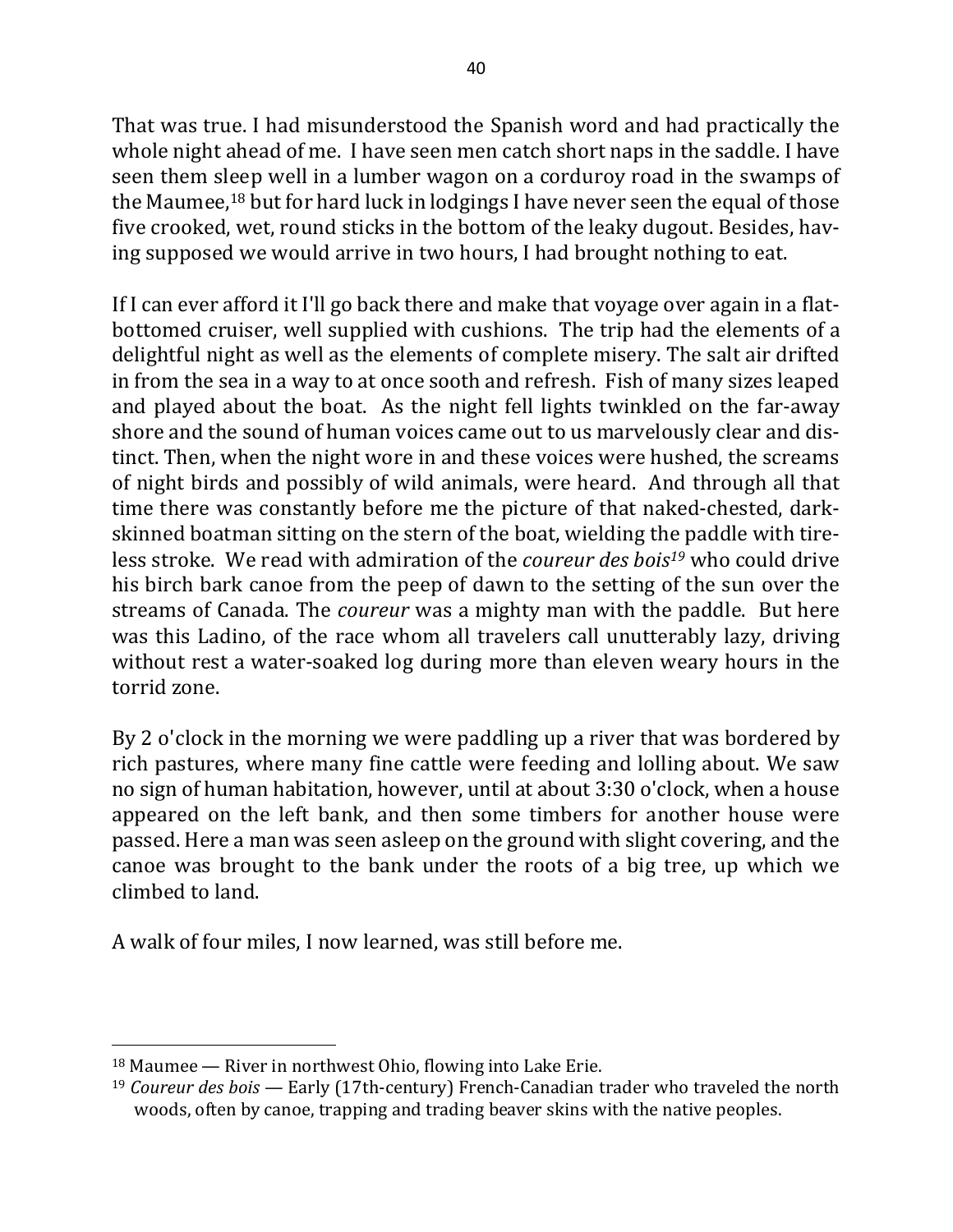"Do I carry your baggage for you?" asked the canoe man after we landed. I would not have carried that sixty pounds of stuff four miles after such a night for its weight in gold, but I said:

*"I thought you were to take me to David."*

*"Yes; why not?"*

*"Do you want more pay for carrying the baggage? I gave you \$2.50 to take me, baggage and all, to David."* 

*"Sir, that was for the bongo."*

*"How much do you want?"*

"Sir, it is a long road. It is a league and a half to the hotel. The baggage weighs much. I want 18 cents if I carry it."

He had paddled a heavy dugout for eleven and a half hours, but he trotted away under the load of sixty pounds at a speed that took us to the hotel in one hour and ten minutes. When I gave him ten cents more than I had agreed to do and told him to get a drink, he was very much surprised. I do not know whether he was delighted or not. I fancy he wished he'd charged me twenty-one cents instead of eighteen for carrying the baggage.

The first streak of light was showing in the east when the man knocked at the door of a house over the veranda of which was the sign "Hotel," and to an inquiry from within said, "Friends—one an American." The door opened and an old woman peered out. Then a well-built and well-armed man, Señor Don Nicolás Delgado, the most noted revolutionist west of Panama, came out and conducted me to a room at the other end of the block, where I was made comfortable and was soon asleep.

41

 $-$  O  $-$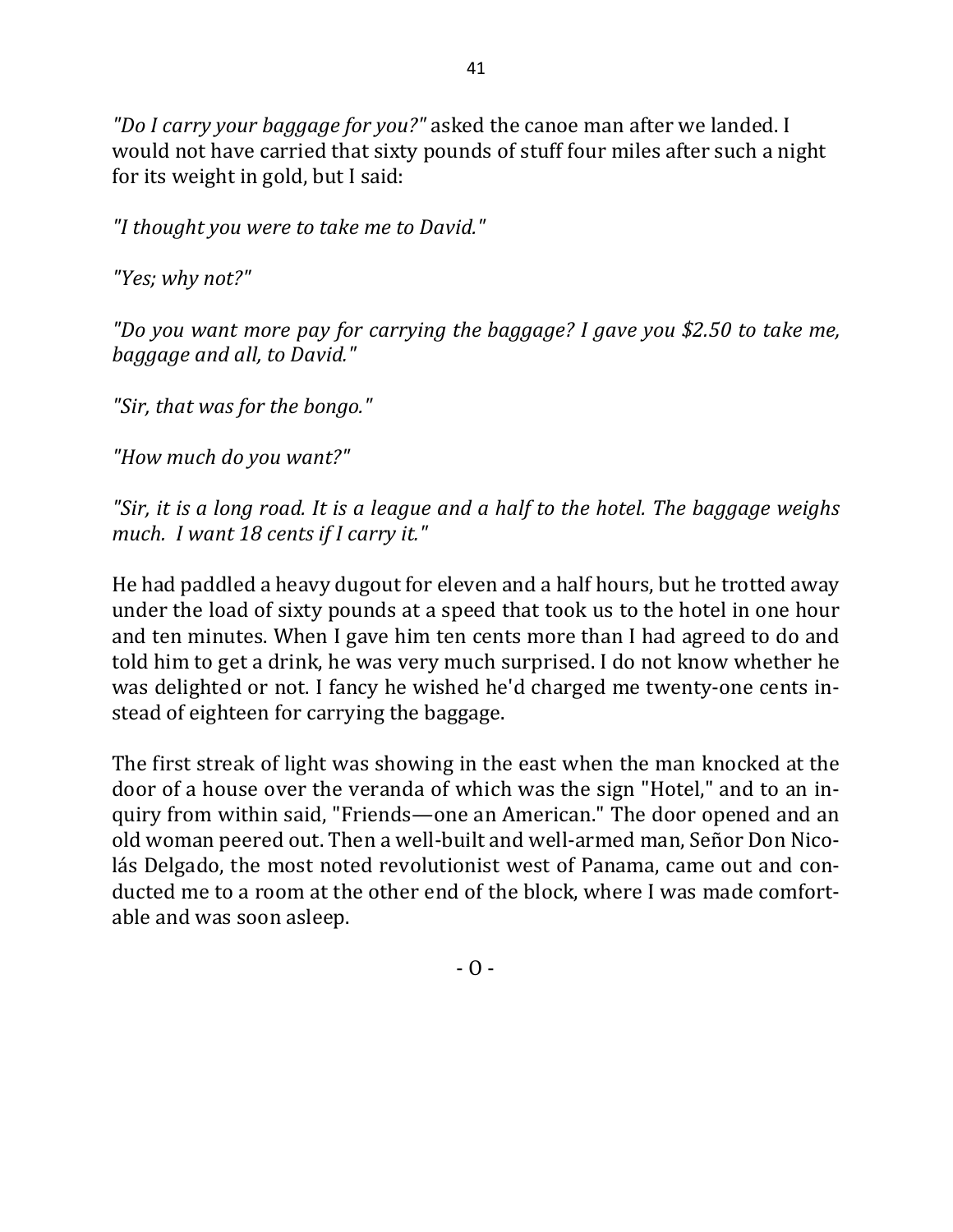# (-) A PREHISTORIC GROWLER 20 <sup>21</sup>

#### AND OTHER SPECIMENS OF ANCIENT CHIRIQUIAN ART.

This piece on ancient Chiriquian artefacts is an entertaining supplement to Spears's "travel" articles. His decision to write it in conjunction with the reports from the Isthmus of Panama was clearly stimulated by William Holmes's extensive work for the Smithsonian Institution entitled "Ancient Art of the province of Chiriqui, Colombia," published in 1888. This text was copiously illustrated, and a number of its illustrations accompanied Spears's newspaper article. For this transcript, we have taken the opportunity to use the original artwork, which is now available in Project Gutenberg.

Work of the First American Caricaturists in Depicting Human Failings on Some Kinds of Pottery—Sculptors Who Had no Great Reverence for Their Gods but Knew How to Lighten the Dull Work of Corn Grinding—The Chiriguian Toys—The Gold Jewelry Found in the Graves.

Only a casual examination of the so-called prehistoric people who lived there is needed to show that the original American caricaturists—the fun-loving artists who first on this continent held up human frailties where all but the most obtuse must see and laugh—lived in the Isthmus of Panama. They had, indeed, neither periodical nor print through which to appeal to their countrymen, but they worked with enduring material, and many of their designs exist to this day. That the existing work of these unknown artists has not been more widely distributed and appreciated is due, apparently, to the fact that the investigating archaeologists were always looking for mythological or religious significance among the specimens they possessed—they could see only an object of worship in what was really a prehistoric doll—and so the real spirit of at least one branch of the art work was overlooked.

<sup>&</sup>lt;sup>20</sup> Article published by New York Sun, Sunday, January 7th, 1894, page 20

 $21$  Growler — Container used for carrying drink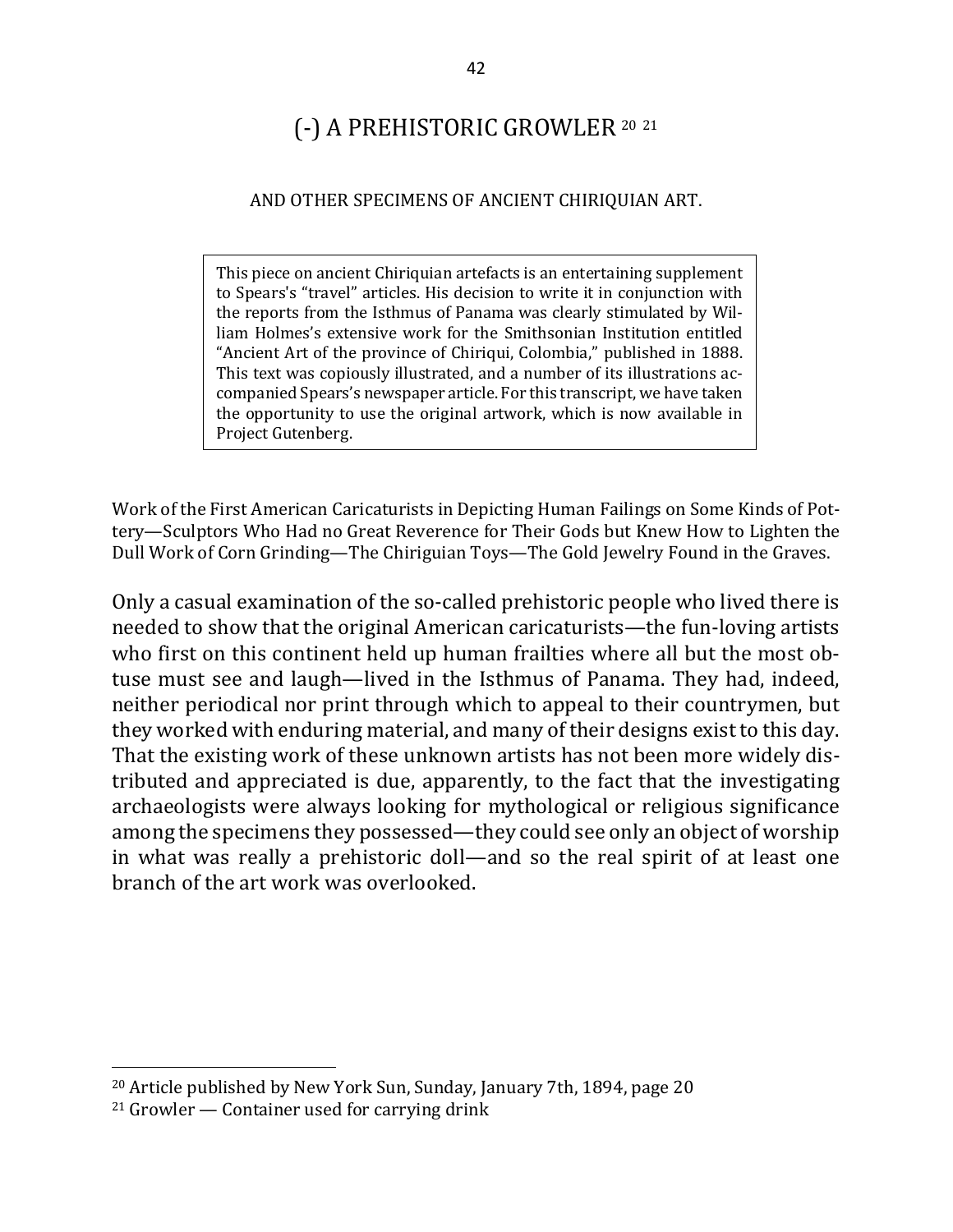

"THE PREHISTORIC GROWLER"

Perhaps the archaeologists who read this will say it is not so, but to my mind the most prominent feature of the art work of the ancient inhabitants of the Panama Isthmus is the caricaturing of certain prominent characteristics of that people. For instance, it can be readily proved, from specimens of pottery found in the ancient graves, that they had intoxicating drinks, that they used them to excess, that the excess brought on *delirium tremens*, as such drinks do to this day, and that the artists depicted the snakes in a most amusing form.

As will be told further on, the ancient Isthmian made immense quantities of pottery, and made it in a remarkably great number of forms. So great, in fact, was the number of forms that one need not be an archaeologist to understand that they had, in all probability, particular forms of earthen receptacles for many different kinds of food and drink, and still different varieties of dishes for the same articles on different occasions.

By examining some of the bowls that were of suitable form for drinking vessels—that is, bowls that had brims that would fit the mouth—one can easily imagine that some were meant for drink that was not only strong, but very strong. It is not that the bowl itself was very peculiar, but its handles pictured the fate that certainly waited on excess in the use of hard liquor.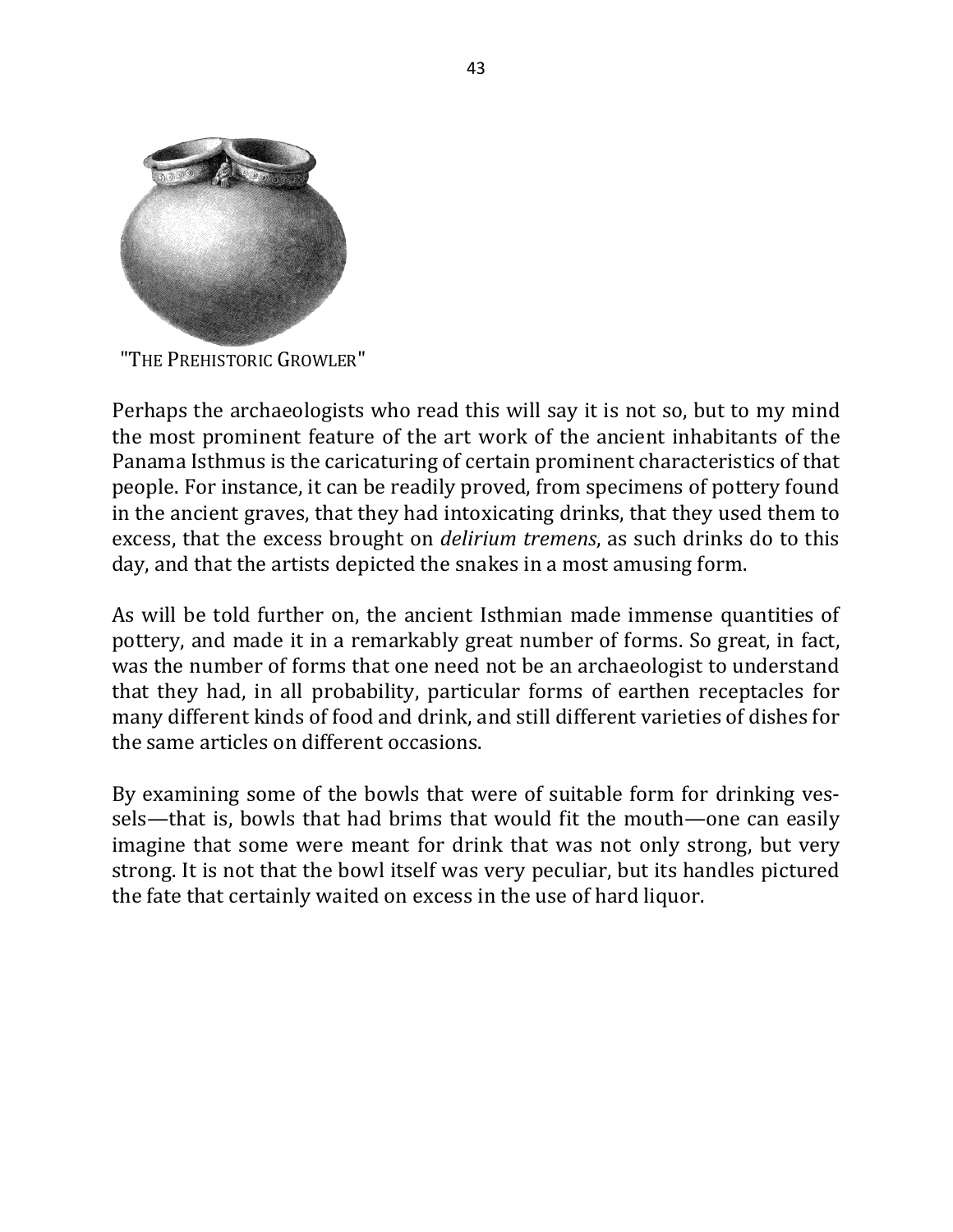

"They had the Jim-Jams"

On opposite sides of these bowls, in place of handles, were figures of the human form in frightful condition: legs and arms had been turned to serpents, and there was a look of woe upon the faces that only those who have had the experience there portrayed can fully appreciate. It is to be observed that the artist has depicted the disease in two different stages in the specimen illustrated. In the first or earlier stage the victim imagines that only his legs have turned to snakes, but the arms are showing unmistakable symptoms of an early transition. There is a curve in the left shoulder that is painfully suggestive to the beholder, while the right elbow has entirely disappeared in a snaky fold. In vain the victim clasps his hands and rolls his eyes. He cannot escape the condition that confronts him on the other side of the bowl.

Note, too, that the head of this sufferer is enlarged only in part—it bulges on the sides and the top—and then compare it with the full, round, symmetrical swell that is pictured on the fellow who "*has got 'em bad*." And what a happy lot of snakes it is! Every line of their writhing bodies, their rounded eyes, and the upturned corners of their mouths is as full of hilarity as the human faces are of woe.

The finical critic may object to this interpretation of the design on the ground that the *delirium tremens* usually causes the sufferer to see snakes in his boots, and no boots appear in these figures; but the obvious reply to this is that no boots or shoes were then worn in that country, and in the absence of boots the fevered imagination would be, at least, quite as likely to turn the lower extremities to serpents as an artist would be to cover them with a leather garment the like of which had never been seen in the region.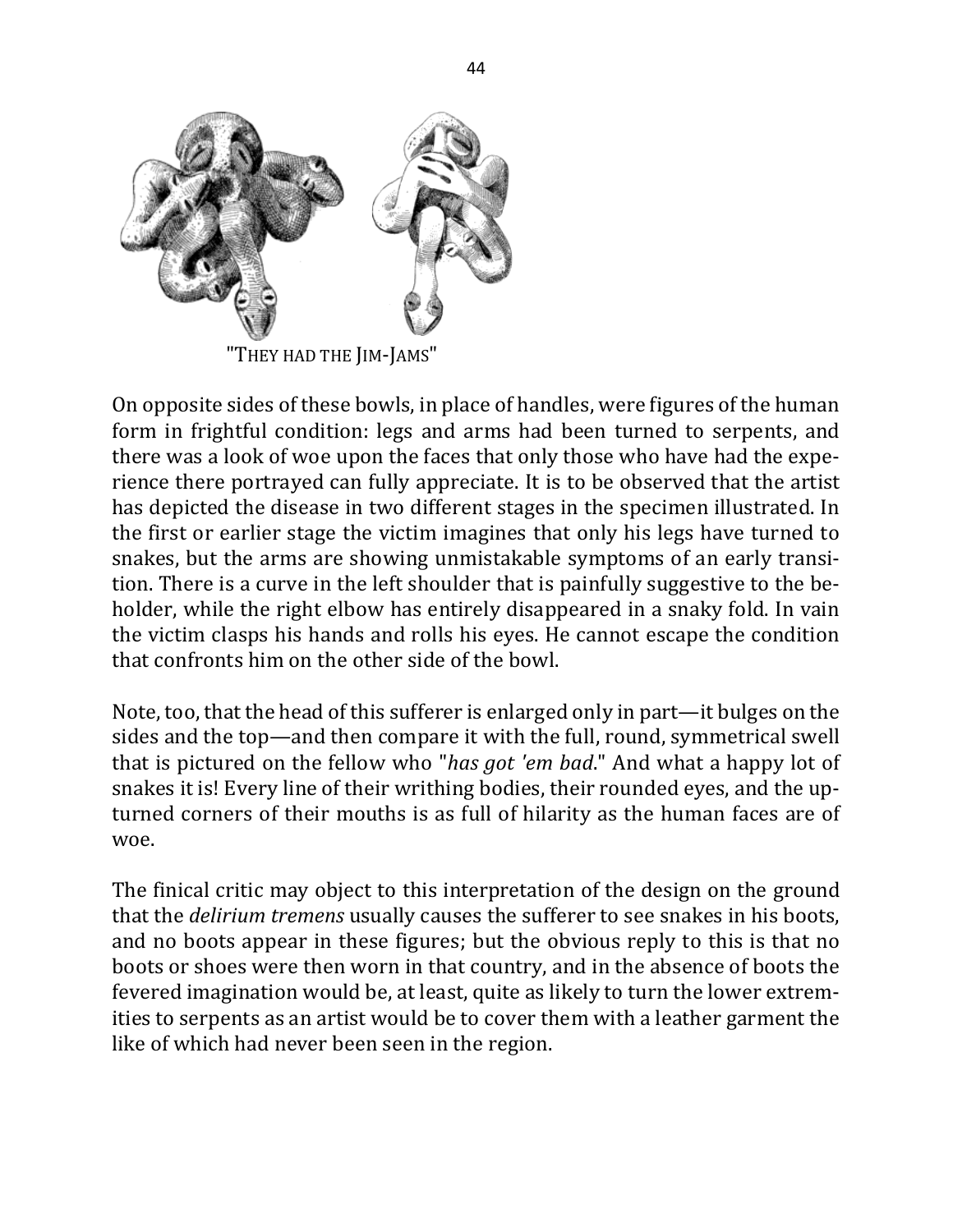

"A WHISTLE"

 $\overline{a}$ 

How the ancient Chiriquians must have screamed with laughter as they beheld for the first time some new caricature of the man with the  $\lim$ -jams<sup>22</sup> like that illustrated here!

Life is short: the caricaturist and the amused spectator are both gone, but art is long, and through it we can meet the ancient Chiriquian on common ground. We are troubled with snakes even as they were. Rarely have two peoples, separated by ages of time, been united thus by art in a woe common to both.

Then there was the bowl suitable for a mildly exhilarating drink, the Chiriquian substitute for beer. Very likely they had beer itself, for what other than a malt drink could have produced the jolly fat features found in the human heads that served as handles on this style of a bowl. The picture is devoid of satire or rebuke. It is a portrayal of the unalloyed love of moderation. The bowl, too, was capacious. It was typical of abundance, of good cheer. It was, in short, the ancient Chiriquian schooner, and suggests the growler.

That these convivial ancients really did work the growler need not be doubted for a moment, if one will give only a casual glance at their vessels made for liquids. And, what is better, they showed a delicacy of feeling one for the other in making the growler which the modern Americans may appreciate but have never imitated. In fact, in modern days, no special vessel for use as growler is made. A common jug, a tin pail, or a tomato can is a good enough growler for the modern beer drinker. With the ancient Chiriquian it was not so. He had a bowl peculiarly fitted for the occasion.

The archaeologists for many years puzzled their brains over these bowls. They were vessels of exquisite outline—almost a globe, and yet of a somewhat pointed bottom, and with two, and in some cases three, mouths. Why should a

<sup>&</sup>lt;sup>22</sup> Jim-Jams — Popular term for the illusions created by alcohol withdrawal; *Delirium tremens*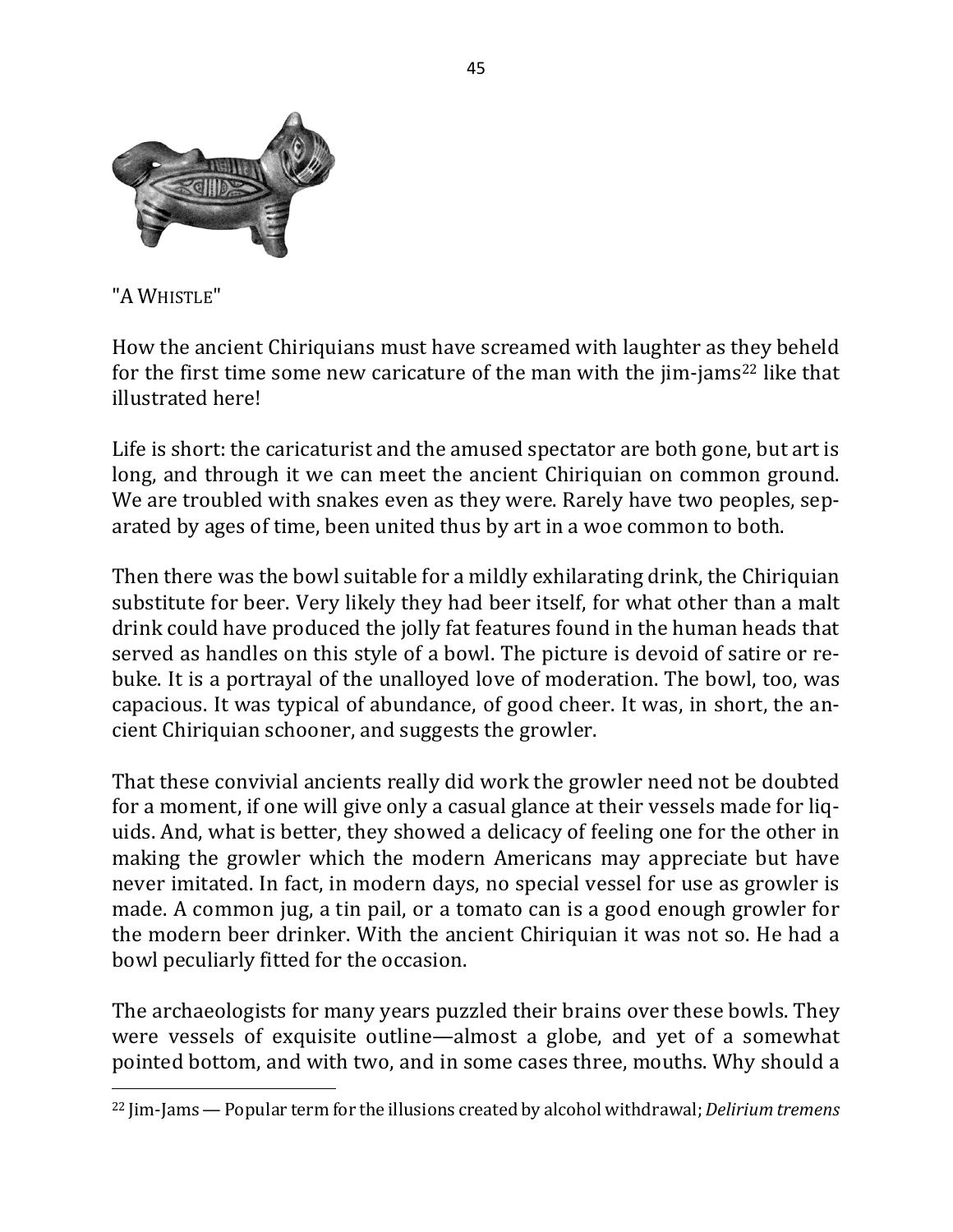vessel have three mouths, asked the archaeologist, and why did they make them with a bottom of such shape that they could not be put down on table or floor without spilling the contents?

The answers to these questions are obvious to everyone who has ever worked the growler, even for one drink. There were two or three mouths, so that, as the cheering bowl was passed from hand to hand, the one who received it need not drink from the orifice to which his neighbor had just pressed eager, watery lips. By using the orifices alternately, they had time to dry, and so each lost all suggestion of offence before it came in turn to serve for conveying the drink.

But it is in the shape of the bottom of these growlers that one finds the most beautiful evidence of design. At this same time, one finds there an indication of the character of the designer and his people that makes one's heart warm toward them. The archaeologist observes that to put this bowl down on floor or table is to spill the bowl's contents. He observes and wonders, but what could be plainer than the intention that his vessel of good booze should not be put down until empty? With a flat-bottomed growler the too modest guests would put it down before draining the last drop. The Chiriquian host would not have it so. The guests must drink or spill it, and of course, among people of such minds, none would be found so heedless as to spill good liquor on a host's floor.

Then too, the. failing of the old toper—he who in his fondness for the drink might forget to pass it on, might put the bowl down beside him, if he could, while he took breath and accumulated more thirst—is provided for. With this bowl he could not do so. He had to keep the bowl travelling, and so the too modest member of the party suffered no lack through the greed of those with more effrontery.



"IS IT A HUMAN FACE OR A CRAB?"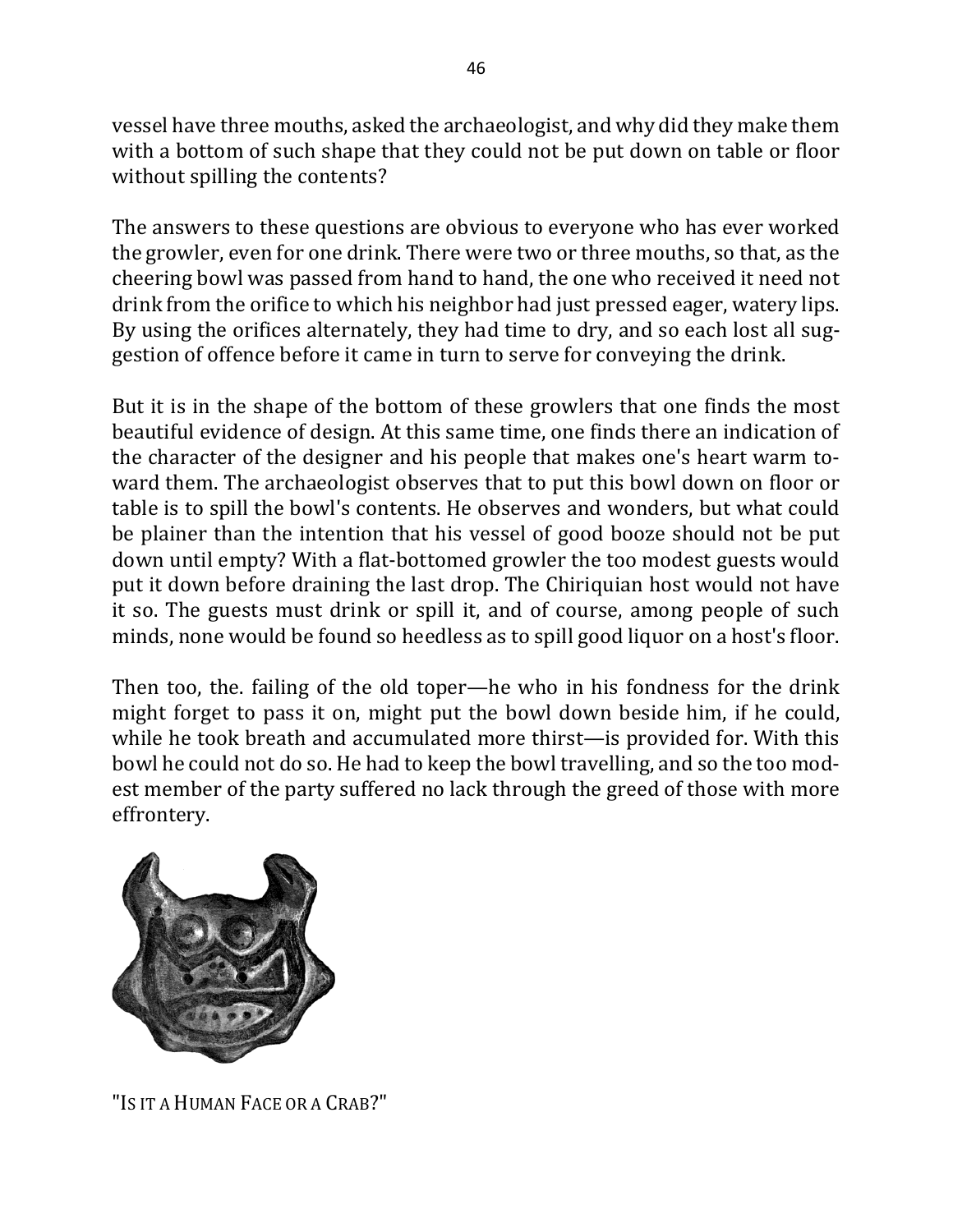The picture which illustrates this ancient growler shows a beautifully suggestive figure between the two mouths. It is that of a man who has had the growler and in proper time has passed it on to his neighbors. He has placed his hands together, and while resting one side of his face upon them contemplatively, watches the movements of the bowl. In the features and the pose, in fact in every line of the figure, are expressions of contentment, repose, and quiet hope. Not even Meissonier,<sup>23</sup> the prince of delineators of tiny figures, could have done so well as did this ancient Chiriquian modeler in clay.

Of course, there were vessels for holding water, such as canteens for use on a journey or when at work in the field, and cups and vases for household use as well. With the true artistic instinct, the modeler, in making every day ware, turned to nature for suitable ornaments for these vessels. Near every cooling spring of water, he found the frog, and so he placed upon his canteens two happy frogs in lieu of the handles to which straps were fastened, while the same moisture-loving reptile also served for feet or legs on the cups that were used for water; that is, on the cups which without a breach of etiquette could be put down before they were empty. But there was still another class of water-cups. These were of large capacity, and had for supports various forms of the human head—heads whose faces sometimes showed the eager, sissing thirst of the next morning after a spree, and sometimes the indescribable feelings of the one who needs must drink water for lack of something more acceptable.

The monkey naturally attracted a deal of attention from the caricaturists, and he was done in clay in many forms. To look over these is to be convinced that the monkey was the artist's idea of a repentant sinner, the one who has satiated his wicked propensity, and is thinking mournfully of the folly of his way. The poor little beast is almost invariably posed crouching in the smallest space available, his hands are clasped on or above his head, while the doleful expression of his countenance could only come from a contemplation of the woes of overdoing a good thing.

That the pretense of piety was the subject of the caricaturist's art is plainly seen in an examination of some of the figures on vessels which were probably designed for household use, but may have been the property of priests. Every good collection shows pots with kneeling figures, on whose faces can be seen at once the marks of gross sensuality, together with the self-satisfied smirk of the

<sup>&</sup>lt;sup>23</sup> Juste-Aurèle Meissonier (1695–1750) — French goldsmith and sculptor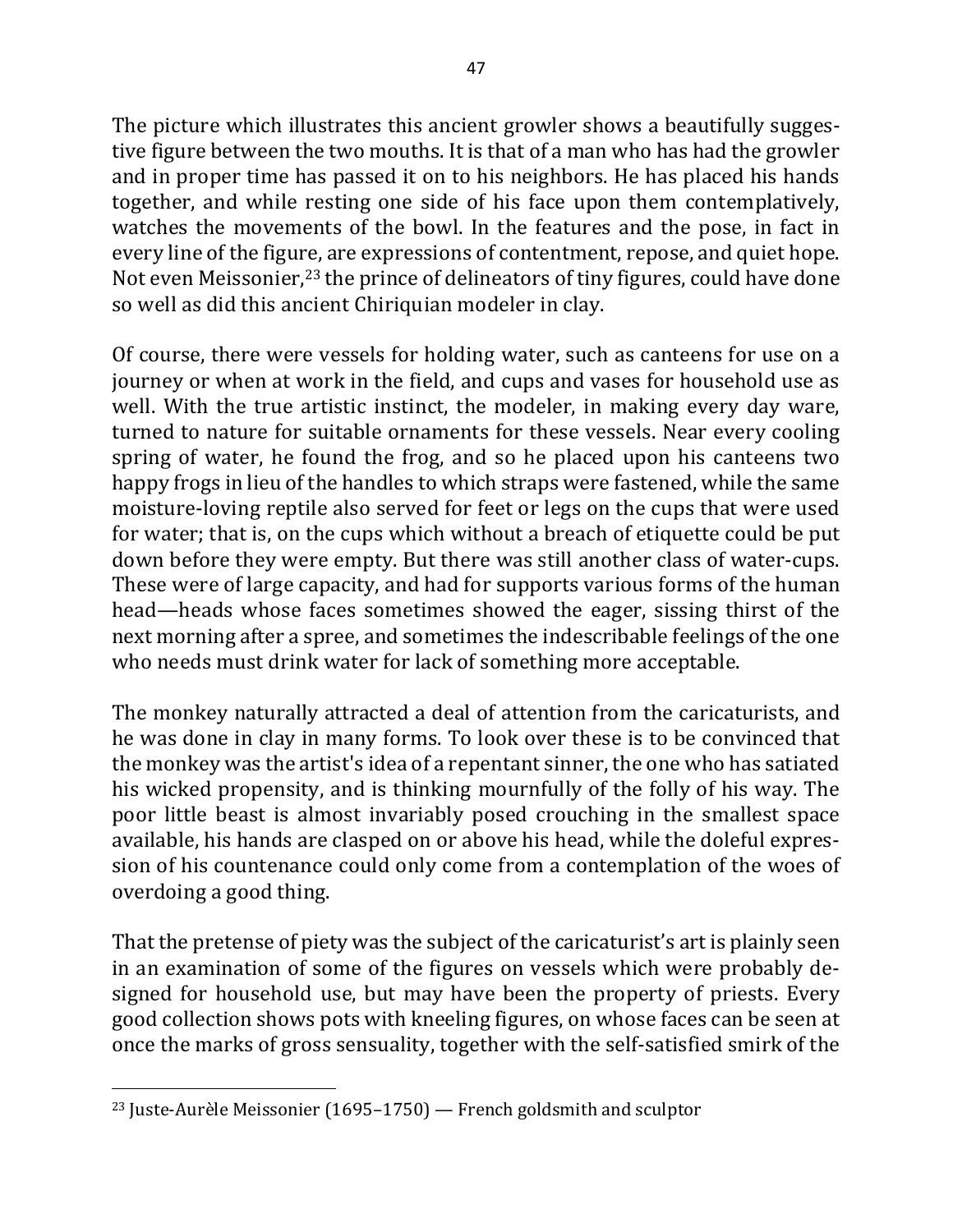pharisaical member of a religious society. Other figures show the exaggerated air of wisdom common to the cocksure expounder of a religious tenet. And then there is another class of figures depicting the hypocritical pride—the woman who affects a feeling of extreme modesty while courting an opportunity for sin. So bold and lifelike are these figures that one may not print here a picture even to illustrate the wonderful artistic skill of the modeler, but the reader who desires to look into the matter further can find the picture of a striking example of this group of figures in the report of the Bureau of Ethnology, Smithsonian Institute, for 1884-1885, Fig. 55, page 63.

To pursue the subject no further in detail, the most interesting fact about all these specimens of the work of the ancient American caricaturist is the expression of sentiments wrought in the figures by a few strokes of the rude tools of the modelers. Their material was clay not over-smooth, and it had to pass the ordeal of a very crude furnace, but one must go to the bas-reliefs, and other sculptures of the ancient artists of Greece to find the foibles of humanity depicted much more clearly than on the burnt clay crockery of the ancient Chiriquians.



"A CORN-GRINDING STONE"

I have dwelt at considerable length on this particular branch of ancient Chiriquian art to draw attention to the fact that the people who were destroyed by the Spaniards were a race of such culture and characteristics as would have awakened the profound interest and sympathy of more humans or less savage invaders than those who overran the isthmus, and because archaeologists do not seem to have considered the ancient artists at all in the light of fun makers. They have seen that a figure of the Chiriquian Ajax, $24$  with a doleful expression on his face, served sometimes as a support or a leg for a bowl or vase. They have called the Ajax a grotesque figure. They do not seem to have observed that the figure was made in that form for a definite purpose—the purpose of recalling

 $24$  Ajax  $-$  Perhaps a reference to the Greek mythological figure, renowned for his strength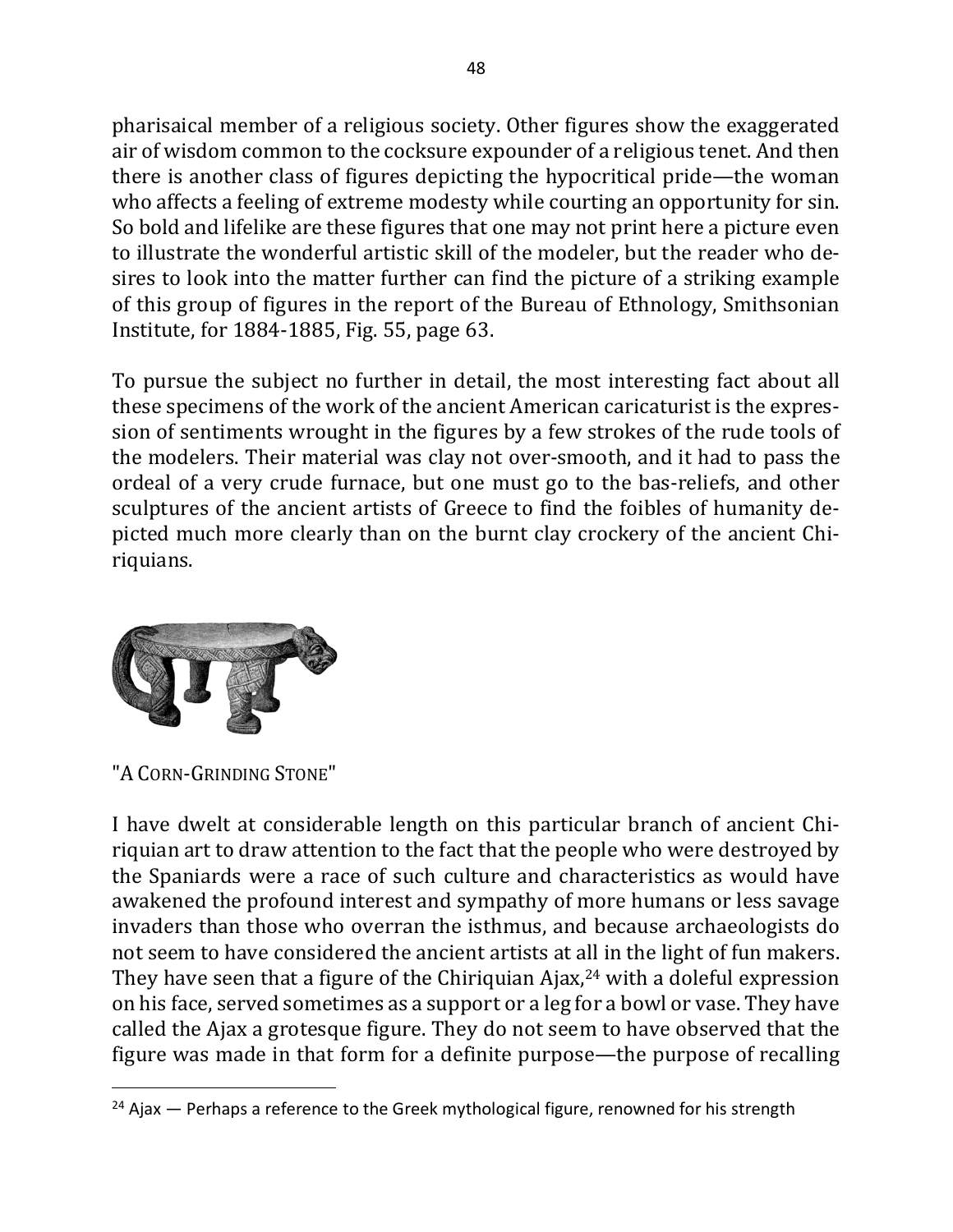or illustrating some humorous story or tradition current among the people. They call the figures grotesque in form, using the adjective in the sense of meaningless. But if the reader will make a study of such specimens of this art work as can be found in the United States, he will be not unlikely to conclude that in their love for art, as well as in their skill as artists and artisans, the Chiriquians were much like, if inferior to, the Japanese. We have the Japanese with us to interpret the grotesque figures and flowers they have made and cultivated, but the Chiriquians were wiped out by ruthless conquerors, and there is none to retell the stories which they illustrated on the crockery and in the ornaments in daily use.

I got my first glimpse of this artwork when at Santiago de Veraguas, where a merchant wanted to sell to me as a curio a little gold image of a bird for three times its value. From that time on I made as many inquiries as possible about the existence of ancient ruined towns and other relics of the ancient people there, and what I have gathered is here set forth as it appeared to one who made the study without any pretense of being an archaeologist.

The trail to the West from Santiago runs through a number of small villages— La Mesa, Las Palmas, Tole, &c., that are a comfortable day's ride apart. The country between these settlements seems to be almost wholly unoccupied as one follows "the royal highway," for only at intervals of miles does one see a human habitation, and then it is only a thatched hut. The educated people say, and one can well believe them, that the region is now probably just as it was when Balboa captured Darien in 1510, and robbed its people pf ten thousand dollars' worth of gold. It is for the most part a rolling tableland, something like 2,000 feet above the sea, with giant forest trees along the river flats and beautiful natural meadows interspersed with groves of small trees on the hillsides and tablelands. There are vistas to be seen from points along this trail that are so beautiful that no one could look upon them without forever afterward wishing to return again and again. It is a land where the valleys are fertile and the uplands suitable chiefly for pasture. It is the home of great numbers of deer and other kinds of animals and of birds fit for food. A great variety of fruits and seeds fit for food grow spontaneously, and with the lavish extravagance of tropical nature. It is, and it has been for untold years, the garden of Eden for a race of natives such as the Spaniards found there—a people with dispositions as sunny as their springtime climate, and habits as simple as the gathering of food was easy. Traces of such a people can be found throughout the elevated region in abundance, while the coast and the islands offshore are not lacking. The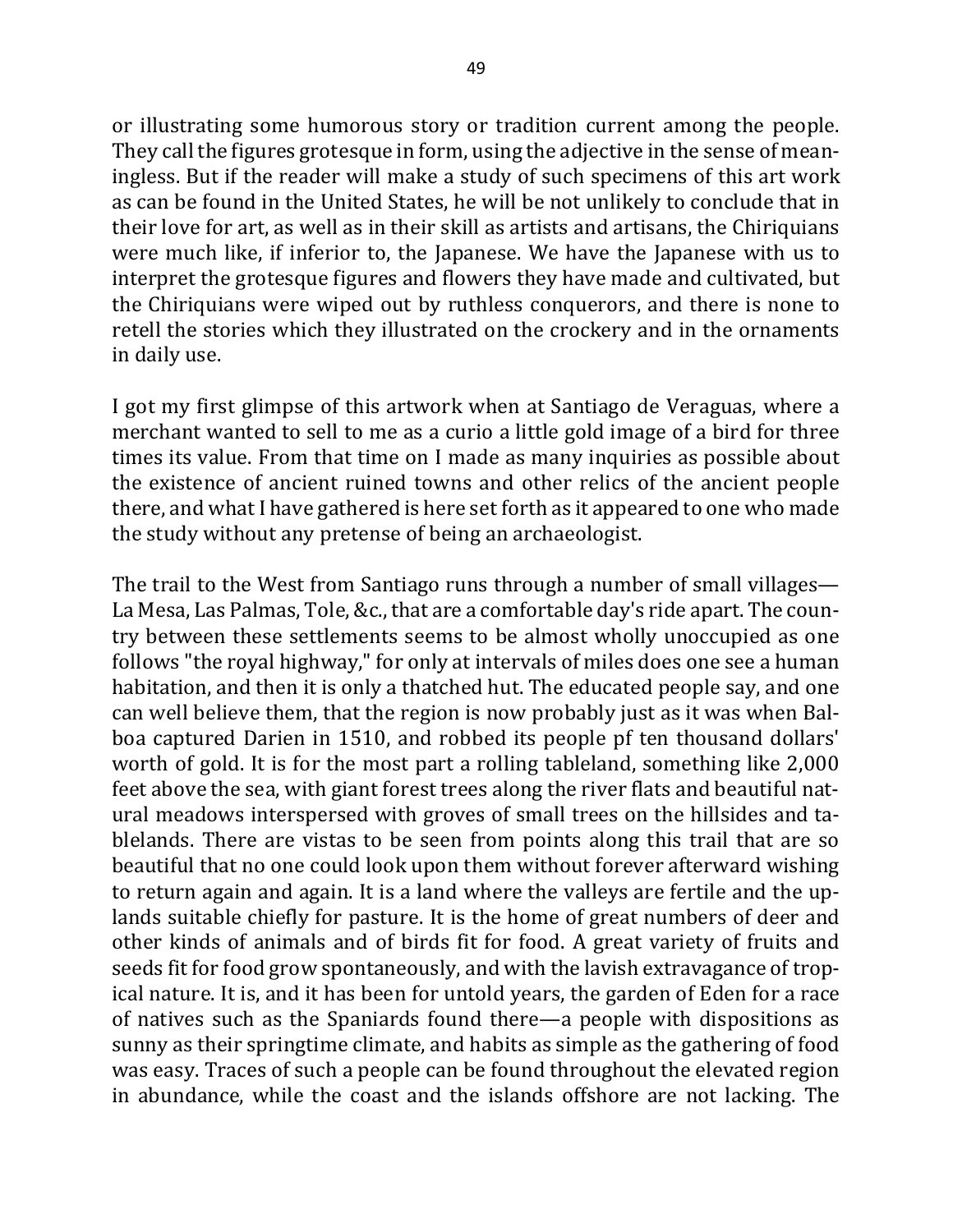islands, indeed, have never been explored more than a few rods from the beach, and then only by fishermen and pearl hunters. It is not unlikely that the richest of fields for the antiquarian, and for the one who would find buried gold as well, are lying there.

Moreover, this table-land region was in prehistoric times a public highway as well as the home of a settled population. Here and there along the foot of the main cordillera can be found traces of an ancient stone-paved highway built before the days of Balboa, perhaps at the time that other road of which archaeologists tell was built north and south along the Andes for hundreds of miles. It has no connection with that of Ladino construction to be found on the way to Santiago from Aguadulce. It is manifestly of prehistoric construction, and was one of the royal roads of a Rome-like nation that once ruled all tropical America. But if this road was used by the people whom the Spaniards found on the isthmus, it did not teach them enough the art of house building to cause them to erect any enduring structure. So far as it has been explored, the isthmus shows no traces of any such buildings as can be found from the isthmus of Tehuantepec north to the plains of New Mexico. They lived then as the present mixed race for the most part lives now, in perishable huts.



One could not be certain that they even lived in villages, but for the fact that a hermit race could not have developed a skill as artists or artisans equal to that known to have existed among them, and but for the further fact that they buried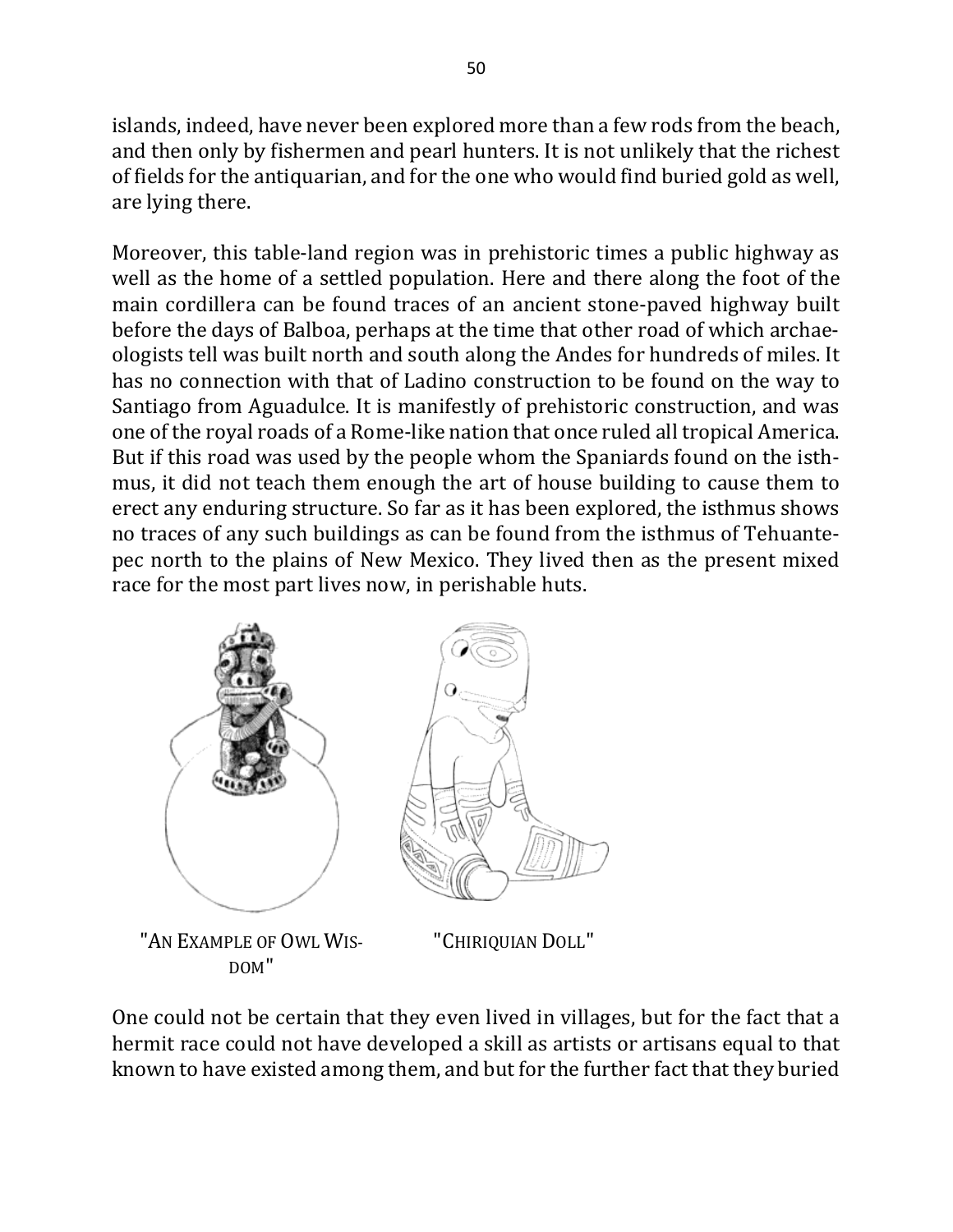their dead in cemeteries. And very remarkable cemeteries these were. One twelve acres in extent was dug over for the gold ornaments it contained.

The Chiriquian, when about to inter a body, dug a hole on an average of 3x8 feet large and 6 feet deep. The sides of this hole were walled up for about three feet, usually with such worn boulders as could be picked up along the river beds. Then the body and some of the personal property of the deceased were placed on the bottom of the hole and dirt was filled in, with here and there an old crock or pot or bowl with the dirt, until the top of the wall was reached. Then slabs of rock like paving stones were placed across from wall to wall as a cover. Graves have been found where the cover was a single slab, and rarely has a grave been found where more than three pieces were used to constitute a cover. On top of all, to fill up to the surface of the ground, was placed a mixture of boulders and earth.

The. first and most marked peculiarity of these graves is the slabs used as covers. I was told that no one had yet found the quarry from which they were taken, while the weight of the pieces amounted in cases to several hundred pounds. That they were transported by great labor from a distance is obvious. In some cases, the sides of the graves were walled with these big, flat rocks. The body was, so to speak, placed in a stone box three feet square on the end and six or eight feet long. The resurrectionists often have great difficulty in getting into these boxes because of the weight of the cover.

As a matter of fact, these holes in the ground contain no bones or remains of bodies, but no one doubts that they were graves. A grave commonly contains from five to twenty pieces of crockery and nothing more. In rare cases, images of copper plated with gold, of a bronze that is made of copper and tin, and of gold alloyed with silver, are found. Nearly all the images of the baser metals are plated over with pure gold, or gold with a small per cent. of silver in it.

The existence of gold in the graves was discovered by accident, it is said. Two peons in 1838 picked a gold image from the dirt under the roots of an overturned tree, and knowing that it was the site of a prehistoric graveyard they went to digging, and were rewarded with a lot of golden images. Others learned what was going on and went digging as well. Hundreds of people went at it, and the tradition at David is that during the flurry over \$100,000 in gold was taken from the graves.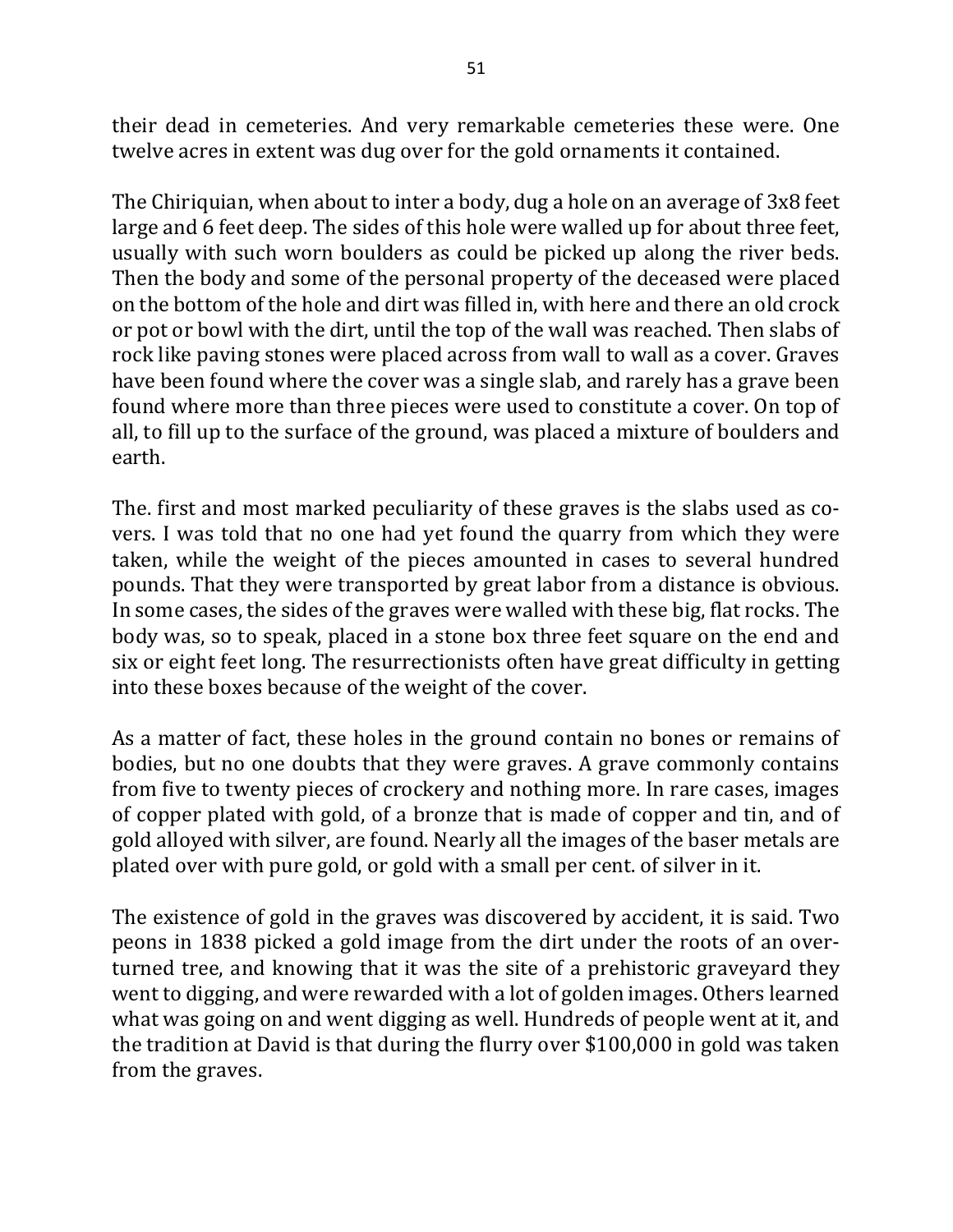

I was told of one young American whose name is forgotten who went to the isthmus in recent years and, after gaining the goodwill of the Indians back in the mountains, went digging the graves on his own account, and in a year cleaned up \$50,000 worth of metal.

The digging started in the district called Bugaba, where a twelve-acre cemetery was worked out, but it spread all along the tableland. People there say that the region is now so well worked out that it no longer pays to dig, but an Alsatian named John Landau, who lived in David, told me that the citizens there failed to find paying graves, because they did not know how to manage the Indian guides who know how to locate the graves. The Indians are not over-fond of using the pick and shovel, and when they do use it they know the value of what is found in the graves well enough to conceal the metal and give the comparatively valueless pottery to their employers. Landau was not afraid of work. He hired the Indians to dig down and remove the covering slabs, and then went in and cleaned out the remaining part of the hole himself. He comes to New York, he told me, once or twice a year, and always brings a quantity of these images for sale. He had sold to Tiffany's and to some of the John street gold buyers, but he grieved much because he had never been able to get more than the value of the images as crude metal. From talking with Landau and others I concluded that any man having the requisite energy, patience, and knack of getting the goodwill of his associates could go to the upland region of the isthmus, and in the course of a couple of years make very great finds. But no one need hope to do this without first getting a complete mastery of the Spanish language, and after that some knowledge of the Chiriqui Indian tongue.

The gold images found are nine times in ten thin figures of birds with wings and tail spread, a little round cylinder in place of a head, and a small ring on the back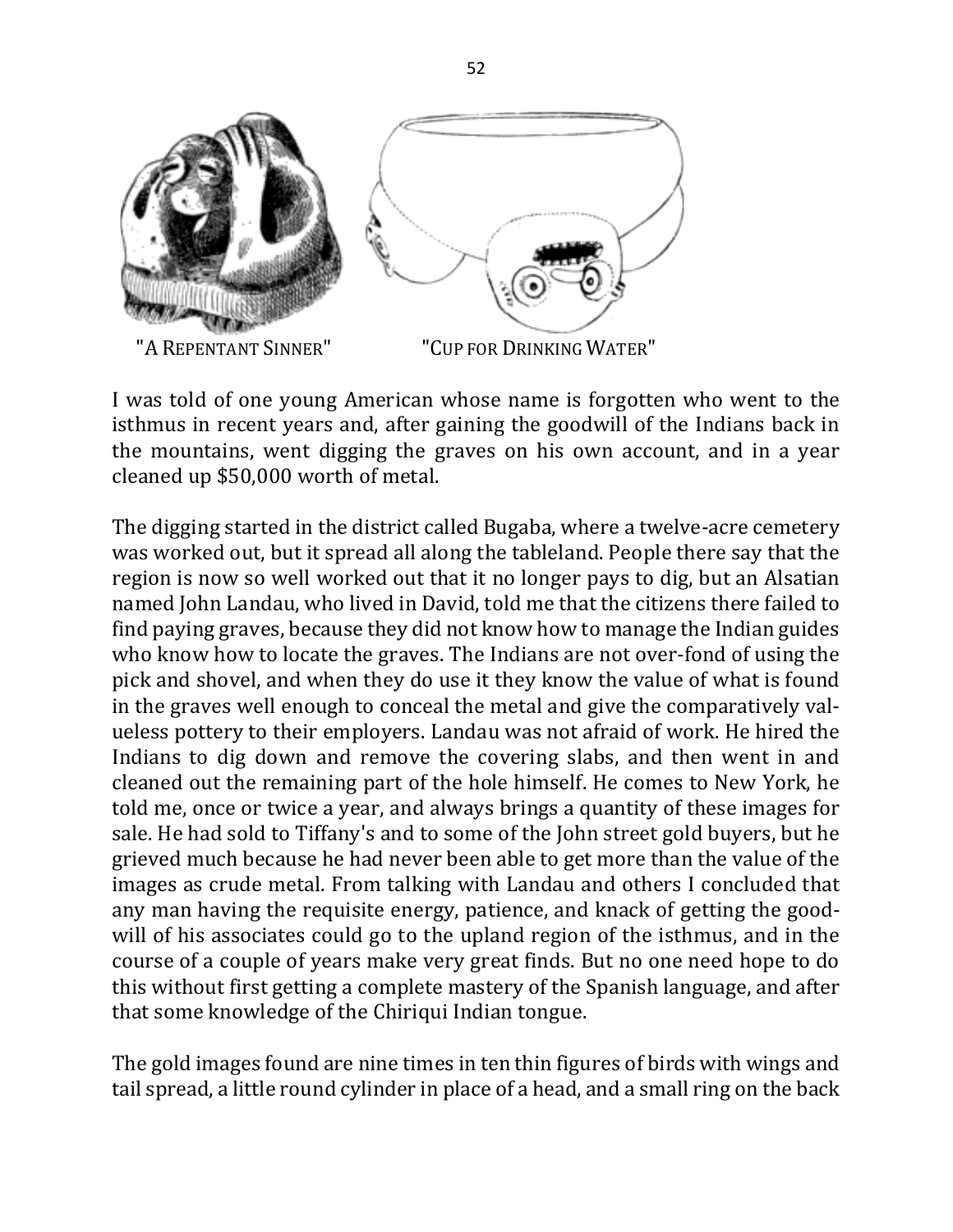of the neck, by which it could be worn on a string. The under parts of the bird were burnished up—had a jewelry finish—while the back was left rough as it came from the mold. The metal was always very thin, showing that the artisans knew how to make the greatest possible display out of the metal in hand.



"SMIRK OF THE STEALING PHARISEE"

"OUTLINE OF A GOLD BIRD WORK WORN BY A MERCHANT OF SANTIAGO."

In addition to birds they had imitations of animals, fish, and reptiles, as well as the so-called grotesque human figures. The favorite animal was the panther or mountain lion. The perch seems to be have been a favorite model among fish, while frogs and alligators were common, and snakes, while never used separately, were often twined about the other figures. There were both fish and men with tongues prolonged into the semblance of a serpent, and both not infrequently had split tongues which were modelled after snakes. One can easily imagine the ancient caricatures in these figures, for the snake-tongued fish could well illustrate the slimy defiler of fair reputations, while the snake-tongued man was not a bad picture of even the modern idea of the father of liars. That there was a story or tradition, perhaps a moral lesson or a joke, with each figure need not be doubted.

A peculiarity of the gold ornaments is found in the use of wires coiled like snakes ready to strike. The coils cannot be said to represent snakes, however, for they have neither head nor tail, save in special cases, where a snake was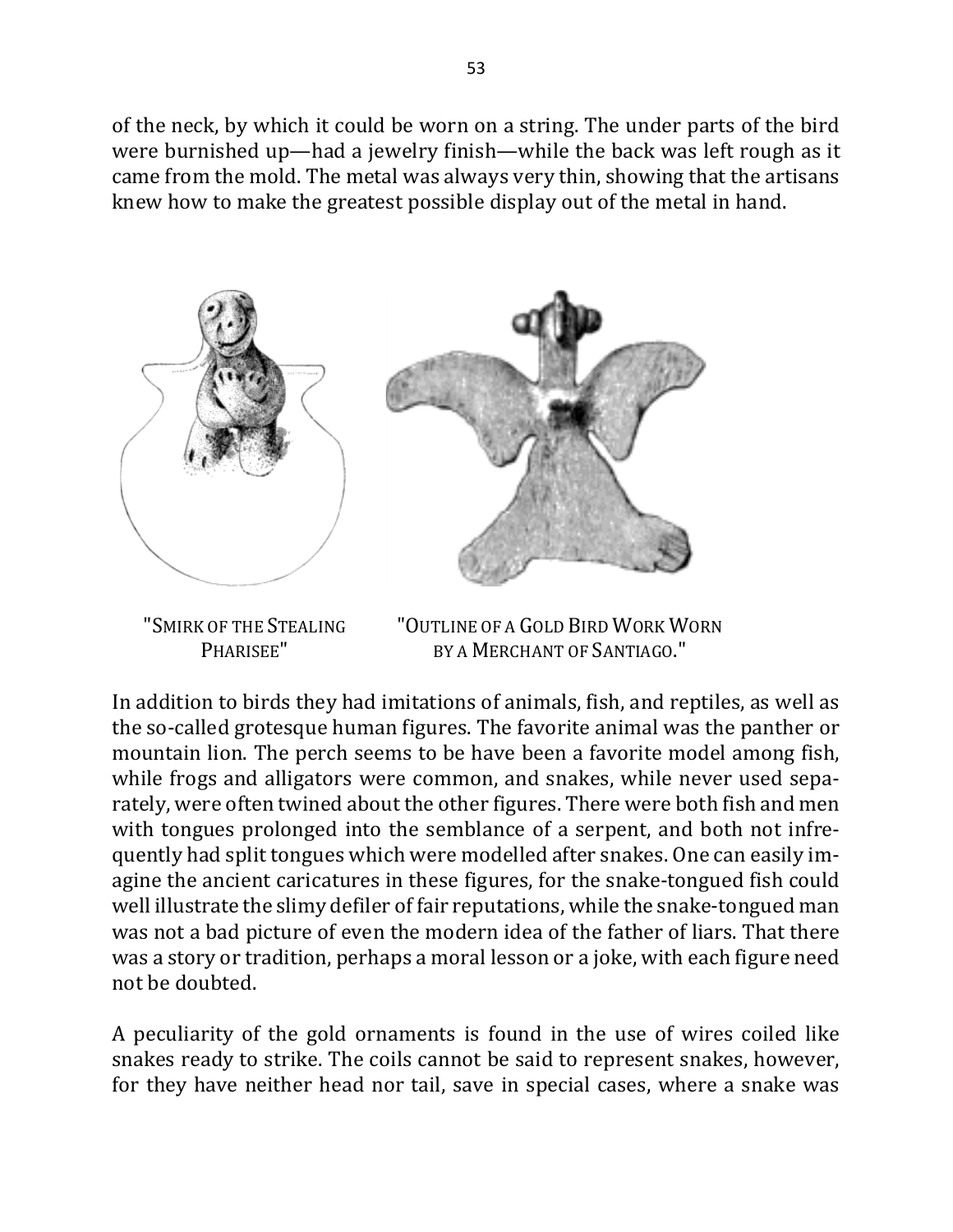plainly designed. It would be interesting to know just what was meant by these involutes, for the same figure is found in prehistoric American pictures and sculptures clear north into New Mexico. These gold wires were all attached in peculiar fashion, too for, where they were united to the main body, the ends looked as if welded on; and yet, an examination with a saw or file or by twisting showed that there was no welded joint, as we understand a weld, but a homogeneous mass of metal instead. The wire was neither drawn, rolled, nor hammered, but was simply a casting like the rest of the image.

The surface marks of the graves are very indistinct. There is commonly nothing whatever to guide the searching resurrectionist.<sup>25</sup> With a handspike in hand he marches along, thumping the ground as he goes. The peculiarity of the thump its hollowness—is the only indication of the grave below. This serves where there is a hollow below the slab-stone cap, but no hollow place is found in some graves, and those are discovered only when prospecting from a grave already located. When a grave has been opened, it is customary to dig out some distance on each side in search of others, for graves are always found in groups or cemeteries. In rare cases, the accumulation of mold above an old grave is washed away by rains after the land has been cleared and the old boulders that were used to fill the grave are exposed and tell the secret of what is below. Sometimes the finding of stone hatchets, spear heads, &c., reveals the location. In crossing two small streams as I rode over the route, I saw relics of this kind and have no doubt they had been washed from some sort of ancient town site or cemetery that could have been found by prospecting upstream.

A singular manufacture of metal found in these old graves is a bronze bell, in form like the old-fashioned sleigh bell. Some of them are ornamented with involutes of wire and some are plain; some, too, had geometrical designs, angles and lines of various kinds. The question of how they happened on this design is answered by the archaeologist, who says that they found in the acorn a natural rattle when the kernel happened to be shrunken in size, and that this served as a sufficient model. But how the ancient bronze foundryman learned to make a resonant compound of tin and copper, and where he got his tin, are questions which the most learned of the antiquity sharps<sup>26</sup> is still considering. There is a guess that a knowledge of the use of tin came from the Malayan Straits region. Malayans have crossed the Pacific in historic times, and the mothers of Chiapa

<sup>&</sup>lt;sup>25</sup> Resurrectionist — One who steals corpses; a body snatcher (the term is used ironically)

 $26$  Sharp  $-$  Spears uses the term in the sense of "expert" or "specialist"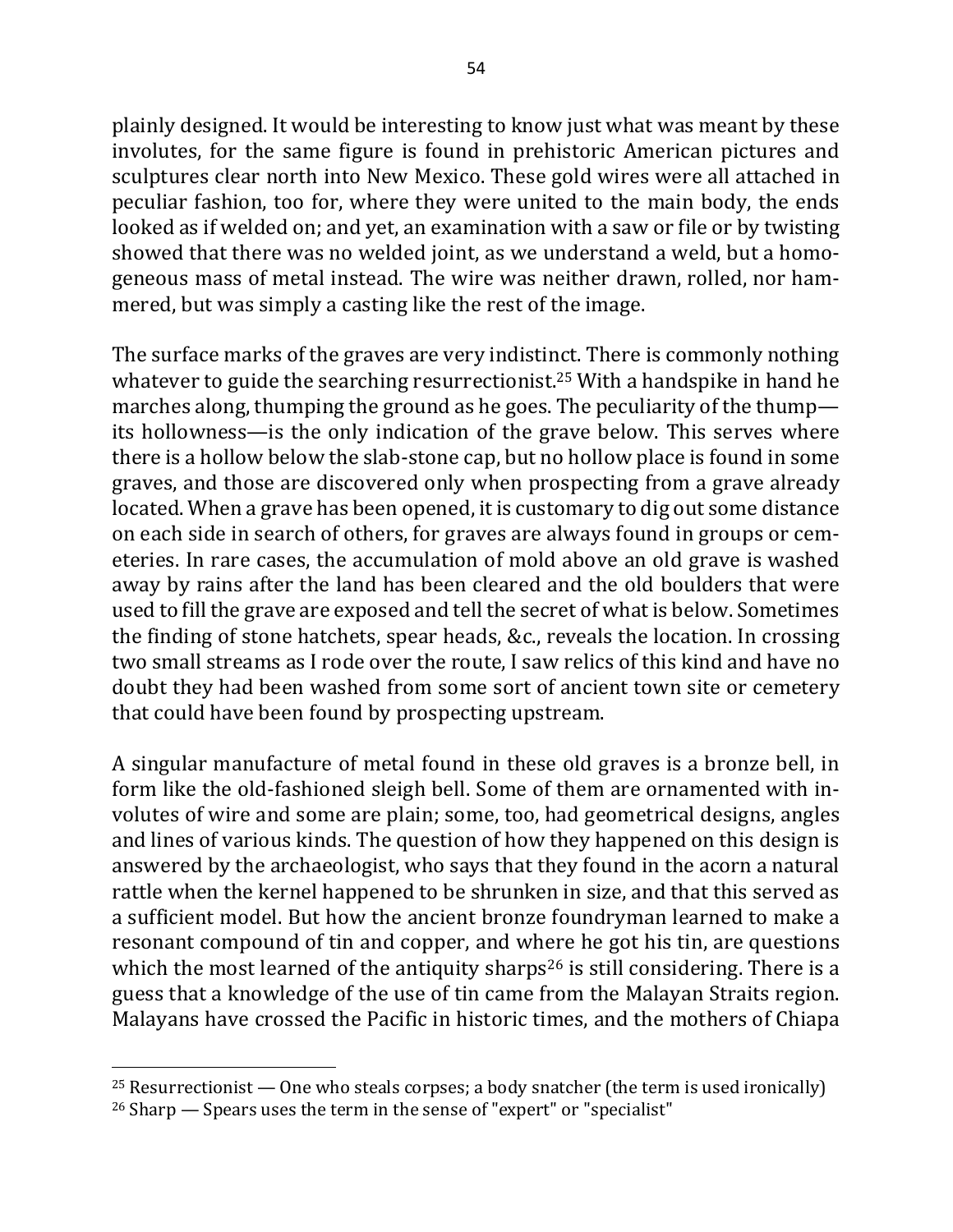in Mexico and of western Guatemala still scare their bad children into obedience by telling them that the Malay pirates, who once landed in Chiapa and made a bloody trail overland until exterminated, will come again. Some folks guess that wrecked and peaceful Malayans from the Straits tin district came ashore on the isthmus in ancient times and taught the Chiriquians to find and use tin. It is a pretty poor guess. People who were bright enough to use the gold and copper as the Chiriquians did would have had little difficulty in finding and using tin, which probably existed in what is now a lost mine.



"THIS WAS A BEER MUG"

Whether these bronze bells were toys or for ceremonial use is a question not easily answered, perhaps, but it is one of no great importance. The Chiriquians certainly did make vast numbers of toys. There are rattles and whistles and dolls beyond counting in some of the old deposits of pottery. These were usually made of clay and burned as the pots were, and they are well worth more than a casual examination. That the people loved their children is seen in the number of the toys; that they taught the little ones to appreciate the beautiful and the amusing at an early age is seen in the designs of the toys. The baby's rattle was decorated by the genius that designed the ceremonial bowl, the whistle was shaped by the hand that molded the jim-jams into the enduring terra cotta.

Thus, consider the forms of the whistles. They were for the most part birds. What more appropriate than a bird-shaped whistle? But there are others in the form of cats. The blowholes of the cat whistles were usually located in the tail, and there is an expression on the cat faces that is fit to make even an archaeologist looking for a god laugh. One whistle illustrated in the document mentioned is called a crab-shaped whistle by the archaeologist sharp. He may be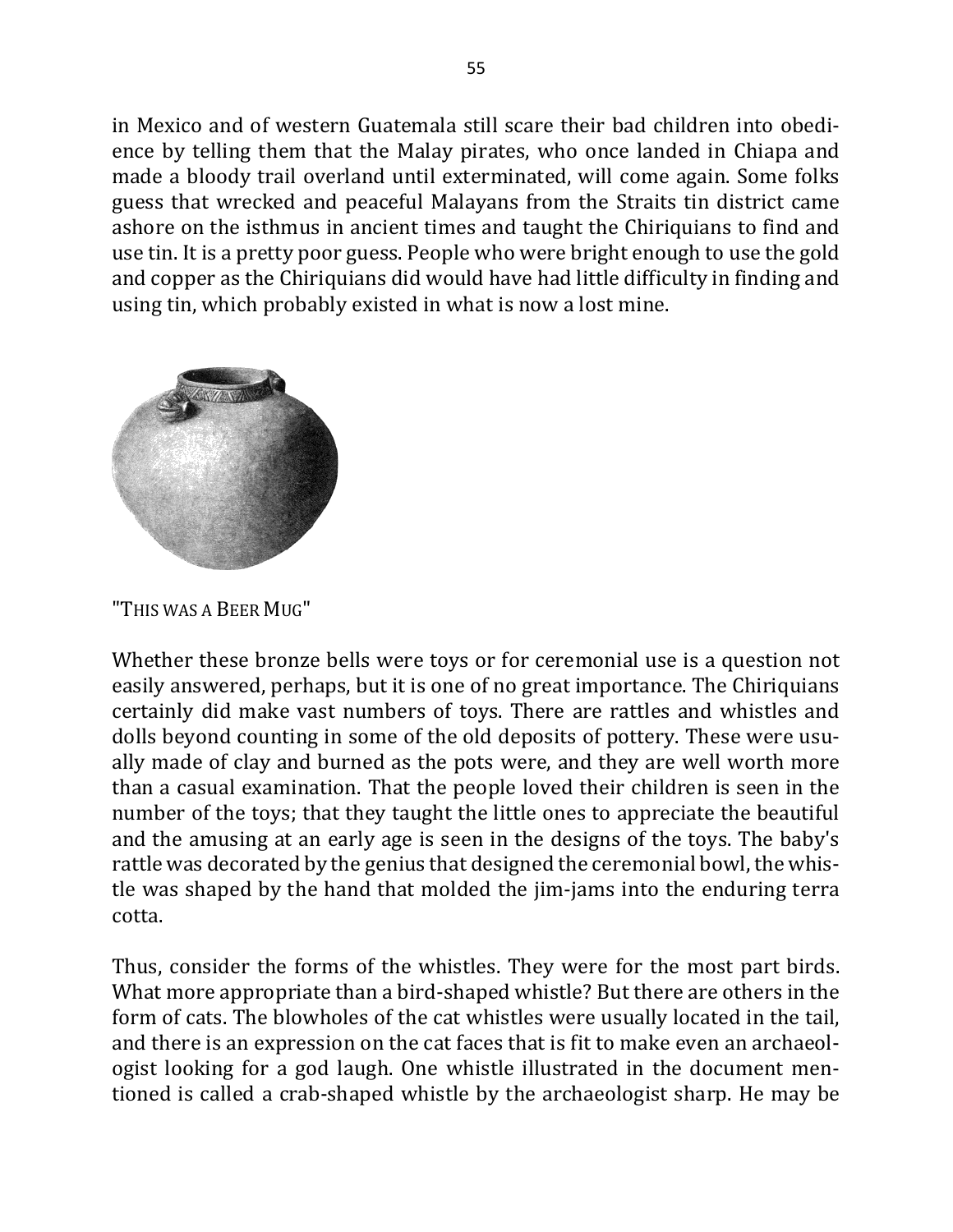right, but anyone who has seen the picture of the head of a medicine man with

a buffalo's scalp and horns on his head can find a counterpart of the head in this whistle. The bulging eyes, the wide-open mouth, the black teeth are all there. The youthful whistler put a horn into his mouth, and as he forced the air through the orifice, twiddled his fingers on the nostril holes to change the tone. The whistle was simply a caricature of the medicine man of some other and less cultured tribe of the day.

And then there were the statuettes, as the antiquity sharps call them, or Lilliputian idols. We are asked to believe that the Chiriquian artists turned out these clay images by the hundred as objects of fear and adoration. The smallest of them is less than two inches high, and the largest six inches. According to the sharps they "*probably were tutelary images, or served some unknown religious purpose.*" Can the reader look at the one illustrated and find anything more than a rag baby reproduced in clay—stubby feet and all? It is sad to think we have lost the Mother Goose melodies and Jack the Giant Killer fables of the people who made dolls like this one.

The location of the mines of metal which the Chiriquians used is a mystery to the modern Isthmians, because no rich deposit of gold is now known there. Tradition says that there was a great reef on the north side of the volcano that stands not far from David. But it is not necessary to account for the gold by guessing at the existence of a rich reef. There is placer gold in small amounts in many of the streams of the isthmus, and the existence of low-grade ledges is known. It is a common thing to find on the surface of a low-grade ledge an accumulation of small nuggets and grains of gold. These sources were ample for all the gold the ancients had.

That this ancient fun-loving people lived at the time of the Spanish invasion, and that they were robbed and exterminated after making something of a fight for their homes, is proved by the finding of Spanish bayonets in some of the graves. The Spaniards came with a cross in one hand and a jimmy in the other, so to speak. They baptized the heathen with one hand and robbed him of his gold with the other. Sometimes the natives prevailed and captured some of the Spanish weapons, but in the end, they were driven to death. The Chiriquians of today have nothing that connects them with the ancient race.

Of the crockery left by the old-time Chiriquians it may be said, in addition to what was said at the beginning of this article, that it was very good pottery. It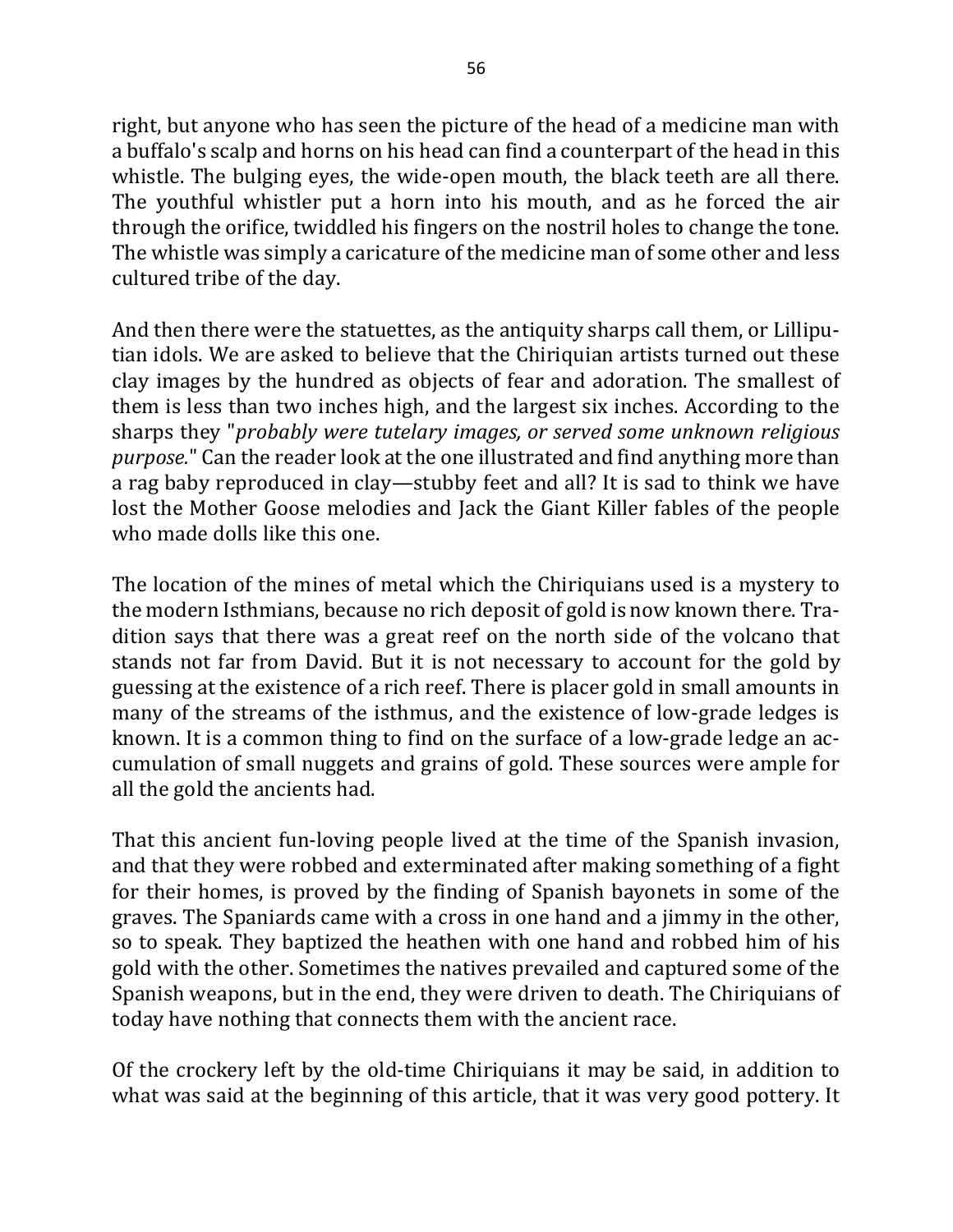was usually made in forms like the ancient pottery found in Central America, Mexico, and the United States. The forms of birds, animals, fish, and reptiles were often imitated. It was, as said, peculiar and superior to other kinds in its ornamentation. It was made in vast quantities, although more than twenty pieces have rarely been found in a grave. There were various colors used in ornamenting it, but red and black seem to have been favorites, and royal purple is common. The material was clay tempered with sand, and the colors were mineral, but there was no glaze used, such as one sees on China ware. To describe the stuff in detail, however, would require several pages of THE SUN and would then be of interest only to the archaeologist, who, with 10,000 pieces (the number said to have been collected by Dr. J. A. McNeil, formerly of David) before him, could not tell any more about the people than has been here set forth. But it may [be] added that the present Isthmians value it very little. One rarely sees specimens in any house, and they tell of digging through ancient town sites where hundreds of pieces exist without trying to save one. What does the modern Ladino care for a heathenish old pot when he can buy a brand new one, made by a Christian, for 10 cents?

Everyone who goes through the Isthmus will hear of the pictured rock that lies some three or four hours' ride out of David. It is a great granite boulder that projects from twelve to fourteen feet above the ground, and is perhaps twentyeight feet across in its largest dimension. Various figures have been cut on this rock by human agency, but one may well doubt whether the men who made the clay caricature had anything to do with the pictures on the rock. After comparing the art exhibits on the pottery with those on the rock, one is pretty sure to say that some band of travelers very likely camped there and recorded something of their journey on the surface. Save for a few involutes (something made by all ancient Americans) there is little in common between the two exhibits.

The man whose art could with delicacy, but unmistakably, portray the human passions in such material as is now used in terra cotta would never have been guilty of wasting his time in pecking such figures on the pictured rock as can be found there.

Among the rock pictures is a sunburst, a new moon with the full circumference showing dimly, a scorpion, possibly a lizard, possibly a crab, curved lines that may have been meant for snakes, and some very odd and unintelligible figures.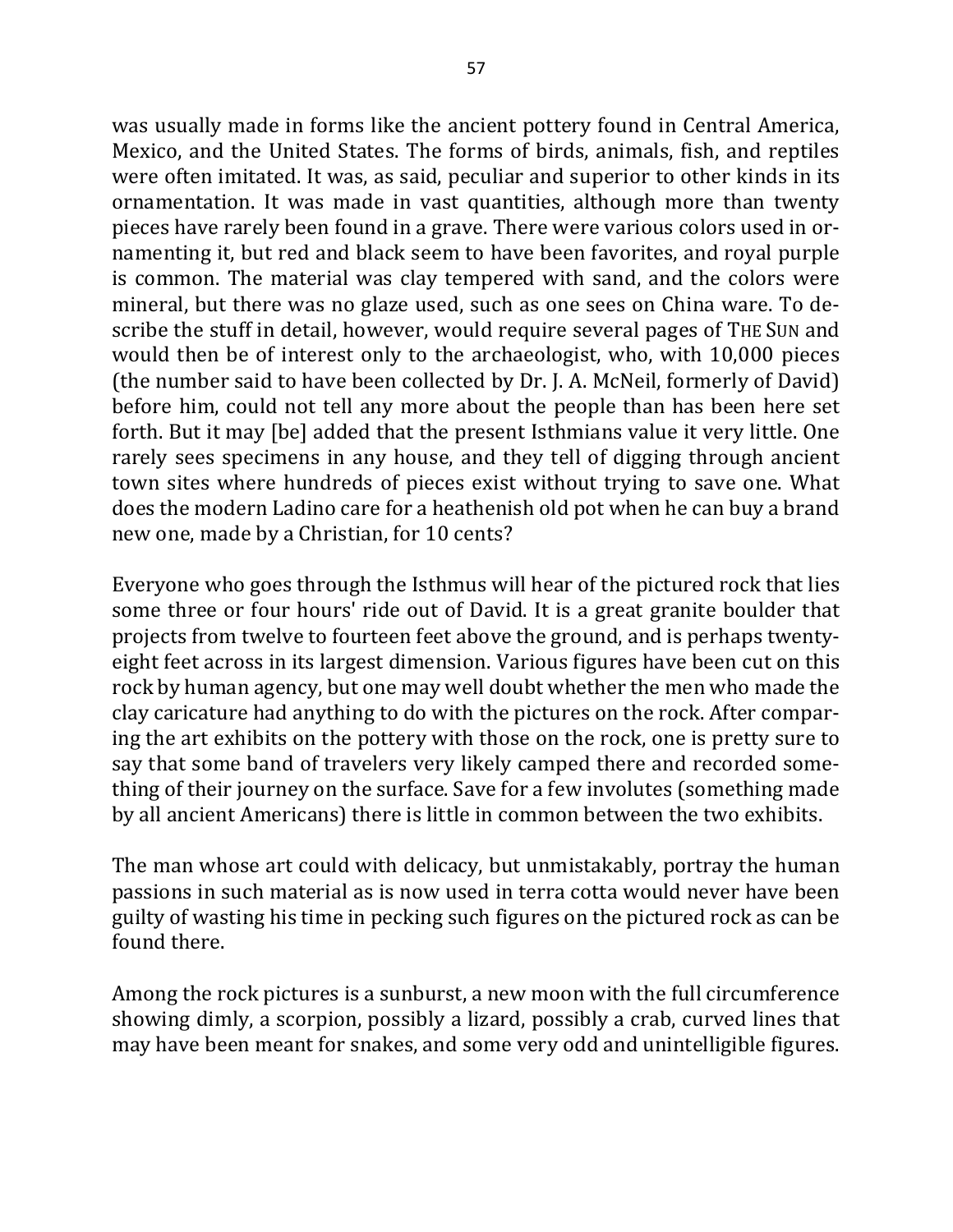Here are a few samples:



"SKETCHES FROM A PICTURED ROCK"

The real Chiriquians, however, were sculptors as well as makers of artistic pottery, though the facial expression on the stone images is not so well brought out as it is in the clay work. Various kinds of human forms representing both sexes are found, and the archaeology sharps say these were surely idols or images of gods and goddesses. Very likely that is so, but these ancient sculptors either had peculiar religious beliefs or else allowed their sense of humor to get the better of their superstitious fears. I did not see any of these gods myself, but one pictured in the public document already mentioned shows a one-eyed old fellow with his hands clasped across his stomach as it in a vain effort to repress the pain within that the open mouth involuntarily voices. In fact, all the old gods have their hands on their abdomens, but there is one of them in the national museum that, instead of pain, shows that roundness of shape, and pleased and satisfied expression of countenance which follows after an unusually good dinner. Now, imagine an able-bodied caricaturist, when sober, bowing down to worship such a thing!

Very much better specimens of art are the sculptured stones used for grinding hominy into paste. The ancient Chiriquians undoubtedly made their bread of corn, as the modern Isthmians do; but, in place of a plain block of stone, say 12x18 inches large and slightly hollowed on top, which is now used, they made very fine pieces of furniture. Sometimes they made an imitation of an animal a jaguar or a mountain lion, its back being flattened out into an oblong, slightly concave, table, supported on the ornamental legs of the beast. There was a peculiarly appropriate expression on the faces of these beasts. They were always snarling, just as any such beast would do when its back was rubbed with a piece of rock, and, too, just as the housewife might do when obliged to crush down